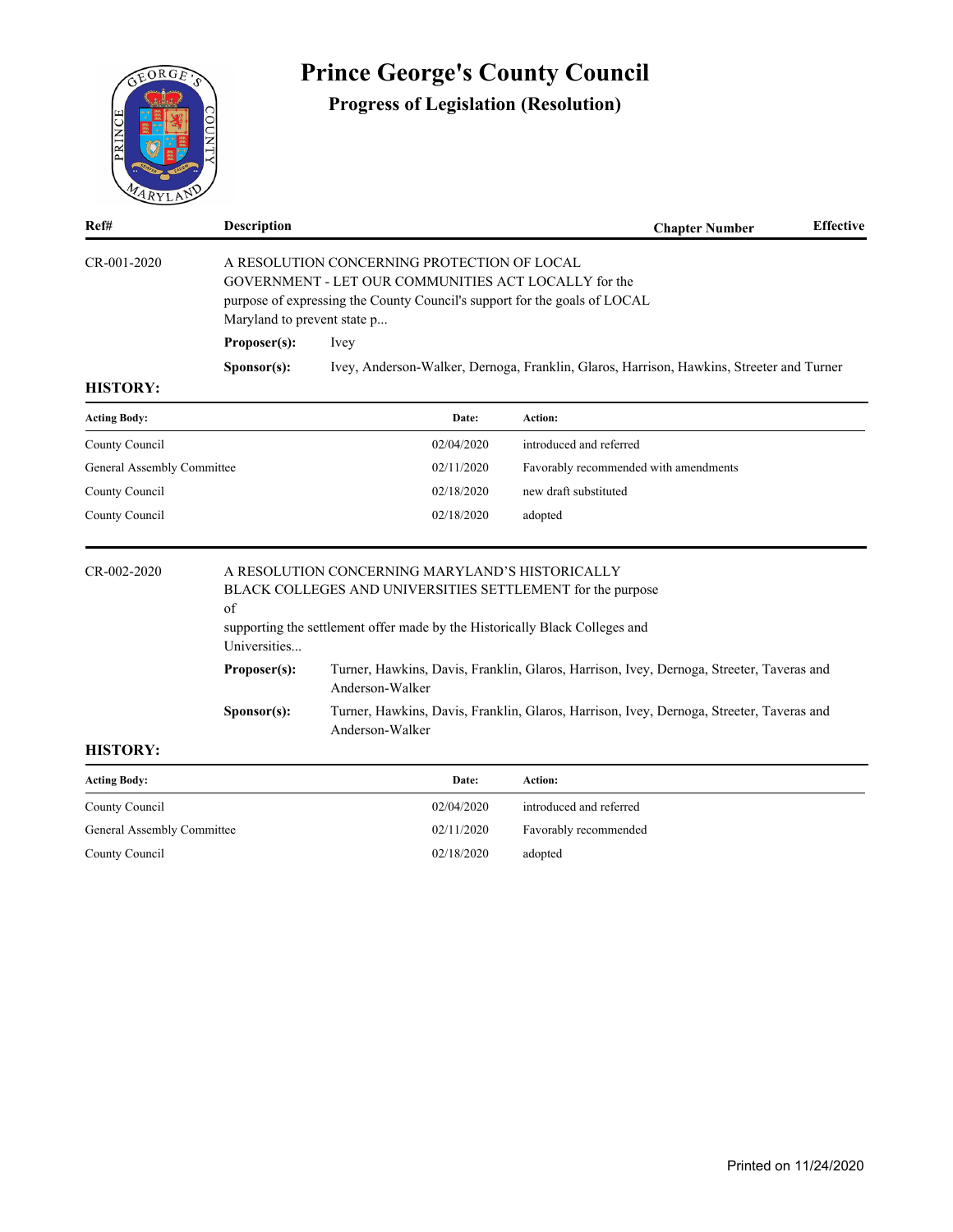| Ref#                                  | <b>Description</b>                           |                                                                                                                                                                                                                                                                               | <b>Chapter Number</b>                                                                        | Page 2 of 44<br><b>Effective</b> |
|---------------------------------------|----------------------------------------------|-------------------------------------------------------------------------------------------------------------------------------------------------------------------------------------------------------------------------------------------------------------------------------|----------------------------------------------------------------------------------------------|----------------------------------|
| CR-003-2020                           | the Supreme Court ruling                     | A RESOLUTION CONCERNING BUILDING A THRIVING<br>COMMUNITY AND THE EXPANDED PUBLIC CHARGE RULE for the<br>purpose of recognizing the threat to the Prince George's County community by                                                                                          |                                                                                              |                                  |
|                                       | Proposer(s):                                 | Taveras                                                                                                                                                                                                                                                                       |                                                                                              |                                  |
|                                       | Sponsor(s):                                  |                                                                                                                                                                                                                                                                               | Taveras, Davis, Dernoga, Franklin, Glaros, Harrison, Hawkins, Ivey and Turner                |                                  |
| <b>HISTORY:</b>                       |                                              |                                                                                                                                                                                                                                                                               |                                                                                              |                                  |
| <b>Acting Body:</b>                   |                                              | Date:                                                                                                                                                                                                                                                                         | Action:                                                                                      |                                  |
| County Council                        |                                              | 02/11/2020                                                                                                                                                                                                                                                                    | introduced                                                                                   |                                  |
| County Council                        |                                              | 02/11/2020                                                                                                                                                                                                                                                                    | rules suspended                                                                              |                                  |
| County Council                        |                                              | 02/11/2020                                                                                                                                                                                                                                                                    | adopted                                                                                      |                                  |
| CR-004-2020                           |                                              | A RESOLUTION CONCERNING DISTRICT OF COLUMBIA<br>STATEHOOD for the purpose of declaring support for admitting the District<br>of Columbia as the fifty-first State of the United States of America.                                                                            |                                                                                              |                                  |
|                                       | Proposer(s):                                 | Hawkins and Turner                                                                                                                                                                                                                                                            |                                                                                              |                                  |
|                                       | Sponsor(s):                                  | and Taveras                                                                                                                                                                                                                                                                   | Hawkins, Turner, Anderson-Walker, Davis, Dernoga, Franklin, Glaros, Harrison, Ivey, Streeter |                                  |
| <b>HISTORY:</b>                       |                                              |                                                                                                                                                                                                                                                                               |                                                                                              |                                  |
| <b>Acting Body:</b>                   |                                              | Date:                                                                                                                                                                                                                                                                         | Action:                                                                                      |                                  |
| County Council                        |                                              | 02/11/2020                                                                                                                                                                                                                                                                    | introduced                                                                                   |                                  |
| County Council                        |                                              | 02/11/2020                                                                                                                                                                                                                                                                    | rules suspended                                                                              |                                  |
| County Council                        |                                              | 02/11/2020                                                                                                                                                                                                                                                                    | adopted                                                                                      |                                  |
| CR-005-2020                           | Proposer(s): M-NCPPC<br>S <b>p</b> onsor(s): | A RESOLUTION CONCERNING THE BOWIE AND VICINITY MASTER<br>PLAN for the purpose of initiating a new Area Master Plan for Planning Areas<br>71A, 71B, 74A, and 74B of the Maryland-Washington Regional District i<br>Turner, Davis, Franklin, Glaros, Harrison, Ivey and Taveras |                                                                                              | 2/18/2020                        |
| <b>HISTORY:</b>                       |                                              |                                                                                                                                                                                                                                                                               |                                                                                              |                                  |
| <b>Acting Body:</b>                   |                                              | Date:                                                                                                                                                                                                                                                                         | Action:                                                                                      |                                  |
| Sitting as the Committee of the Whole |                                              | 02/18/2020                                                                                                                                                                                                                                                                    | Favorably recommended                                                                        |                                  |
| County Council                        |                                              | 02/18/2020                                                                                                                                                                                                                                                                    | introduced and referred                                                                      |                                  |
| County Council                        |                                              | 02/18/2020                                                                                                                                                                                                                                                                    | adopted                                                                                      |                                  |
|                                       |                                              |                                                                                                                                                                                                                                                                               |                                                                                              |                                  |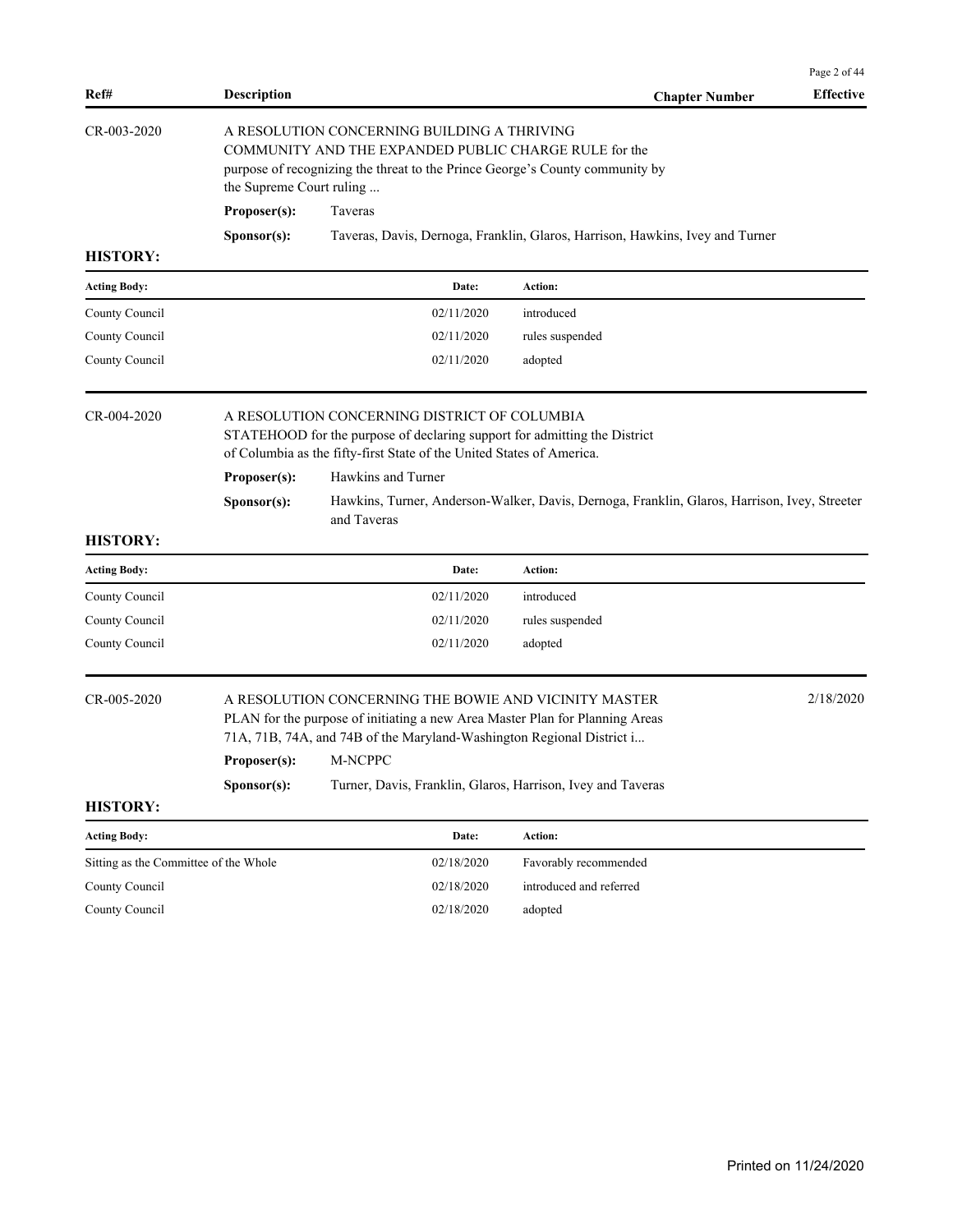| Ref#          | <b>Description</b>   |                                                                                                                                                                                                       | <b>Chapter Number</b> | <b>Effective</b> |
|---------------|----------------------|-------------------------------------------------------------------------------------------------------------------------------------------------------------------------------------------------------|-----------------------|------------------|
| $CR-006-2020$ | and Enfo             | A RESOLUTION CONCERNING IMPLEMENTATION OF SMALL<br>WIRELESS FACILITY PERMIT FEES for the purpose of approving a fee<br>table established by the Director of the Department of Permitting, Inspections |                       |                  |
|               | Proposer(s):         | County Executive                                                                                                                                                                                      |                       |                  |
| шетлру.       | S <b>p</b> onsor(s): | Turner, Davis, Dernoga, Franklin, Glaros, Harrison, Hawkins, Streeter and Taveras                                                                                                                     |                       |                  |

| <b>Acting Body:</b>                                  | Date:      | Action:                 |
|------------------------------------------------------|------------|-------------------------|
| County Council                                       | 02/25/2020 | introduced and referred |
| Planning, Housing and Economic Development Committee | 03/05/2020 | Favorably recommended   |
| County Council                                       | 04/20/2020 | public hearing held     |
| County Council                                       | 04/20/2020 | adopted                 |

| CR-007-2020 |                      | A RESOLUTION CONCERNING THE CLIMATE ACTION PLAN for the                              |  |  |
|-------------|----------------------|--------------------------------------------------------------------------------------|--|--|
|             |                      | purpose of declaring the intent of the Prince George's County Council (the           |  |  |
|             |                      | "County Council") to establish a Climate Action Commission (the "Comm                |  |  |
|             | Proposer(s):         | Dernoga, Ivey, Glaros and Taveras                                                    |  |  |
|             | S <b>p</b> onsor(s): | Dernoga, Ivey, Glaros, Taveras, Franklin, Anderson-Walker, Davis, Harrison, Hawkins, |  |  |
|             |                      | Streeter and Turner                                                                  |  |  |

#### **HISTORY:**

| <b>Acting Body:</b>                   | Date:      | Action:                               |
|---------------------------------------|------------|---------------------------------------|
| County Council                        | 03/03/2020 | introduced and referred               |
| County Council                        | 05/18/2020 | discharged from Committee             |
| Sitting as the Committee of the Whole | 06/11/2020 | Favorably recommended with amendments |
| County Council                        | 06/23/2020 | new draft substituted                 |
| County Council                        | 06/23/2020 | adopted                               |

| CR-008-2020 | A RESOLUTION CONCERNING FIXING AMERICA'S SURFACE        |                                                                                                             |  |
|-------------|---------------------------------------------------------|-------------------------------------------------------------------------------------------------------------|--|
|             | TRANSPORTATION ACT "FAST ACT" for the purpose of urging |                                                                                                             |  |
|             |                                                         | Congress to reform our Nation's transportation system by amending the Fixing                                |  |
|             | America's Surfac                                        |                                                                                                             |  |
|             | Proposer(s):                                            | Glaros, Dernoga, Franklin, Hawkins, Ivey, Streeter and Turner                                               |  |
|             | S <b>p</b> onsor(s):                                    | Glaros, Dernoga, Franklin, Hawkins, Ivey, Streeter, Turner, Anderson-Walker, Davis, Harrison<br>and Taveras |  |

#### **HISTORY:**

| <b>Acting Body:</b> | Date:      | Action:         |
|---------------------|------------|-----------------|
| County Council      | 03/03/2020 | introduced      |
| County Council      | 03/03/2020 | amended $(1)$   |
| County Council      | 03/03/2020 | rules suspended |
| County Council      | 03/03/2020 | adopted         |

Page 3 of 44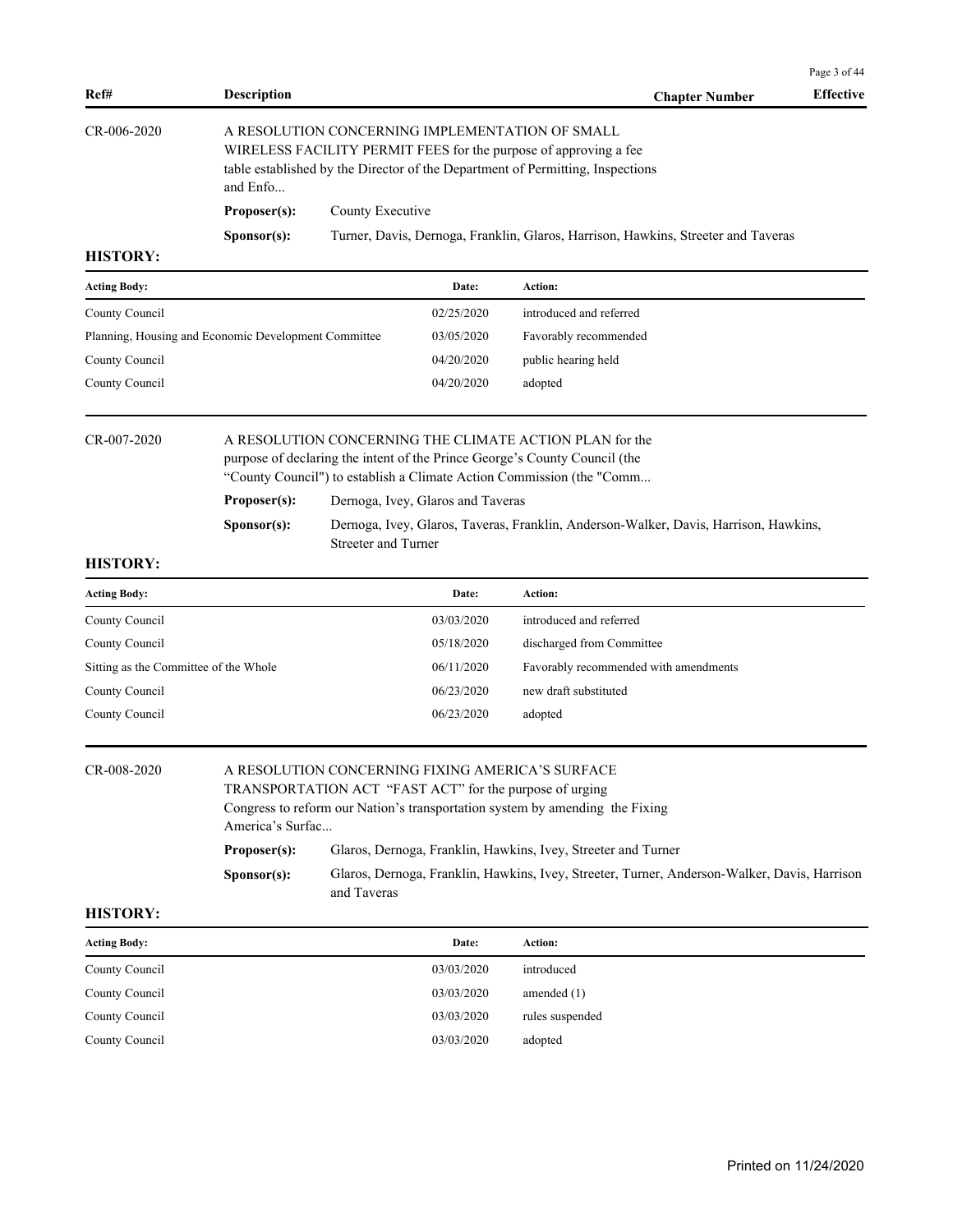| Ref#            | <b>Description</b>   |                                                                                                                                                                                                    | <b>Chapter Number</b> | <b>Effective</b> |
|-----------------|----------------------|----------------------------------------------------------------------------------------------------------------------------------------------------------------------------------------------------|-----------------------|------------------|
| CR-009-2020     | extending            | A RESOLUTION CONCERNING THE PRINCE GEORGE'S COUNTY<br>RESPONSIBLE LEGACY TASK FORCE for the purpose of revising the<br>composition of the Prince George's County Responsible Legacy Task Force and |                       |                  |
|                 | Proposer(s):         | Taveras, Turner, Glaros, Hawkins, Dernoga, Davis, Streeter, Harrison and Ivey                                                                                                                      |                       |                  |
|                 | S <b>p</b> onsor(s): | Taveras, Turner, Glaros, Hawkins, Dernoga, Davis, Streeter, Harrison and Ivey                                                                                                                      |                       |                  |
| <b>HISTORY:</b> |                      |                                                                                                                                                                                                    |                       |                  |

| cting Body: |  |  |
|-------------|--|--|

| <b>Acting Body:</b>                   | Date:      | <b>Action:</b>                        |
|---------------------------------------|------------|---------------------------------------|
| County Council                        | 03/10/2020 | introduced and referred               |
| County Council                        | 05/18/2020 | discharged from Committee             |
| Sitting as the Committee of the Whole | 06/09/2020 | Favorably recommended with amendments |
| County Council                        | 06/16/2020 | new draft substituted                 |
| County Council                        | 06/16/2020 | adopted                               |
|                                       |            |                                       |

#### CR-010-2020 AN EMERGENCY RESOLUTION CONCERNING EMERGENCY OPERATIONS-PUBLIC MEETINGS, SESSIONS, AND HEARINGS for the

purpose of postponement of County Council actions, providing for alternative public participatio...

**Proposer(s):** Turner

**Sponsor(s):** Turner, Anderson-Walker, Davis, Dernoga, Franklin, Glaros, Harrison, Hawkins, Ivey, Streeter and Taveras

### **HISTORY:**

| <b>Acting Body:</b> | Date:      | Action:         |
|---------------------|------------|-----------------|
| County Council      | 03/17/2020 | introduced      |
| County Council      | 03/17/2020 | rules suspended |
|                     | 03/17/2020 | adopted         |
| County Council      |            |                 |

| CR-011-2020 | and $S$              | A RESOLUTION CONCERNING THE 2018 WATER AND SEWER PLAN<br>(JANUARY 2020 CYCLE OF AMENDMENTS) for the purpose of changing<br>the water and sewer category designations of properties within the 2018 Water |  |  |  |
|-------------|----------------------|----------------------------------------------------------------------------------------------------------------------------------------------------------------------------------------------------------|--|--|--|
|             | Proposer(s):         | County Executive                                                                                                                                                                                         |  |  |  |
|             | S <b>p</b> onsor(s): | Turner, Davis, Franklin, Glaros, Harrison, Hawkins, Streeter and Taveras                                                                                                                                 |  |  |  |

**HISTORY:**

| <b>Acting Body:</b>                   | Date:      | <b>Action:</b>          |
|---------------------------------------|------------|-------------------------|
| County Council                        | 03/31/2020 | introduced and referred |
| County Council                        | 04/20/2020 | public hearing held     |
| Sitting as the Committee of the Whole | 04/28/2020 | Favorably recommended   |
| County Council                        | 05/05/2020 | adopted                 |

Page 4 of 44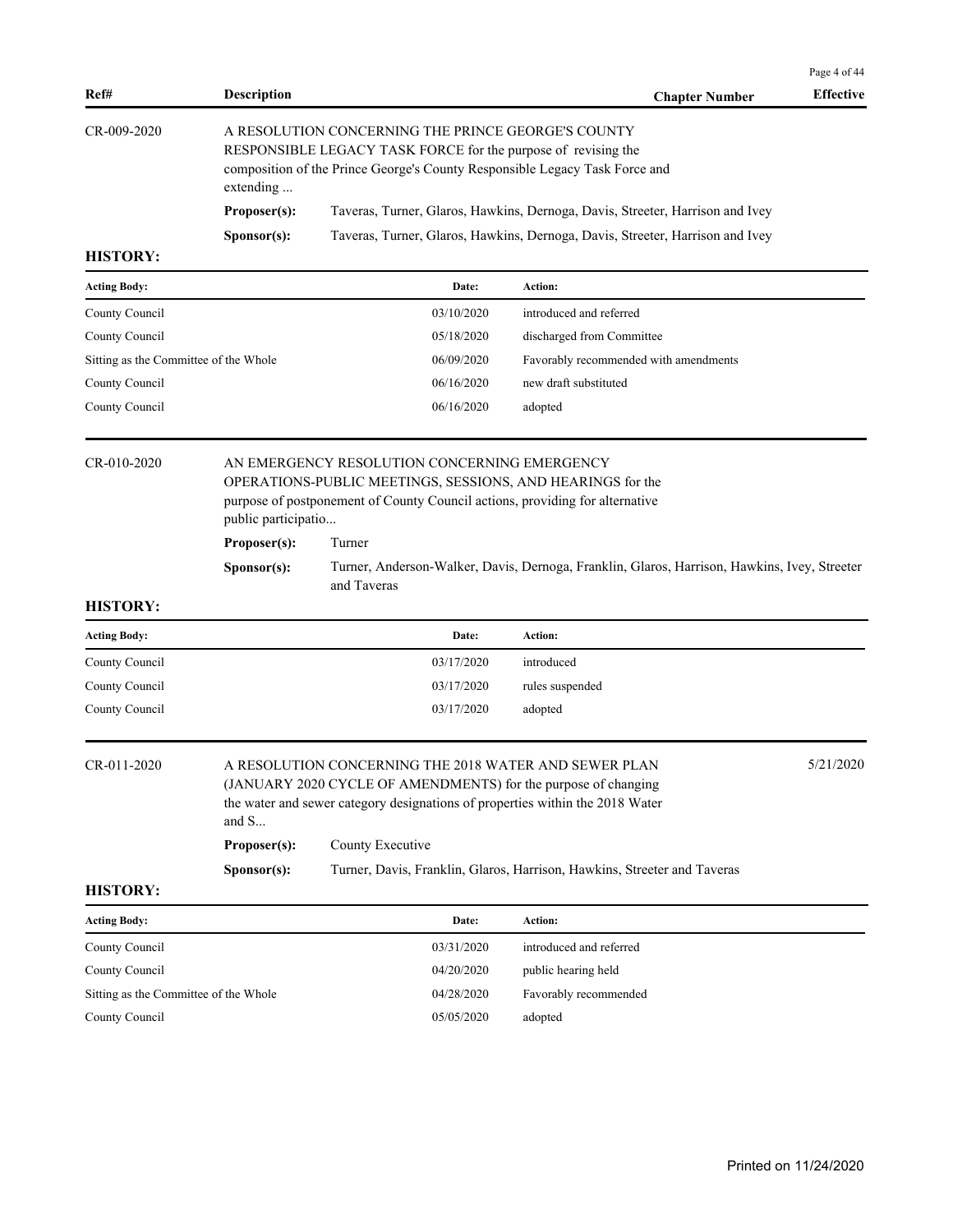|                                       |                                                                                                                                                                                                                                                                                                                                   |                                                                                                                                                                                                                       |                                                                                              | Page 5 of 44     |  |  |
|---------------------------------------|-----------------------------------------------------------------------------------------------------------------------------------------------------------------------------------------------------------------------------------------------------------------------------------------------------------------------------------|-----------------------------------------------------------------------------------------------------------------------------------------------------------------------------------------------------------------------|----------------------------------------------------------------------------------------------|------------------|--|--|
| Ref#                                  | <b>Description</b>                                                                                                                                                                                                                                                                                                                |                                                                                                                                                                                                                       | <b>Chapter Number</b>                                                                        | <b>Effective</b> |  |  |
| CR-012-2020                           | A RESOLUTION CONCERNING PUBLIC HEALTH AND<br>IMMIGRATION DETENTION DURING THE CORONAVIRUS<br>(COVID-19) PANDEMIC for the purpose of recognizing the public health<br>threat to all Prince George's County of hold                                                                                                                 |                                                                                                                                                                                                                       |                                                                                              |                  |  |  |
|                                       | Proposer(s):                                                                                                                                                                                                                                                                                                                      | Taveras, Turner, Ivey, Glaros and Dernoga                                                                                                                                                                             |                                                                                              |                  |  |  |
|                                       | Sponsor(s):                                                                                                                                                                                                                                                                                                                       | and Streeter                                                                                                                                                                                                          | Taveras, Turner, Ivey, Glaros, Dernoga, Anderson-Walker, Davis, Franklin, Harrison, Hawkins  |                  |  |  |
| <b>HISTORY:</b>                       |                                                                                                                                                                                                                                                                                                                                   |                                                                                                                                                                                                                       |                                                                                              |                  |  |  |
| <b>Acting Body:</b>                   |                                                                                                                                                                                                                                                                                                                                   | Date:                                                                                                                                                                                                                 | Action:                                                                                      |                  |  |  |
| County Council                        |                                                                                                                                                                                                                                                                                                                                   | 04/20/2020                                                                                                                                                                                                            | introduced                                                                                   |                  |  |  |
| County Council                        |                                                                                                                                                                                                                                                                                                                                   | 04/20/2020                                                                                                                                                                                                            | rules suspended                                                                              |                  |  |  |
| County Council                        |                                                                                                                                                                                                                                                                                                                                   | 04/20/2020                                                                                                                                                                                                            | adopted                                                                                      |                  |  |  |
| CR-013-2020<br><b>HISTORY:</b>        | Proposer(s):<br>Sponsor(s):                                                                                                                                                                                                                                                                                                       | A RESOLUTION CONCERNING PRINCE GEORGE'S COUNTY AS A<br>CHILD FRIENDLY COUNTY for the purpose of declaring Prince George's<br>County's commitment to being a child friendly county.<br>County Executive<br>and Taveras | Turner, Anderson-Walker, Davis, Dernoga, Franklin, Glaros, Harrison, Hawkins, Ivey, Streeter |                  |  |  |
| <b>Acting Body:</b>                   |                                                                                                                                                                                                                                                                                                                                   | Date:                                                                                                                                                                                                                 | Action:                                                                                      |                  |  |  |
| Sitting as the Committee of the Whole |                                                                                                                                                                                                                                                                                                                                   | 05/05/2020                                                                                                                                                                                                            | Favorably recommended                                                                        |                  |  |  |
| County Council                        |                                                                                                                                                                                                                                                                                                                                   | 05/05/2020                                                                                                                                                                                                            | introduced and referred                                                                      |                  |  |  |
| County Council                        |                                                                                                                                                                                                                                                                                                                                   | 05/05/2020                                                                                                                                                                                                            | adopted                                                                                      |                  |  |  |
| CR-014-2020                           | A RESOLUTION CONCERNING ADEQUATE PUBLIC SAFETY<br>FACILITIES SURCHARGE for the purpose of approving a partial waiver of<br>the adequate public safety facilities surcharge for all residential units within<br>Ph<br>Proposer(s):<br>County Executive<br>Turner, Davis, Franklin, Glaros, Harrison, Hawkins, Streeter and Taveras |                                                                                                                                                                                                                       |                                                                                              |                  |  |  |
| <b>HISTORY:</b>                       | Sponsor(s):                                                                                                                                                                                                                                                                                                                       |                                                                                                                                                                                                                       |                                                                                              |                  |  |  |
| <b>Acting Body:</b>                   |                                                                                                                                                                                                                                                                                                                                   | Date:                                                                                                                                                                                                                 | Action:                                                                                      |                  |  |  |
| County Council                        |                                                                                                                                                                                                                                                                                                                                   | 05/05/2020                                                                                                                                                                                                            | introduced and referred                                                                      |                  |  |  |
| Sitting as the Committee of the Whole |                                                                                                                                                                                                                                                                                                                                   | 05/18/2020                                                                                                                                                                                                            | Favorably recommended                                                                        |                  |  |  |
| County Council                        |                                                                                                                                                                                                                                                                                                                                   | 05/18/2020                                                                                                                                                                                                            | adopted                                                                                      |                  |  |  |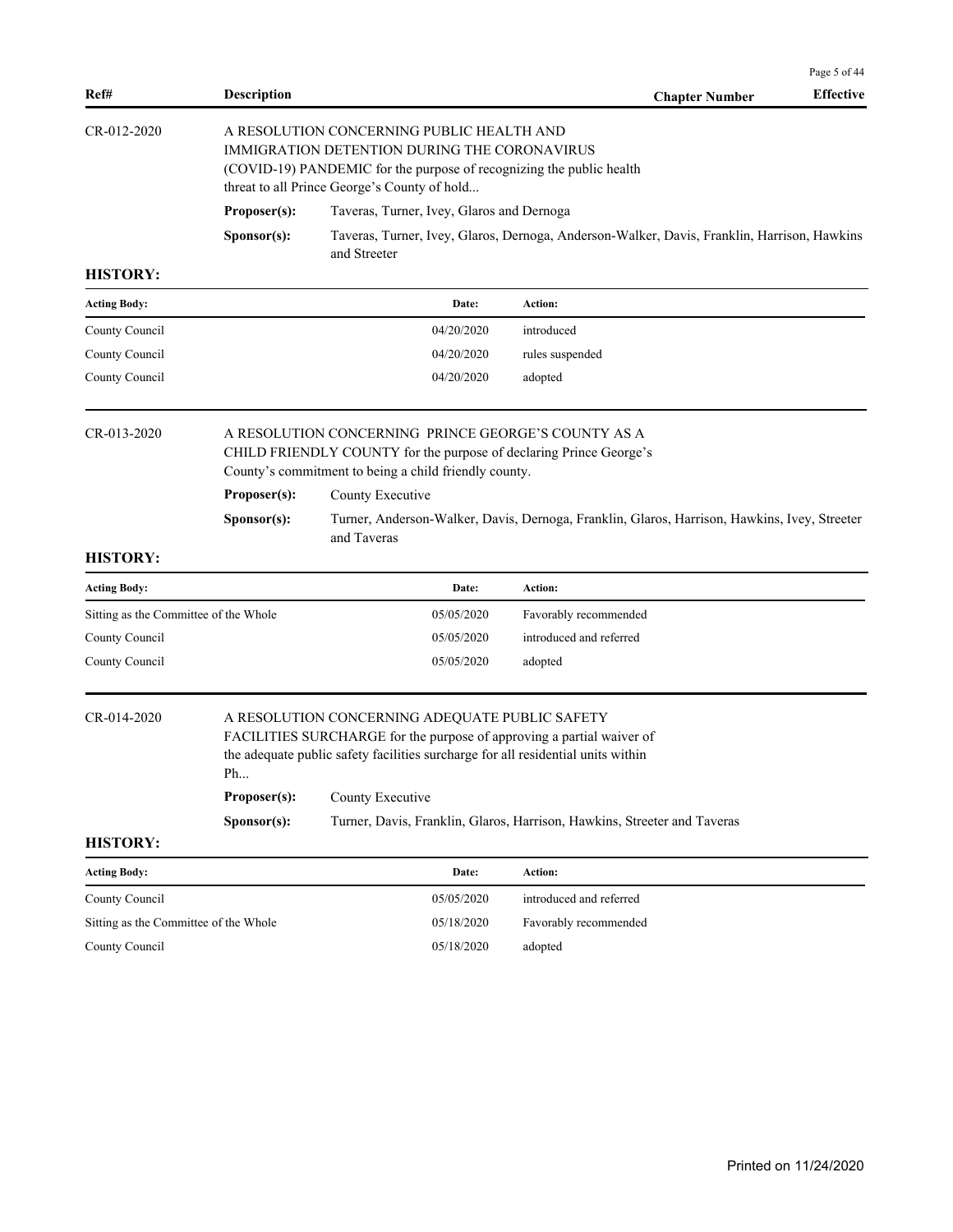| Ref#                                  | <b>Description</b>                            |                                                                                                                                                                                                                               | <b>Chapter Number</b>                                                                        | Page 6 of 44<br><b>Effective</b> |  |  |  |
|---------------------------------------|-----------------------------------------------|-------------------------------------------------------------------------------------------------------------------------------------------------------------------------------------------------------------------------------|----------------------------------------------------------------------------------------------|----------------------------------|--|--|--|
| CR-015-2020                           |                                               | 5/11/2020<br>A RESOLUTION CONCERNING COVID-19 HAZARD PAY AND<br>COMPENSATORY TIME FOR EMPLOYEES COVERED BY SALARY<br>SCHEDULE L for the purpose of amending the Salary Plan of the County to<br>reflect the terms of a recent |                                                                                              |                                  |  |  |  |
|                                       | Proposer(s):                                  | County Executive                                                                                                                                                                                                              |                                                                                              |                                  |  |  |  |
|                                       | Sponsor(s):                                   |                                                                                                                                                                                                                               | Turner, Davis, Dernoga, Franklin, Glaros, Harrison, Hawkins, Ivey, Streeter and Taveras      |                                  |  |  |  |
| <b>HISTORY:</b>                       |                                               |                                                                                                                                                                                                                               |                                                                                              |                                  |  |  |  |
| <b>Acting Body:</b>                   |                                               | Date:                                                                                                                                                                                                                         | Action:                                                                                      |                                  |  |  |  |
| Sitting as the Committee of the Whole |                                               | 05/05/2020                                                                                                                                                                                                                    | Favorably recommended                                                                        |                                  |  |  |  |
| County Council                        |                                               | 05/05/2020                                                                                                                                                                                                                    | introduced and referred                                                                      |                                  |  |  |  |
| County Council                        |                                               | 05/11/2020                                                                                                                                                                                                                    | adopted                                                                                      |                                  |  |  |  |
| CR-016-2020                           | reflect the terms of a recent                 | A RESOLUTION CONCERNING COVID-19 HAZARD PAY AND<br>COMPENSATORY TIME FOR EMPLOYEES COVERED BY SALARY<br>SCHEDULE W for the purpose of amending the Salary Plan of the County to                                               |                                                                                              | 5/11/2020                        |  |  |  |
|                                       | Proposer(s):                                  | County Executive                                                                                                                                                                                                              |                                                                                              |                                  |  |  |  |
|                                       | Sponsor(s):                                   | and Taveras                                                                                                                                                                                                                   | Turner, Anderson-Walker, Davis, Dernoga, Franklin, Glaros, Harrison, Hawkins, Ivey, Streeter |                                  |  |  |  |
| <b>HISTORY:</b>                       |                                               |                                                                                                                                                                                                                               |                                                                                              |                                  |  |  |  |
| <b>Acting Body:</b>                   |                                               | Date:                                                                                                                                                                                                                         | Action:                                                                                      |                                  |  |  |  |
| Sitting as the Committee of the Whole |                                               | 05/05/2020                                                                                                                                                                                                                    | Favorably recommended                                                                        |                                  |  |  |  |
| County Council                        |                                               | 05/05/2020                                                                                                                                                                                                                    | introduced and referred                                                                      |                                  |  |  |  |
| County Council                        |                                               | 05/11/2020                                                                                                                                                                                                                    | adopted                                                                                      |                                  |  |  |  |
| CR-017-2020                           | reflect the terms of a recent<br>Proposer(s): | A RESOLUTION CONCERNING COVID-19 HAZARD PAY AND<br>COMPENSATORY TIME FOR EMPLOYEES COVERED BY SALARY<br>SCHEDULE D for the purpose of amending the Salary Plan of the County to<br>County Executive                           |                                                                                              | 5/11/2020                        |  |  |  |
|                                       | Sponsor(s):                                   |                                                                                                                                                                                                                               | Turner, Anderson-Walker, Davis, Dernoga, Franklin, Glaros, Harrison, Hawkins, Ivey, Streeter |                                  |  |  |  |
| <b>HISTORY:</b>                       |                                               | and Taveras                                                                                                                                                                                                                   |                                                                                              |                                  |  |  |  |
| <b>Acting Body:</b>                   |                                               | Date:                                                                                                                                                                                                                         | Action:                                                                                      |                                  |  |  |  |
| Sitting as the Committee of the Whole |                                               | 05/05/2020                                                                                                                                                                                                                    | Favorably recommended                                                                        |                                  |  |  |  |
| County Council                        |                                               | 05/05/2020                                                                                                                                                                                                                    | introduced and referred                                                                      |                                  |  |  |  |
| County Council                        |                                               | 05/11/2020                                                                                                                                                                                                                    | adopted                                                                                      |                                  |  |  |  |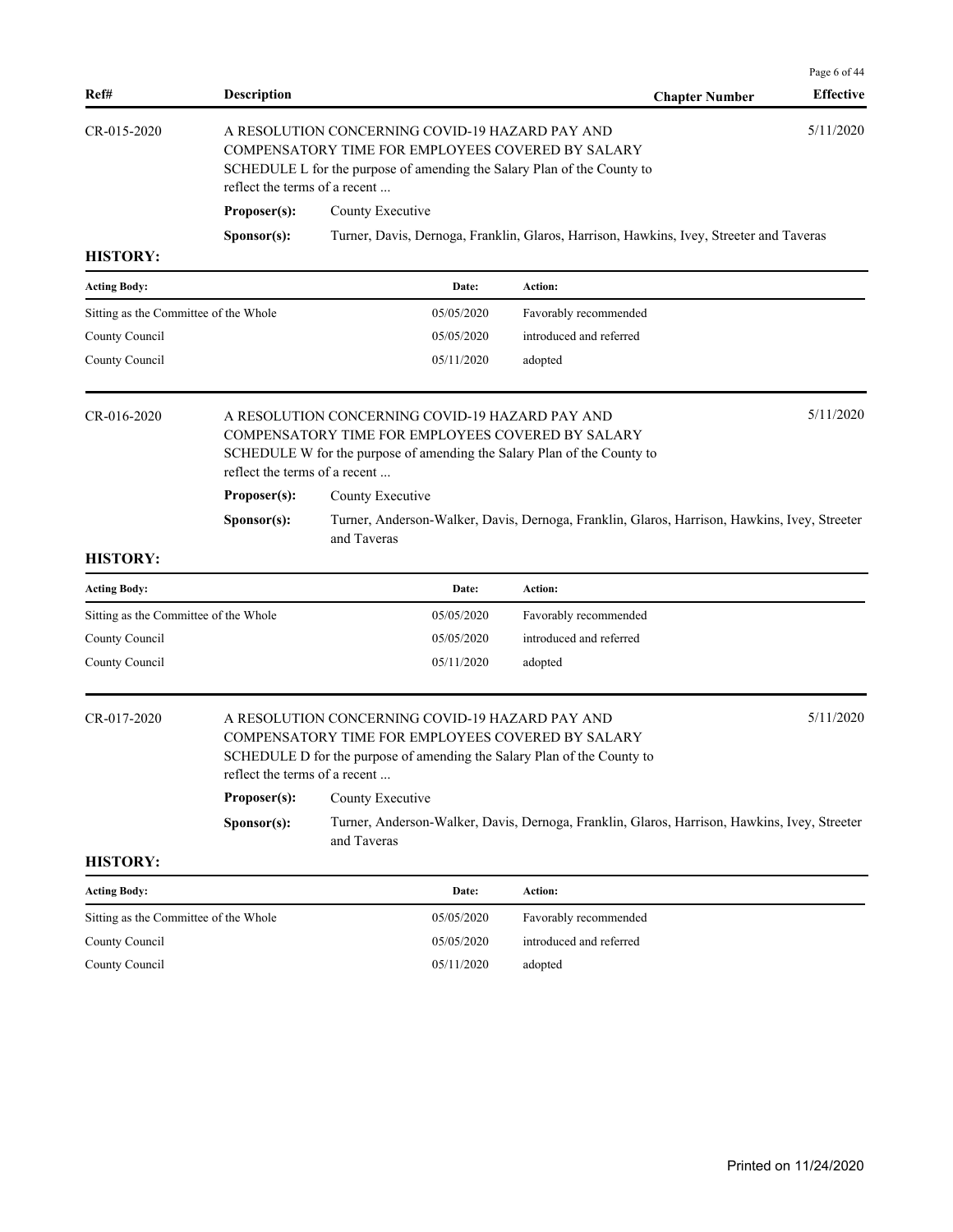| Ref#                                  | <b>Description</b>                                    |                                                                                                                                                                                                                                | <b>Chapter Number</b>                                                                        | Page 7 of 44<br><b>Effective</b> |  |  |
|---------------------------------------|-------------------------------------------------------|--------------------------------------------------------------------------------------------------------------------------------------------------------------------------------------------------------------------------------|----------------------------------------------------------------------------------------------|----------------------------------|--|--|
| CR-018-2020                           |                                                       | 5/11/2020<br>A RESOLUTION CONCERNING COVID-19 HAZARD PAY FOR<br>EMPLOYEES COVERED BY SALARY SCHEDULE Y for the purpose of<br>amending the Salary Plan of the County to reflect the terms of a recent<br>agreement between Prin |                                                                                              |                                  |  |  |
|                                       | Proposer(s):                                          | County Executive                                                                                                                                                                                                               |                                                                                              |                                  |  |  |
|                                       | Sponsor(s):                                           | and Taveras                                                                                                                                                                                                                    | Turner, Anderson-Walker, Davis, Dernoga, Franklin, Glaros, Harrison, Hawkins, Ivey, Streeter |                                  |  |  |
| <b>HISTORY:</b>                       |                                                       |                                                                                                                                                                                                                                |                                                                                              |                                  |  |  |
| Acting Body:                          |                                                       | Date:                                                                                                                                                                                                                          | Action:                                                                                      |                                  |  |  |
| Sitting as the Committee of the Whole |                                                       | 05/05/2020                                                                                                                                                                                                                     | Favorably recommended                                                                        |                                  |  |  |
| County Council                        |                                                       | 05/05/2020                                                                                                                                                                                                                     | introduced and referred                                                                      |                                  |  |  |
| County Council                        |                                                       | 05/11/2020                                                                                                                                                                                                                     | adopted                                                                                      |                                  |  |  |
| CR-019-2020                           | reflect the terms of a recent                         | A RESOLUTION CONCERNING COVID-19 HAZARD PAY AND<br>COMPENSATORY TIME FOR EMPLOYEES COVERED BY SALARY<br>SCHEDULE A for the purpose of amending the Salary Plan of the County to                                                |                                                                                              | 5/11/2020                        |  |  |
|                                       | Proposer(s):                                          | County Executive                                                                                                                                                                                                               |                                                                                              |                                  |  |  |
|                                       | Sponsor(s):                                           | and Taveras                                                                                                                                                                                                                    | Turner, Anderson-Walker, Davis, Dernoga, Franklin, Glaros, Harrison, Hawkins, Ivey, Streeter |                                  |  |  |
| <b>HISTORY:</b>                       |                                                       |                                                                                                                                                                                                                                |                                                                                              |                                  |  |  |
| Acting Body:                          |                                                       | Date:                                                                                                                                                                                                                          | Action:                                                                                      |                                  |  |  |
| Sitting as the Committee of the Whole |                                                       | 05/05/2020                                                                                                                                                                                                                     | Favorably recommended                                                                        |                                  |  |  |
| County Council                        |                                                       | 05/05/2020                                                                                                                                                                                                                     | introduced and referred                                                                      |                                  |  |  |
| County Council                        |                                                       | 05/11/2020                                                                                                                                                                                                                     | adopted                                                                                      |                                  |  |  |
| CR-020-2020                           | agreement between Prin<br>Proposer(s):<br>Sponsor(s): | A RESOLUTION CONCERNING COVID-19 HAZARD PAY FOR<br>EMPLOYEES COVERED BY SALARY SCHEDULE H for the purpose of<br>amending the Salary Plan of the County to reflect the terms of a recent<br>County Executive                    | Turner, Anderson-Walker, Davis, Dernoga, Franklin, Glaros, Harrison, Hawkins, Ivey, Streeter | 5/11/2020                        |  |  |
| <b>HISTORY:</b>                       |                                                       | and Taveras                                                                                                                                                                                                                    |                                                                                              |                                  |  |  |
|                                       |                                                       |                                                                                                                                                                                                                                |                                                                                              |                                  |  |  |
| <b>Acting Body:</b>                   |                                                       | Date:                                                                                                                                                                                                                          | Action:                                                                                      |                                  |  |  |
| Sitting as the Committee of the Whole |                                                       | 05/05/2020                                                                                                                                                                                                                     | Favorably recommended                                                                        |                                  |  |  |
| County Council                        |                                                       | 05/05/2020                                                                                                                                                                                                                     | introduced and referred                                                                      |                                  |  |  |
| County Council                        |                                                       | 05/11/2020                                                                                                                                                                                                                     | adopted                                                                                      |                                  |  |  |
|                                       |                                                       |                                                                                                                                                                                                                                |                                                                                              |                                  |  |  |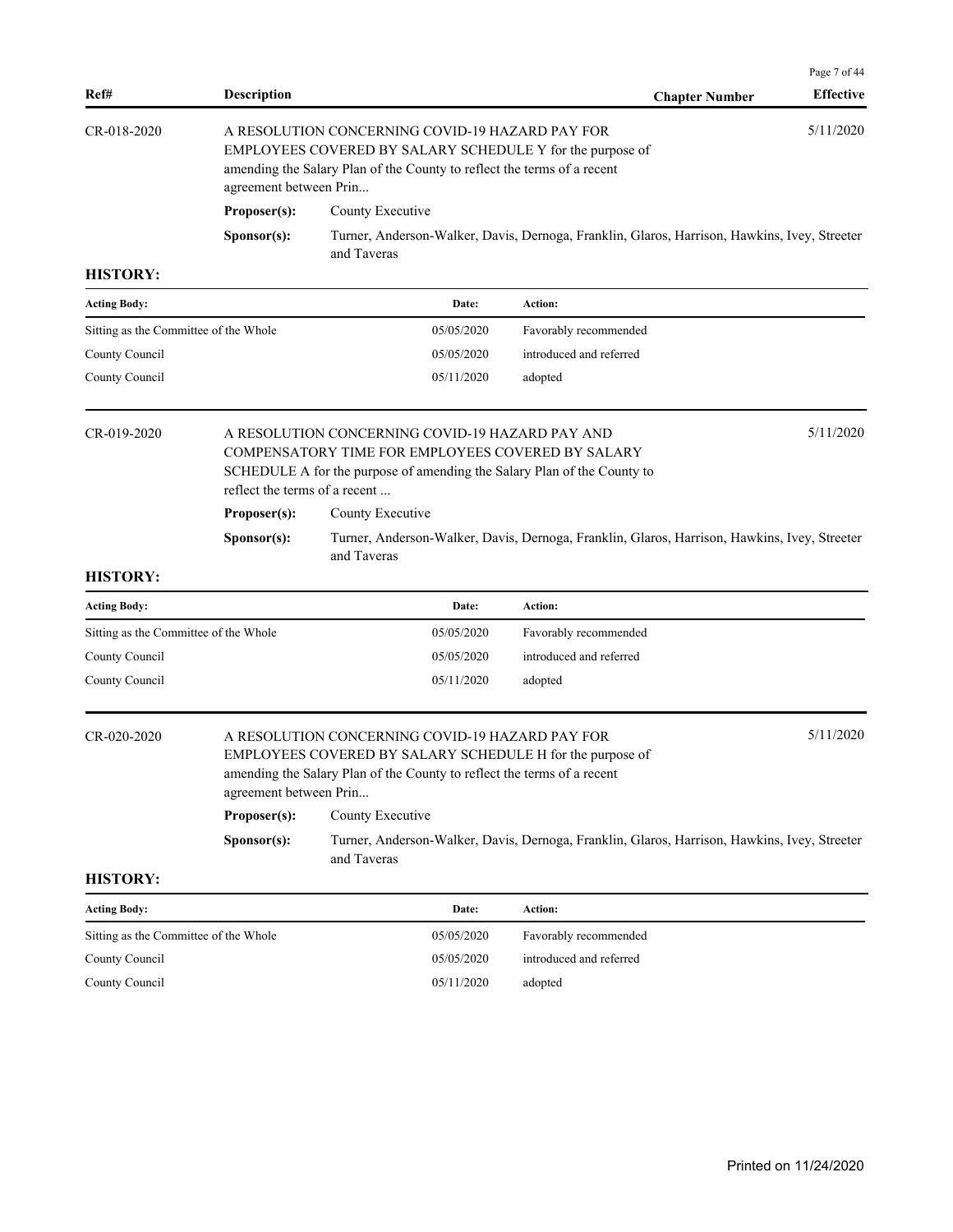| Ref#                                  | <b>Description</b>            |                                                                                                                                                                                                                               | <b>Chapter Number</b>                                                                        | Page 8 of 44<br><b>Effective</b> |  |  |  |
|---------------------------------------|-------------------------------|-------------------------------------------------------------------------------------------------------------------------------------------------------------------------------------------------------------------------------|----------------------------------------------------------------------------------------------|----------------------------------|--|--|--|
| CR-021-2020                           |                               | 5/11/2020<br>A RESOLUTION CONCERNING COVID-19 HAZARD PAY AND<br>COMPENSATORY TIME FOR EMPLOYEES COVERED BY SALARY<br>SCHEDULE Z for the purpose of amending the Salary Plan of the County to<br>reflect the terms of a recent |                                                                                              |                                  |  |  |  |
|                                       | Proposer(s):                  | County Executive                                                                                                                                                                                                              |                                                                                              |                                  |  |  |  |
|                                       | Sponsor(s):                   | and Taveras                                                                                                                                                                                                                   | Turner, Anderson-Walker, Davis, Dernoga, Franklin, Glaros, Harrison, Hawkins, Ivey, Streeter |                                  |  |  |  |
| <b>HISTORY:</b>                       |                               |                                                                                                                                                                                                                               |                                                                                              |                                  |  |  |  |
| <b>Acting Body:</b>                   |                               | Date:                                                                                                                                                                                                                         | Action:                                                                                      |                                  |  |  |  |
| Sitting as the Committee of the Whole |                               | 05/05/2020                                                                                                                                                                                                                    | Favorably recommended                                                                        |                                  |  |  |  |
| County Council                        |                               | 05/05/2020                                                                                                                                                                                                                    | introduced and referred                                                                      |                                  |  |  |  |
| County Council                        |                               | 05/11/2020                                                                                                                                                                                                                    | adopted                                                                                      |                                  |  |  |  |
| CR-022-2020                           | reflect the terms of a recent | A RESOLUTION CONCERNING COVID-19 HAZARD PAY AND<br>COMPENSATORY LEAVE FOR EMPLOYEES COVERED BY SALARY<br>SCHEDULE P for the purpose of amending the Salary Plan of the County to                                              |                                                                                              | 5/11/2020                        |  |  |  |
|                                       | Proposer(s):                  | County Executive                                                                                                                                                                                                              |                                                                                              |                                  |  |  |  |
|                                       | Sponsor(s):                   | and Taveras                                                                                                                                                                                                                   | Turner, Anderson-Walker, Davis, Dernoga, Franklin, Glaros, Harrison, Hawkins, Ivey, Streeter |                                  |  |  |  |
| <b>HISTORY:</b>                       |                               |                                                                                                                                                                                                                               |                                                                                              |                                  |  |  |  |
|                                       |                               |                                                                                                                                                                                                                               |                                                                                              |                                  |  |  |  |
| <b>Acting Body:</b>                   |                               | Date:                                                                                                                                                                                                                         | Action:                                                                                      |                                  |  |  |  |
| Sitting as the Committee of the Whole |                               | 05/05/2020                                                                                                                                                                                                                    | Favorably recommended                                                                        |                                  |  |  |  |
| County Council                        |                               | 05/05/2020                                                                                                                                                                                                                    | introduced and referred                                                                      |                                  |  |  |  |
| County Council                        |                               | 05/11/2020                                                                                                                                                                                                                    | adopted                                                                                      |                                  |  |  |  |
| CR-023-2020                           | reflect the terms of a recent | A RESOLUTION CONCERNING COVID-19 HAZARD PAY AND<br>COMPENSATORY TIME FOR EMPLOYEES COVERED BY SALARY<br>SCHEDULE Q for the purpose of amending the Salary Plan of the County to                                               |                                                                                              | 5/11/2020                        |  |  |  |
|                                       | Proposer(s):                  | County Executive                                                                                                                                                                                                              |                                                                                              |                                  |  |  |  |
|                                       | Sponsor(s):                   | and Taveras                                                                                                                                                                                                                   | Turner, Anderson-Walker, Davis, Dernoga, Franklin, Glaros, Harrison, Hawkins, Ivey, Streeter |                                  |  |  |  |
| <b>HISTORY:</b>                       |                               |                                                                                                                                                                                                                               |                                                                                              |                                  |  |  |  |
| <b>Acting Body:</b>                   |                               | Date:                                                                                                                                                                                                                         | Action:                                                                                      |                                  |  |  |  |
| Sitting as the Committee of the Whole |                               | 05/05/2020                                                                                                                                                                                                                    | Favorably recommended                                                                        |                                  |  |  |  |
| County Council                        |                               | 05/05/2020                                                                                                                                                                                                                    | introduced and referred                                                                      |                                  |  |  |  |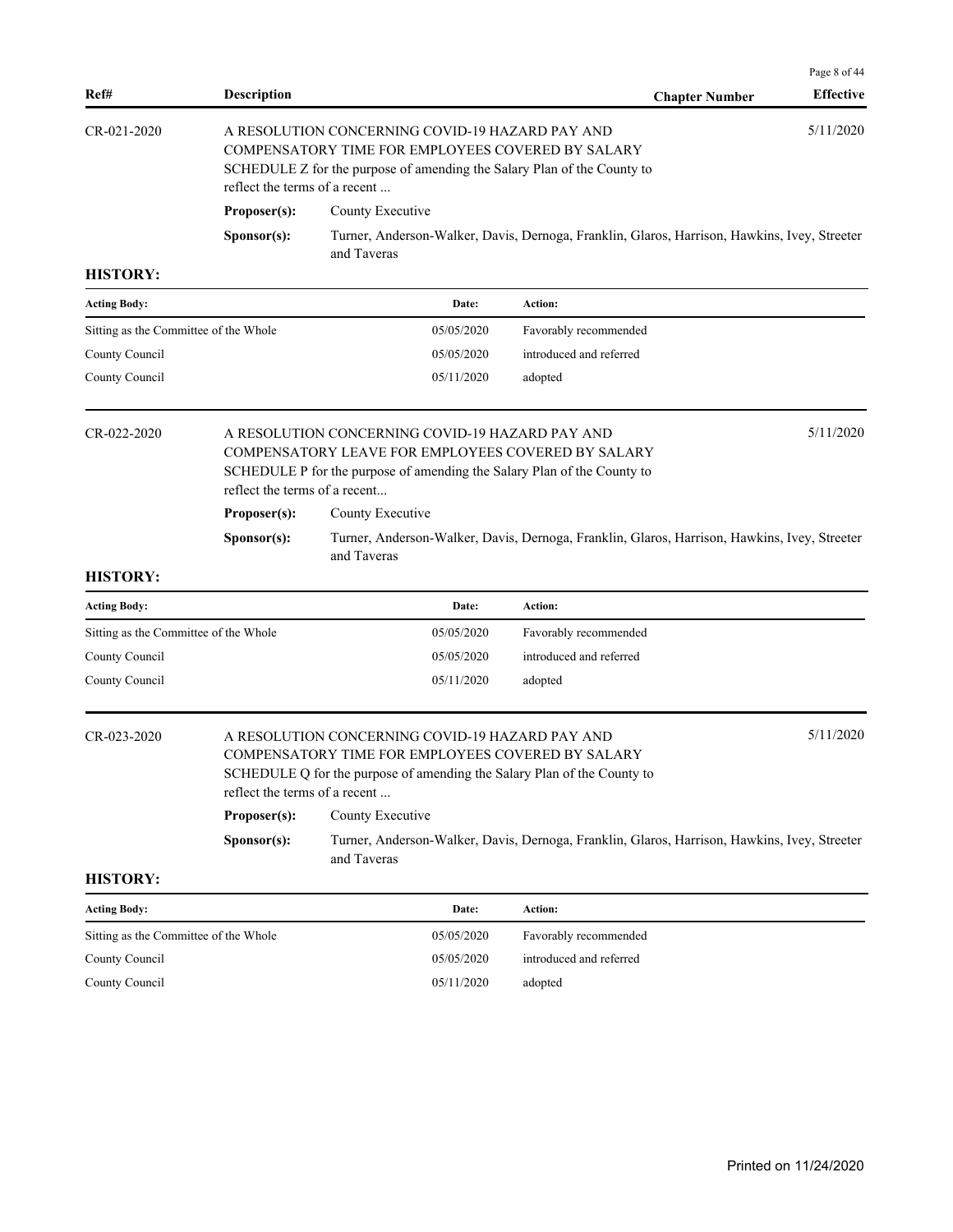|                                       |                                                                                                                                                                                                             |                                                                                                                                                                                              |                                                                                              | Page 9 of 44     |  |  |
|---------------------------------------|-------------------------------------------------------------------------------------------------------------------------------------------------------------------------------------------------------------|----------------------------------------------------------------------------------------------------------------------------------------------------------------------------------------------|----------------------------------------------------------------------------------------------|------------------|--|--|
| Ref#                                  | <b>Description</b>                                                                                                                                                                                          |                                                                                                                                                                                              | <b>Chapter Number</b>                                                                        | <b>Effective</b> |  |  |
| CR-024-2020                           | 5/11/2020<br>A RESOLUTION CONCERNING COVID-19 HAZARD PAY FOR<br>EMPLOYEES COVERED BY SALARY SCHEDULE G - GENERAL<br>SCHEDULE for the purpose of amending the Salary Plan for General Schedule<br>Employees. |                                                                                                                                                                                              |                                                                                              |                  |  |  |
|                                       | Proposer(s):                                                                                                                                                                                                | County Executive                                                                                                                                                                             |                                                                                              |                  |  |  |
|                                       | Sponsor(s):                                                                                                                                                                                                 | and Taveras                                                                                                                                                                                  | Turner, Anderson-Walker, Davis, Dernoga, Franklin, Glaros, Harrison, Hawkins, Ivey, Streeter |                  |  |  |
| <b>HISTORY:</b>                       |                                                                                                                                                                                                             |                                                                                                                                                                                              |                                                                                              |                  |  |  |
| <b>Acting Body:</b>                   |                                                                                                                                                                                                             | Date:                                                                                                                                                                                        | Action:                                                                                      |                  |  |  |
| Sitting as the Committee of the Whole |                                                                                                                                                                                                             | 05/05/2020                                                                                                                                                                                   | Favorably recommended                                                                        |                  |  |  |
| County Council                        |                                                                                                                                                                                                             | 05/05/2020                                                                                                                                                                                   | introduced and referred                                                                      |                  |  |  |
| County Council                        |                                                                                                                                                                                                             | 05/11/2020                                                                                                                                                                                   | adopted                                                                                      |                  |  |  |
| CR-025-2020                           |                                                                                                                                                                                                             | 5/11/2020<br>A RESOLUTION CONCERNING COVID-19 HAZARD PAY FOR<br>EMPLOYEES COVERED BY SALARY SCHEDULE F-O - FIRE<br>OFFICIALS for the purpose of amending the Salary Plan for Fire Officials. |                                                                                              |                  |  |  |
|                                       | Proposer(s):<br>County Executive                                                                                                                                                                            |                                                                                                                                                                                              |                                                                                              |                  |  |  |
|                                       | Sponsor(s):                                                                                                                                                                                                 | and Taveras                                                                                                                                                                                  | Turner, Anderson-Walker, Davis, Dernoga, Franklin, Glaros, Harrison, Hawkins, Ivey, Streeter |                  |  |  |
| <b>HISTORY:</b>                       |                                                                                                                                                                                                             |                                                                                                                                                                                              |                                                                                              |                  |  |  |
| <b>Acting Body:</b>                   |                                                                                                                                                                                                             | Date:                                                                                                                                                                                        | Action:                                                                                      |                  |  |  |
| Sitting as the Committee of the Whole |                                                                                                                                                                                                             | 05/05/2020                                                                                                                                                                                   | Favorably recommended                                                                        |                  |  |  |
| County Council                        |                                                                                                                                                                                                             | 05/05/2020                                                                                                                                                                                   | introduced and referred                                                                      |                  |  |  |
| County Council                        |                                                                                                                                                                                                             | 05/11/2020                                                                                                                                                                                   | adopted                                                                                      |                  |  |  |
| CR-026-2020                           |                                                                                                                                                                                                             | A RESOLUTION CONCERNING COVID-19 HAZARD PAY FOR<br>EMPLOYEES COVERED BY SALARY SCHEDULE P-O - POLICE<br>OFFICIALS for the purpose of amending the Salary Plan for Police Officials.          |                                                                                              | 5/11/2020        |  |  |
|                                       | Proposer(s):<br>County Executive                                                                                                                                                                            |                                                                                                                                                                                              |                                                                                              |                  |  |  |
|                                       | Turner, Anderson-Walker, Davis, Dernoga, Franklin, Glaros, Harrison, Hawkins, Ivey, Streeter<br>Sponsor(s):<br>and Taveras                                                                                  |                                                                                                                                                                                              |                                                                                              |                  |  |  |
| <b>HISTORY:</b>                       |                                                                                                                                                                                                             |                                                                                                                                                                                              |                                                                                              |                  |  |  |
| <b>Acting Body:</b>                   |                                                                                                                                                                                                             | Date:                                                                                                                                                                                        | Action:                                                                                      |                  |  |  |
| Sitting as the Committee of the Whole |                                                                                                                                                                                                             | 05/05/2020                                                                                                                                                                                   | Favorably recommended                                                                        |                  |  |  |
| County Council                        |                                                                                                                                                                                                             | 05/05/2020                                                                                                                                                                                   | introduced and referred                                                                      |                  |  |  |
| County Council                        |                                                                                                                                                                                                             | 05/11/2020                                                                                                                                                                                   | adopted                                                                                      |                  |  |  |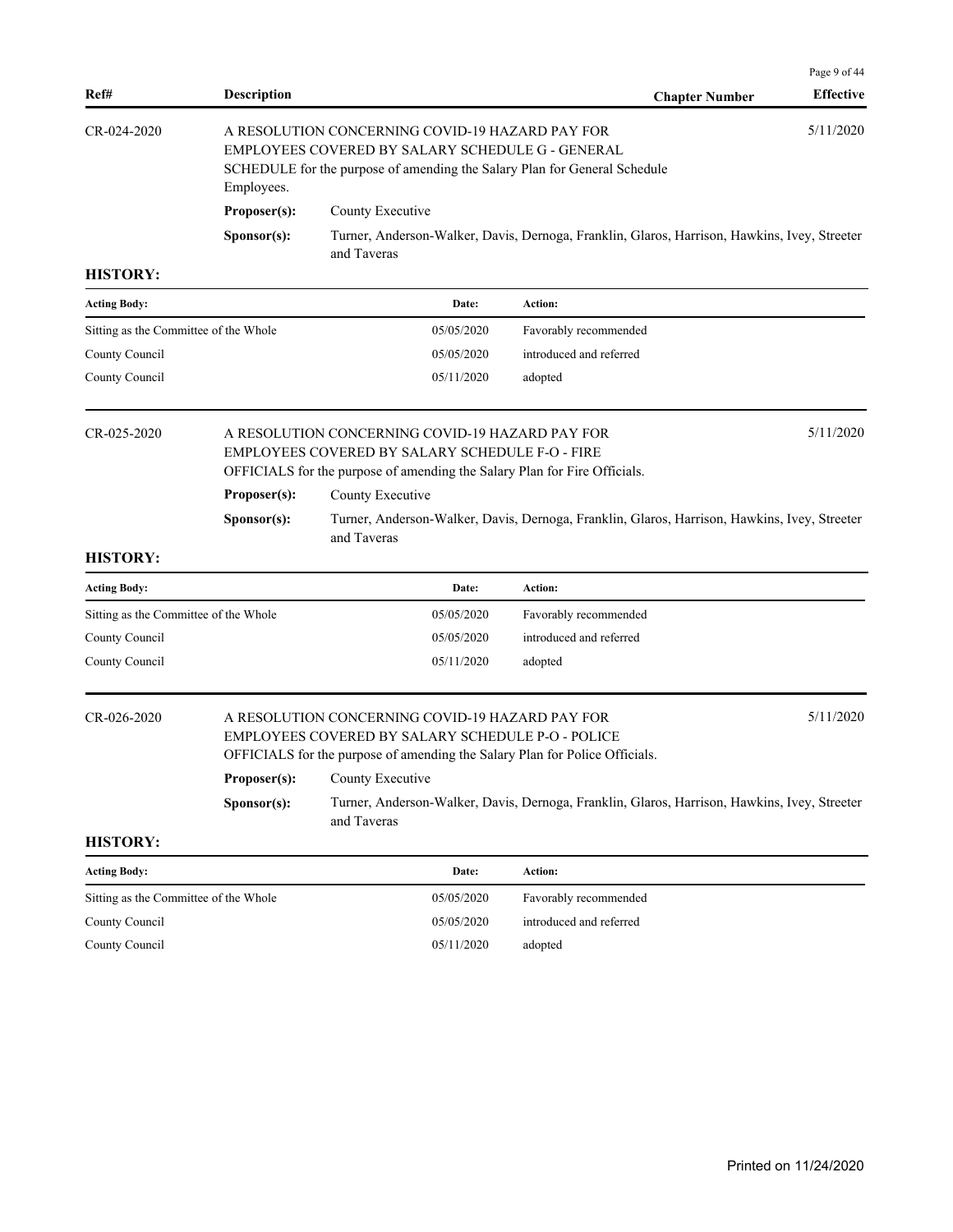| Ref#                                  | <b>Description</b>    |                                                                                                                                                                                          | <b>Chapter Number</b>                                                                        | <b>Effective</b> |
|---------------------------------------|-----------------------|------------------------------------------------------------------------------------------------------------------------------------------------------------------------------------------|----------------------------------------------------------------------------------------------|------------------|
| CR-027-2020                           | Officials.            | A RESOLUTION CONCERNING COVID-19 HAZARD PAY FOR<br>EMPLOYEES COVERED BY SALARY SCHEDULE C-O - CORRECTIONS<br>OFFICIALS for the purpose of amending the Salary Plan for Corrections       |                                                                                              | 5/11/2020        |
|                                       | Proposer(s):          | County Executive                                                                                                                                                                         |                                                                                              |                  |
|                                       | Sponsor(s):           | and Taveras                                                                                                                                                                              | Turner, Anderson-Walker, Davis, Dernoga, Franklin, Glaros, Harrison, Hawkins, Ivey, Streeter |                  |
| <b>HISTORY:</b>                       |                       |                                                                                                                                                                                          |                                                                                              |                  |
| <b>Acting Body:</b>                   |                       | Date:                                                                                                                                                                                    | Action:                                                                                      |                  |
| Sitting as the Committee of the Whole |                       | 05/05/2020                                                                                                                                                                               | Favorably recommended                                                                        |                  |
| County Council                        |                       | 05/05/2020                                                                                                                                                                               | introduced and referred                                                                      |                  |
| County Council                        |                       | 05/11/2020                                                                                                                                                                               | adopted                                                                                      |                  |
| CR-028-2020                           |                       | A RESOLUTION CONCERNING COVID-19 HAZARD PAY FOR<br>EMPLOYEES COVERED BY SALARY SCHEDULE S-O - SHERIFF<br>OFFICIALS for the purpose of amending the Salary Plan for Sheriff Officials.    |                                                                                              | 5/11/2020        |
|                                       |                       |                                                                                                                                                                                          |                                                                                              |                  |
|                                       | Proposer(s):          | County Executive                                                                                                                                                                         |                                                                                              |                  |
|                                       | Sponsor(s):           | and Taveras                                                                                                                                                                              | Turner, Anderson-Walker, Davis, Dernoga, Franklin, Glaros, Harrison, Hawkins, Ivey, Streeter |                  |
| <b>HISTORY:</b>                       |                       |                                                                                                                                                                                          |                                                                                              |                  |
| <b>Acting Body:</b>                   |                       | Date:                                                                                                                                                                                    | Action:                                                                                      |                  |
| Sitting as the Committee of the Whole |                       | 05/05/2020                                                                                                                                                                               | Favorably recommended                                                                        |                  |
| County Council                        |                       | 05/05/2020                                                                                                                                                                               | introduced and referred                                                                      |                  |
| County Council                        |                       | 05/11/2020                                                                                                                                                                               | adopted                                                                                      |                  |
| CR-029-2020                           | 2020 Annual Action Pl | A RESOLUTION CONCERNING FISCAL YEAR ("FY") 2020 ANNUAL<br>ACTION PLAN FOR HOUSING AND COMMUNITY DEVELOPMENT<br>for the purpose of amending the Prince George's County Fiscal Year ("FY") |                                                                                              |                  |
|                                       | Proposer(s):          | County Executive                                                                                                                                                                         |                                                                                              |                  |
|                                       | S <b>p</b> onsor(s):  |                                                                                                                                                                                          | Turner, Davis, Dernoga, Franklin, Glaros, Harrison, Hawkins, Ivey, Streeter and Taveras      |                  |
| <b>HISTORY:</b>                       |                       |                                                                                                                                                                                          |                                                                                              |                  |
| <b>Acting Body:</b>                   |                       | Date:                                                                                                                                                                                    | Action:                                                                                      |                  |
| County Council                        |                       | 05/11/2020                                                                                                                                                                               | introduced and referred                                                                      |                  |
| Sitting as the Committee of the Whole |                       | 05/18/2020                                                                                                                                                                               | no action                                                                                    |                  |
| County Council                        |                       | 06/02/2020                                                                                                                                                                               | public hearing held                                                                          |                  |
| Sitting as the Committee of the Whole |                       | 06/04/2020                                                                                                                                                                               | Favorably recommended                                                                        |                  |

Page 10 of 44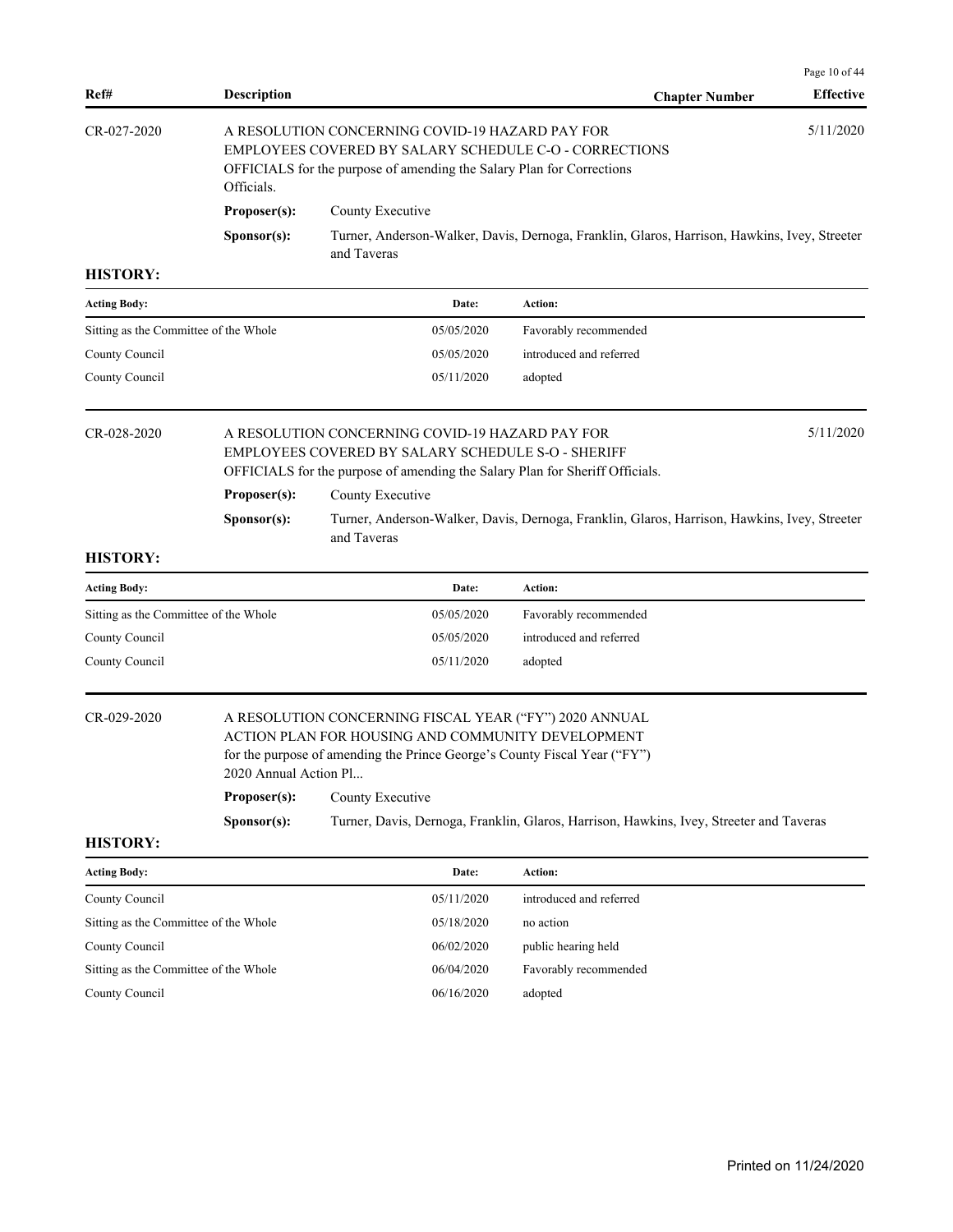| Ref#        | <b>Description</b>   |                                                                                                                                                                                                                   | <b>Chapter Number</b> | <b>Effective</b> |
|-------------|----------------------|-------------------------------------------------------------------------------------------------------------------------------------------------------------------------------------------------------------------|-----------------------|------------------|
| CR-030-2020 |                      | A RESOLUTION CONCERNING FISCAL YEAR ("FY") 2016-2020<br>CONSOLIDATED PLAN FOR HOUSING AND COMMUNITY<br>DEVELOPMENT for the purpose of amending the Prince George's County<br>Fiscal Year ("FY") 2016-2020 Consoli |                       |                  |
|             | Proposer(s):         | County Executive                                                                                                                                                                                                  |                       |                  |
|             | S <b>p</b> onsor(s): | Turner, Anderson-Walker, Davis, Dernoga, Franklin, Glaros, Harrison, Hawkins, Ivey, Streeter<br>and Taveras                                                                                                       |                       |                  |

| Date:      | Action:                  |
|------------|--------------------------|
| 05/11/2020 | introduced and referred  |
|            | no action                |
|            | public hearing held      |
| 06/04/2020 | Favorably recommended    |
| 06/16/2020 | adopted                  |
|            | 05/18/2020<br>06/02/2020 |

## CR-031-2020 A RESOLUTION CONCERNING PRINCE GEORGE'S COUNTY, 5/11/2020 MARYLAND'S CONTINUED DECLARATION OF EMERGENCY-CORONAVIRUS ("COVID-19") for the purpose of continuing the emergency declarations of the County Executive ...

**Proposer(s):** County Executive

**Sponsor(s):** Turner, Anderson-Walker, Davis, Dernoga, Franklin, Glaros, Harrison, Hawkins, Ivey, Streeter and Taveras

#### **HISTORY:**

| <b>Acting Body:</b>                   | Date:      | Action:                 |
|---------------------------------------|------------|-------------------------|
| County Council                        | 05/11/2020 | introduced and referred |
| County Council                        | 05/11/2020 | new draft substituted   |
| County Council                        | 05/11/2020 | adopted                 |
| Sitting as the Committee of the Whole | 05/11/2020 | Favorably recommended   |
| County Executive                      | 05/12/2020 | signed                  |

## CR-032-2020 A RESOLUTION CONCERNING NATIONAL PUBLIC WORKS WEEK

2020 for the purpose of expressing Prince George's County's support for declaring the week of May 17 - May 23, 2020 as National Public Works Week i... **Proposer(s):** County Executive **Sponsor(s):** Turner, Anderson-Walker, Davis, Dernoga, Franklin, Glaros, Harrison, Hawkins, Ivey, Streeter

and Taveras

#### **HISTORY:**

| <b>Acting Body:</b> | Date:      | Action:         |
|---------------------|------------|-----------------|
| County Council      | 05/11/2020 | introduced      |
| County Council      | 05/11/2020 | rules suspended |
| County Council      | 05/11/2020 | adopted         |

Page 11 of 44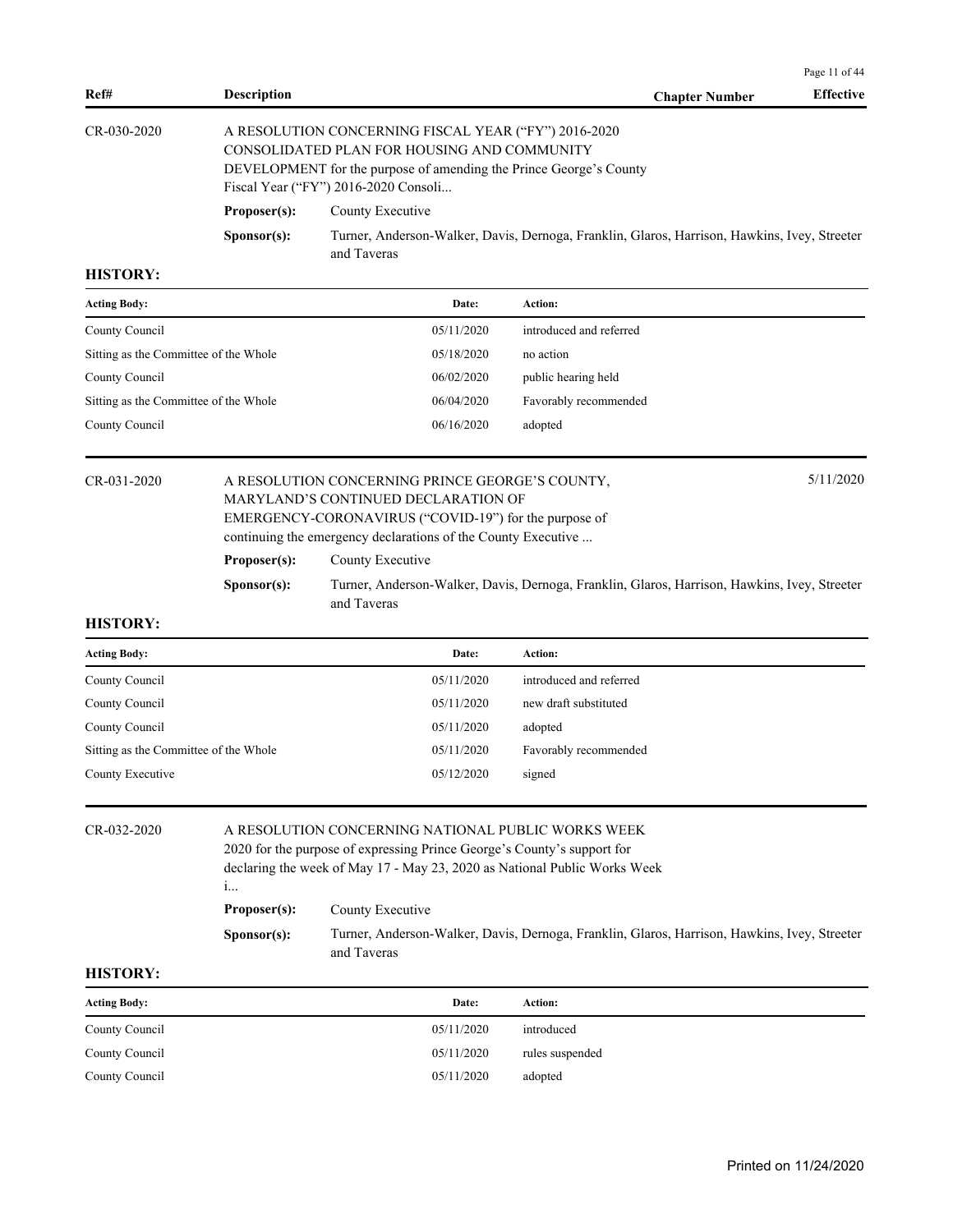| Ref#                                                                                                                                                                                                                             | <b>Description</b>      |                                                                                                                                                                                                                   | <b>Chapter Number</b>                                                                   | <b>Effective</b> |  |
|----------------------------------------------------------------------------------------------------------------------------------------------------------------------------------------------------------------------------------|-------------------------|-------------------------------------------------------------------------------------------------------------------------------------------------------------------------------------------------------------------|-----------------------------------------------------------------------------------------|------------------|--|
| CR-033-2020                                                                                                                                                                                                                      |                         | A RESOLUTION CONCERNING 2026 FEDERATION<br>INTERNATIONALE DE FOOTBALL ASSOCIATION WORLD CUP<br>PROTECTION OF HUMAN RIGHTS for the purpose of supporting the<br>fundamental requirements for United 2026 as laid o |                                                                                         |                  |  |
|                                                                                                                                                                                                                                  | Proposer(s):<br>Dernoga |                                                                                                                                                                                                                   |                                                                                         |                  |  |
| <b>HISTORY:</b>                                                                                                                                                                                                                  | Sponsor(s):             | Dernoga, Franklin, Glaros, Harrison, Streeter and Taveras                                                                                                                                                         |                                                                                         |                  |  |
| <b>Acting Body:</b>                                                                                                                                                                                                              |                         | Date:                                                                                                                                                                                                             | Action:                                                                                 |                  |  |
| County Council                                                                                                                                                                                                                   |                         | 05/18/2020                                                                                                                                                                                                        | introduced and referred                                                                 |                  |  |
| Sitting as the Committee of the Whole                                                                                                                                                                                            |                         | 06/04/2020                                                                                                                                                                                                        | Favorably recommended                                                                   |                  |  |
| County Council                                                                                                                                                                                                                   |                         | 06/16/2020                                                                                                                                                                                                        | adopted                                                                                 |                  |  |
| CR-034-2020                                                                                                                                                                                                                      |                         | A RESOLUTION CONCERNING STATEWIDE SPECIAL<br>TRANSPORTATION ASSISTANCE PROGRAM AND METROPOLITAN<br>WASHINGTON COUNCIL OF GOVERNMENTS ENHANCED<br>MOBILITY GRANT PROGRAMS for the purpose of authorizing the Direc |                                                                                         |                  |  |
|                                                                                                                                                                                                                                  | Proposer(s):            | County Executive                                                                                                                                                                                                  |                                                                                         |                  |  |
| <b>HISTORY:</b>                                                                                                                                                                                                                  | Sponsor(s):             |                                                                                                                                                                                                                   | Turner, Davis, Dernoga, Franklin, Glaros, Harrison, Hawkins, Ivey, Streeter and Taveras |                  |  |
| <b>Acting Body:</b>                                                                                                                                                                                                              |                         | Date:                                                                                                                                                                                                             | Action:                                                                                 |                  |  |
| County Council                                                                                                                                                                                                                   |                         | 05/18/2020                                                                                                                                                                                                        | introduced and referred                                                                 |                  |  |
| Sitting as the Committee of the Whole                                                                                                                                                                                            |                         | 06/11/2020                                                                                                                                                                                                        | Favorably recommended                                                                   |                  |  |
| County Council                                                                                                                                                                                                                   |                         | 06/23/2020                                                                                                                                                                                                        | adopted                                                                                 |                  |  |
| CR-035-2020<br>AN EMERGENCY RESOLUTION CONCERNING EMERGENCY<br>OPERATIONS - PUBLIC MEETINGS, SESSIONS AND HEARINGS for the<br>purpose of postponement of County Council actions, providing for alternative<br>public participati |                         |                                                                                                                                                                                                                   |                                                                                         |                  |  |
|                                                                                                                                                                                                                                  | Proposer(s):            | Turner                                                                                                                                                                                                            |                                                                                         |                  |  |
|                                                                                                                                                                                                                                  | Sponsor(s):             |                                                                                                                                                                                                                   | Turner, Davis, Dernoga, Franklin, Glaros, Harrison, Hawkins, Ivey, Streeter and Taveras |                  |  |
| <b>HISTORY:</b>                                                                                                                                                                                                                  |                         |                                                                                                                                                                                                                   |                                                                                         |                  |  |
| <b>Acting Body:</b>                                                                                                                                                                                                              |                         | Date:                                                                                                                                                                                                             | Action:                                                                                 |                  |  |
| County Council                                                                                                                                                                                                                   |                         | 05/18/2020                                                                                                                                                                                                        | introduced and referred                                                                 |                  |  |
| Sitting as the Committee of the Whole                                                                                                                                                                                            |                         | 05/18/2020                                                                                                                                                                                                        | Favorably recommended with amendments                                                   |                  |  |
| County Council                                                                                                                                                                                                                   |                         | 05/18/2020                                                                                                                                                                                                        | new draft substituted                                                                   |                  |  |
| County Council                                                                                                                                                                                                                   |                         | 05/18/2020                                                                                                                                                                                                        | adopted                                                                                 |                  |  |
|                                                                                                                                                                                                                                  |                         |                                                                                                                                                                                                                   |                                                                                         |                  |  |
|                                                                                                                                                                                                                                  |                         |                                                                                                                                                                                                                   |                                                                                         |                  |  |
|                                                                                                                                                                                                                                  |                         |                                                                                                                                                                                                                   |                                                                                         |                  |  |
|                                                                                                                                                                                                                                  |                         |                                                                                                                                                                                                                   |                                                                                         |                  |  |
|                                                                                                                                                                                                                                  |                         |                                                                                                                                                                                                                   |                                                                                         |                  |  |
|                                                                                                                                                                                                                                  |                         |                                                                                                                                                                                                                   |                                                                                         |                  |  |

Page 12 of 44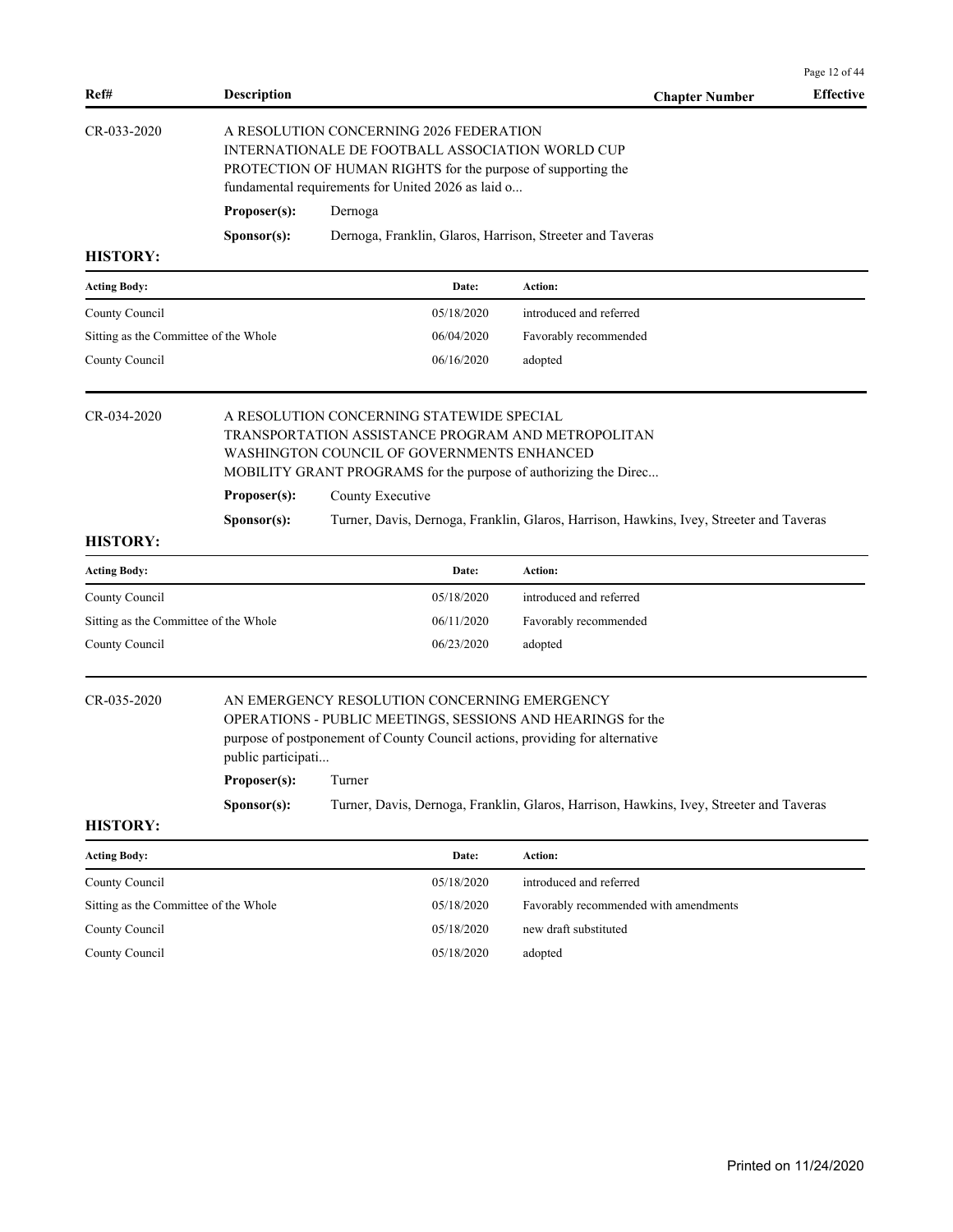|                     |                                                                                                                                                                                                                                                                                                                                                 |                                                                                                                                                                                                           |                                                                                   | Page 13 of 44    |
|---------------------|-------------------------------------------------------------------------------------------------------------------------------------------------------------------------------------------------------------------------------------------------------------------------------------------------------------------------------------------------|-----------------------------------------------------------------------------------------------------------------------------------------------------------------------------------------------------------|-----------------------------------------------------------------------------------|------------------|
| Ref#                | <b>Description</b>                                                                                                                                                                                                                                                                                                                              |                                                                                                                                                                                                           | <b>Chapter Number</b>                                                             | <b>Effective</b> |
| CR-036-2020         | <b>VALOREM</b>                                                                                                                                                                                                                                                                                                                                  | A RESOLUTION CONCERNING THE APPROVAL OF THE FISCAL<br>YEAR 2021 OPERATING AND CAPITAL BUDGETS OF THE<br>WASHINGTON SUBURBAN SANITARY COMMISSION AND THE<br>RECOMMENDATION OF WATER AND SEWER RATES AND AD |                                                                                   | 7/1/2020         |
|                     | Proposer(s):                                                                                                                                                                                                                                                                                                                                    | Turner                                                                                                                                                                                                    |                                                                                   |                  |
| <b>HISTORY:</b>     | Sponsor(s):                                                                                                                                                                                                                                                                                                                                     |                                                                                                                                                                                                           | Turner, Davis, Dernoga, Franklin, Glaros, Harrison, Hawkins, Streeter and Taveras |                  |
| <b>Acting Body:</b> |                                                                                                                                                                                                                                                                                                                                                 | Date:                                                                                                                                                                                                     | Action:                                                                           |                  |
| County Council      |                                                                                                                                                                                                                                                                                                                                                 | 05/29/2020                                                                                                                                                                                                | introduced                                                                        |                  |
| County Council      |                                                                                                                                                                                                                                                                                                                                                 | 05/29/2020                                                                                                                                                                                                | adopted                                                                           |                  |
| CR-037-2020         | A RESOLUTION CONCERNING THE WASHINGTON SUBURBAN<br>SANITARY COMMISSION FISCAL YEARS 2021-2026 CAPITAL<br>IMPROVEMENTS PROGRAM AND FISCAL YEAR 2021 CAPITAL<br>BUDGET FOR PRINCE GEORGE'S COUNTY FOR WATER AND SEW<br>Proposer(s):<br>Turner<br>Sponsor(s):<br>Turner, Davis, Dernoga, Franklin, Glaros, Harrison, Hawkins, Streeter and Taveras |                                                                                                                                                                                                           | 7/1/2020                                                                          |                  |
| <b>HISTORY:</b>     |                                                                                                                                                                                                                                                                                                                                                 |                                                                                                                                                                                                           |                                                                                   |                  |
| <b>Acting Body:</b> |                                                                                                                                                                                                                                                                                                                                                 | Date:                                                                                                                                                                                                     | Action:                                                                           |                  |
| County Council      |                                                                                                                                                                                                                                                                                                                                                 | 05/29/2020                                                                                                                                                                                                | introduced                                                                        |                  |
| County Council      |                                                                                                                                                                                                                                                                                                                                                 | 05/29/2020                                                                                                                                                                                                | adopted                                                                           |                  |
| CR-038-2020         | A RESOLUTION CONCERNING THE APPROVAL OF THE FISCAL<br>YEAR 2021 WASHINGTON SUBURBAN TRANSIT COMMISSION<br>BUDGET AND TAX RATES for the purpose of approving the Washington<br>Suburban Transit Commission's admin                                                                                                                               |                                                                                                                                                                                                           |                                                                                   | 7/1/2020         |
|                     | Proposer(s):                                                                                                                                                                                                                                                                                                                                    | Turner                                                                                                                                                                                                    |                                                                                   |                  |
|                     | Sponsor(s):                                                                                                                                                                                                                                                                                                                                     |                                                                                                                                                                                                           | Turner, Davis, Dernoga, Franklin, Glaros, Harrison, Hawkins and Streeter          |                  |
| <b>HISTORY:</b>     |                                                                                                                                                                                                                                                                                                                                                 |                                                                                                                                                                                                           |                                                                                   |                  |
| <b>Acting Body:</b> |                                                                                                                                                                                                                                                                                                                                                 | Date:                                                                                                                                                                                                     | Action:                                                                           |                  |
| County Council      |                                                                                                                                                                                                                                                                                                                                                 | 05/29/2020                                                                                                                                                                                                | introduced                                                                        |                  |
| County Council      |                                                                                                                                                                                                                                                                                                                                                 | 05/29/2020                                                                                                                                                                                                | adopted                                                                           |                  |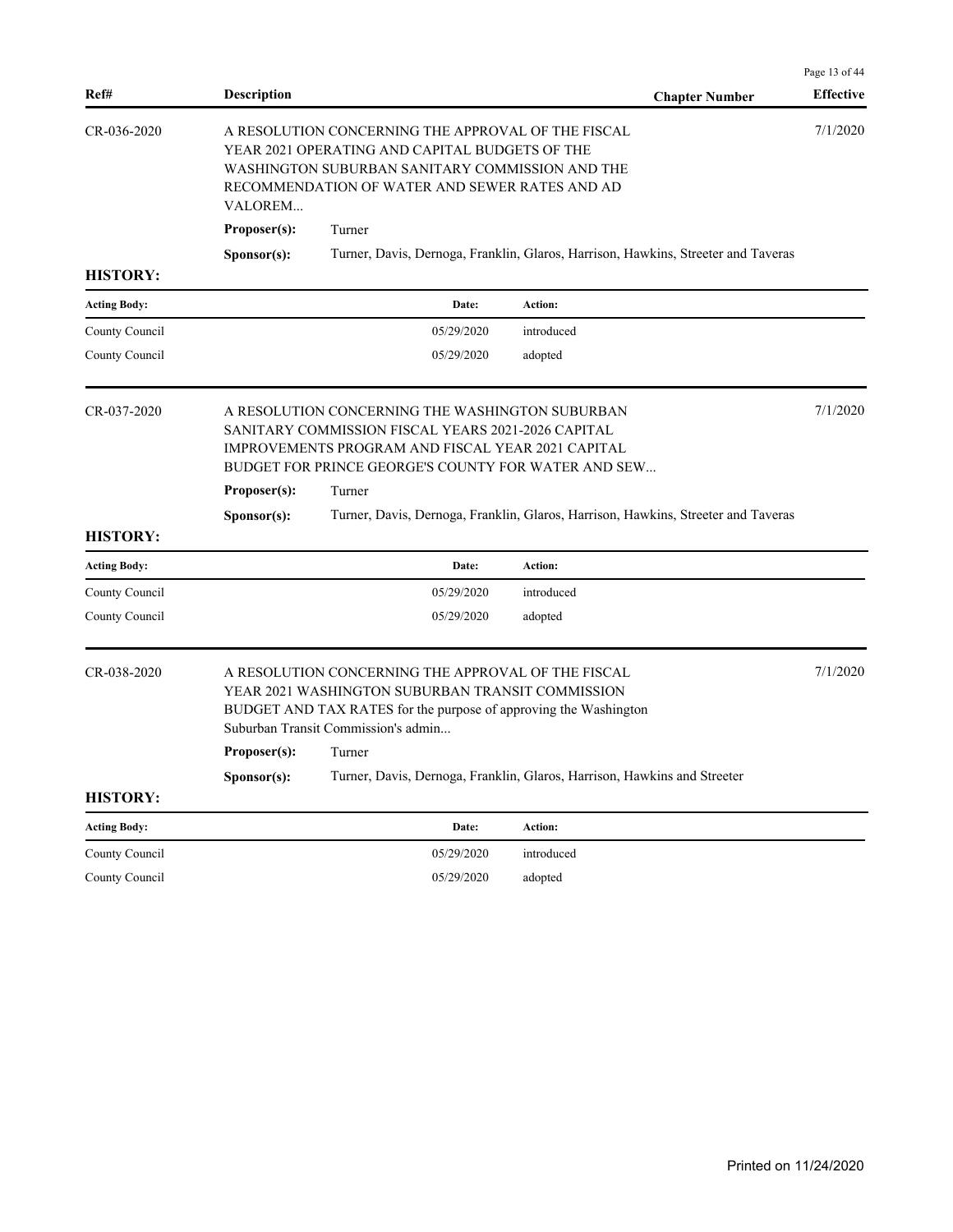|                     |                                  |                                                                                                                                                                                                                             |                                                                                              | Page 14 of 44    |  |  |
|---------------------|----------------------------------|-----------------------------------------------------------------------------------------------------------------------------------------------------------------------------------------------------------------------------|----------------------------------------------------------------------------------------------|------------------|--|--|
| Ref#                | <b>Description</b>               |                                                                                                                                                                                                                             | <b>Chapter Number</b>                                                                        | <b>Effective</b> |  |  |
| CR-039-2020         |                                  | 7/1/2020<br>A RESOLUTION CONCERNING THE REVENUE AUTHORITY OF<br>PRINCE GEORGE'S COUNTY FISCAL YEAR 2021 OPERATING<br>BUDGET AND CAPITAL IMPROVEMENT PROGRAM for the purpose<br>of approving the Capital Improvement Program |                                                                                              |                  |  |  |
|                     | Proposer(s):                     | Turner                                                                                                                                                                                                                      |                                                                                              |                  |  |  |
|                     | Sponsor(s):                      | and Taveras                                                                                                                                                                                                                 | Turner, Anderson-Walker, Davis, Dernoga, Franklin, Glaros, Harrison, Hawkins, Ivey, Streeter |                  |  |  |
| <b>HISTORY:</b>     |                                  |                                                                                                                                                                                                                             |                                                                                              |                  |  |  |
| <b>Acting Body:</b> |                                  | Date:                                                                                                                                                                                                                       | Action:                                                                                      |                  |  |  |
| County Council      |                                  | 05/29/2020                                                                                                                                                                                                                  | introduced                                                                                   |                  |  |  |
| County Council      |                                  | 05/29/2020                                                                                                                                                                                                                  | adopted                                                                                      |                  |  |  |
| CR-040-2020         | Proposer(s):                     | A RESOLUTION CONCERNING THE REDEVELOPMENT AUTHORITY<br>OF PRINCE GEORGE'S COUNTY FISCAL YEAR 2021 OPERATING<br>BUDGET AND CAPITAL IMPROVEMENT PROGRAM for the purpose<br>of approving the Capital Improvement P<br>Turner   |                                                                                              | 7/1/2020         |  |  |
|                     | Sponsor(s):                      | and Taveras                                                                                                                                                                                                                 | Turner, Anderson-Walker, Davis, Dernoga, Franklin, Glaros, Harrison, Hawkins, Ivey, Streeter |                  |  |  |
| <b>HISTORY:</b>     |                                  |                                                                                                                                                                                                                             |                                                                                              |                  |  |  |
| <b>Acting Body:</b> |                                  | Date:                                                                                                                                                                                                                       | <b>Action:</b>                                                                               |                  |  |  |
| County Council      |                                  | 05/29/2020                                                                                                                                                                                                                  | introduced                                                                                   |                  |  |  |
| County Council      |                                  | 05/29/2020                                                                                                                                                                                                                  | adopted                                                                                      |                  |  |  |
| CR-041-2020         | augmenting water<br>Proposer(s): | A RESOLUTION CONCERNING THE WASHINGTON SUBURBAN<br>SANITARY COMMISSION for the purpose of modifying the System<br>Development Charge (SDC) to help finance the capital costs of expanding and<br>Turner                     |                                                                                              | 7/1/2020         |  |  |
|                     | Sponsor(s):                      |                                                                                                                                                                                                                             | Turner, Anderson-Walker, Davis, Dernoga, Franklin, Glaros, Harrison, Hawkins, Ivey and       |                  |  |  |
|                     |                                  | Streeter                                                                                                                                                                                                                    |                                                                                              |                  |  |  |
| <b>HISTORY:</b>     |                                  |                                                                                                                                                                                                                             |                                                                                              |                  |  |  |
| <b>Acting Body:</b> |                                  | Date:                                                                                                                                                                                                                       | Action:                                                                                      |                  |  |  |
| County Council      |                                  | 05/29/2020                                                                                                                                                                                                                  | introduced                                                                                   |                  |  |  |
| County Council      |                                  | 05/29/2020                                                                                                                                                                                                                  | rules suspended                                                                              |                  |  |  |
| County Council      |                                  | 05/29/2020                                                                                                                                                                                                                  | adopted                                                                                      |                  |  |  |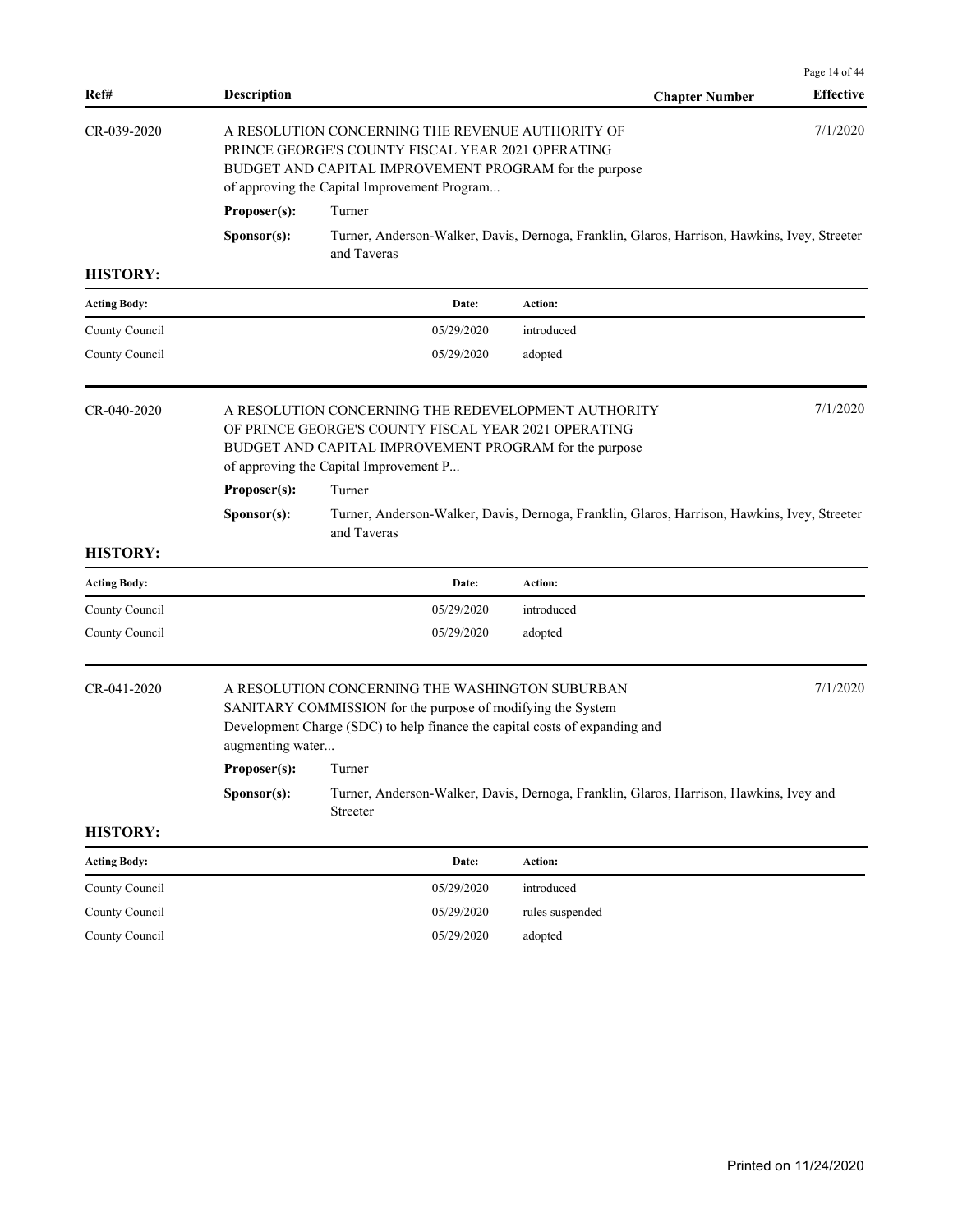| Ref#                                  |                      |                                                                                                                                                                                                                                                            |                                                                                              | Page 15 of 44<br><b>Effective</b> |  |  |  |
|---------------------------------------|----------------------|------------------------------------------------------------------------------------------------------------------------------------------------------------------------------------------------------------------------------------------------------------|----------------------------------------------------------------------------------------------|-----------------------------------|--|--|--|
| CR-042-2020                           | Court, Office of     | <b>Description</b><br><b>Chapter Number</b><br>6/16/2020<br>A RESOLUTION CONCERNING SUPPLEMENTARY APPROPRIATION<br>OF FEDERAL, STATE AND OTHER FUNDS for the purpose of<br>appropriating funding from grants in the amount of \$196,202,121 to the Circuit |                                                                                              |                                   |  |  |  |
|                                       | Proposer(s):         | County Executive                                                                                                                                                                                                                                           |                                                                                              |                                   |  |  |  |
|                                       | S <b>p</b> onsor(s): | and Taveras                                                                                                                                                                                                                                                | Turner, Anderson-Walker, Davis, Dernoga, Franklin, Glaros, Harrison, Hawkins, Ivey, Streeter |                                   |  |  |  |
| <b>HISTORY:</b>                       |                      |                                                                                                                                                                                                                                                            |                                                                                              |                                   |  |  |  |
| <b>Acting Body:</b>                   |                      | Date:                                                                                                                                                                                                                                                      | <b>Action:</b>                                                                               |                                   |  |  |  |
| County Council                        |                      | 06/02/2020                                                                                                                                                                                                                                                 | introduced and referred                                                                      |                                   |  |  |  |
| Sitting as the Committee of the Whole |                      | 06/11/2020                                                                                                                                                                                                                                                 | Held in Committee                                                                            |                                   |  |  |  |
| Sitting as the Committee of the Whole |                      | 06/16/2020                                                                                                                                                                                                                                                 | Favorably recommended with amendments                                                        |                                   |  |  |  |
| County Council                        |                      | 06/16/2020                                                                                                                                                                                                                                                 | new draft substituted                                                                        |                                   |  |  |  |
| County Council                        |                      | 06/16/2020                                                                                                                                                                                                                                                 | adopted                                                                                      |                                   |  |  |  |
| CR-043-2020                           |                      | A RESOLUTION CONCERNING PUBLIC SAFETY SURCHARGE for the<br>purpose of adjusting the public safety surcharge for Fiscal Year 2021, beginning<br>July 1, 2020, as required by State law.                                                                     |                                                                                              | 7/1/2020                          |  |  |  |
|                                       | Proposer(s):         | County Executive                                                                                                                                                                                                                                           |                                                                                              |                                   |  |  |  |
|                                       | S <b>p</b> onsor(s): | Turner, Davis, Dernoga, Franklin, Glaros, Harrison, Hawkins, Ivey, Streeter and Taveras                                                                                                                                                                    |                                                                                              |                                   |  |  |  |
| <b>HISTORY:</b>                       |                      |                                                                                                                                                                                                                                                            |                                                                                              |                                   |  |  |  |
| <b>Acting Body:</b>                   |                      | Date:                                                                                                                                                                                                                                                      | Action:                                                                                      |                                   |  |  |  |
| County Council                        |                      | 06/02/2020                                                                                                                                                                                                                                                 | introduced and referred                                                                      |                                   |  |  |  |
| Sitting as the Committee of the Whole |                      | 06/11/2020                                                                                                                                                                                                                                                 | Favorably recommended                                                                        |                                   |  |  |  |
| County Council                        |                      | 06/16/2020                                                                                                                                                                                                                                                 | adopted                                                                                      |                                   |  |  |  |
| CR-044-2020                           |                      | A RESOLUTION CONCERNING SCHOOL FACILITIES SURCHARGE for<br>the purpose of adjusting the school facilities surcharge for Fiscal Year 2021,<br>beginning July 1, 2020, as required by State law.                                                             |                                                                                              | 7/1/2020                          |  |  |  |
|                                       | Proposer(s):         | County Executive                                                                                                                                                                                                                                           |                                                                                              |                                   |  |  |  |
|                                       | S <b>p</b> onsor(s): |                                                                                                                                                                                                                                                            | Turner, Davis, Dernoga, Franklin, Glaros, Harrison, Hawkins, Ivey, Streeter and Taveras      |                                   |  |  |  |

| <b>Acting Body:</b>                   | Date:      | <b>Action:</b>          |
|---------------------------------------|------------|-------------------------|
| County Council                        | 06/02/2020 | introduced and referred |
| Sitting as the Committee of the Whole | 06/11/2020 | Favorably recommended   |
| County Council                        | 06/16/2020 | adopted                 |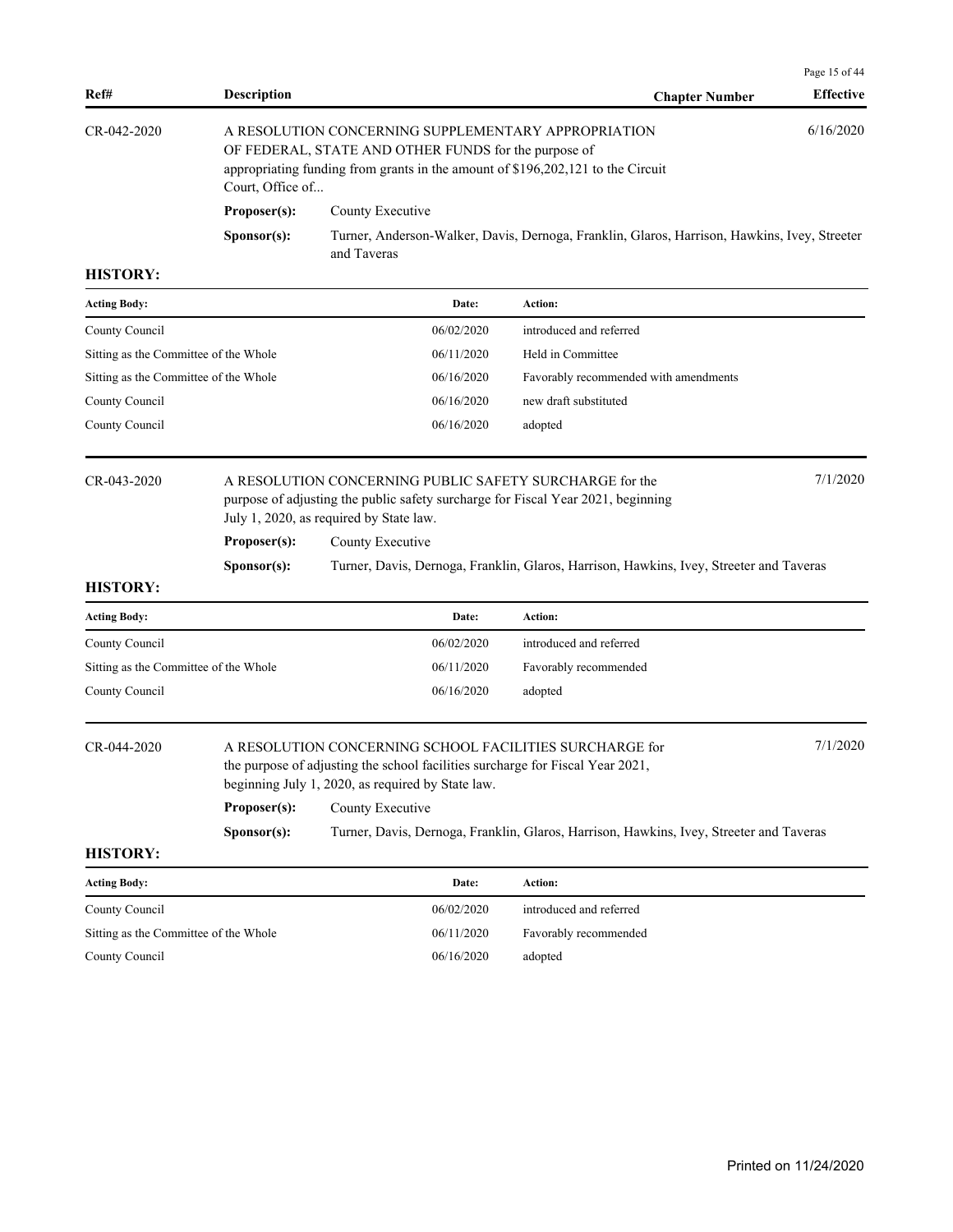| Ref#            | <b>Description</b>   | <b>Chapter Number</b>                                                                                                                                                                                  | <b>Effective</b> |
|-----------------|----------------------|--------------------------------------------------------------------------------------------------------------------------------------------------------------------------------------------------------|------------------|
| CR-045-2020     | and Sew              | A RESOLUTION CONCERNING THE 2018 WATER AND SEWER PLAN<br>(MARCH 2020 CYCLE OF AMENDMENTS) for the purpose of changing<br>the water and sewer category designations of properties within the 2018 Water | 7/30/2020        |
|                 | Proposer(s):         | County Executive                                                                                                                                                                                       |                  |
| <b>TILODADI</b> | S <b>p</b> onsor(s): | Turner, Davis, Franklin, Harrison, Hawkins and Streeter                                                                                                                                                |                  |

| <b>Acting Body:</b>                   | Date:      | Action:                 |
|---------------------------------------|------------|-------------------------|
| County Council                        | 06/02/2020 | introduced and referred |
| County Council                        | 07/07/2020 | public hearing held     |
| Sitting as the Committee of the Whole | 07/14/2020 | amended $(1)$           |
| Sitting as the Committee of the Whole | 07/14/2020 | Favorably recommended   |
| County Council                        | 07/21/2020 | divided the question    |
| County Council                        | 07/21/2020 | amended $(1)$           |
| County Council                        | 07/21/2020 | adopted                 |
|                                       |            |                         |

## CR-046-2020 A RESOLUTION CONCERNING FISCAL YEAR ("FY") 2021 ANNUAL ACTION PLAN FOR HOUSING AND COMMUNITY DEVELOPMENT

for the purpose of approving and adopting the Prince George's County Fiscal Year ("FY") 2021 An...

| Proposer(s): | County Executive |
|--------------|------------------|
|--------------|------------------|

**Sponsor(s):** Turner, Anderson-Walker, Davis, Dernoga, Franklin, Harrison, Hawkins, Ivey, Streeter and Taveras

#### **HISTORY:**

| <b>Acting Body:</b>                   | Date:      | Action:                               |
|---------------------------------------|------------|---------------------------------------|
| County Council                        | 06/02/2020 | introduced and referred               |
| County Council                        | 07/07/2020 | public hearing held                   |
| Sitting as the Committee of the Whole | 07/14/2020 | Favorably recommended with amendments |
| County Council                        | 07/21/2020 | new draft substituted                 |
| County Council                        | 07/21/2020 | adopted                               |

Page 16 of 44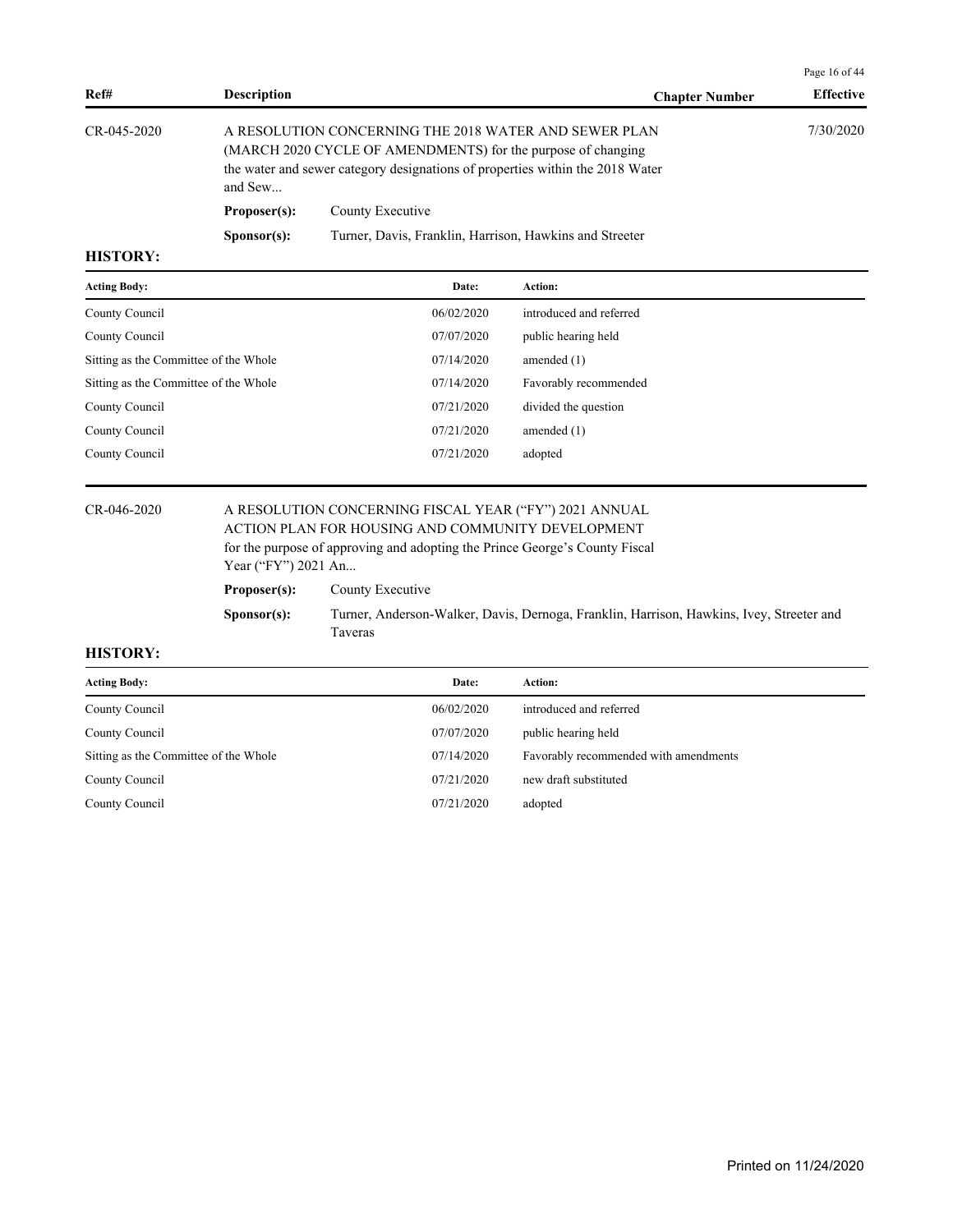|                                       |                    |                                                                                                                                                                                                                               |                                                                                              | Page 17 of 44    |  |  |
|---------------------------------------|--------------------|-------------------------------------------------------------------------------------------------------------------------------------------------------------------------------------------------------------------------------|----------------------------------------------------------------------------------------------|------------------|--|--|
| Ref#                                  | <b>Description</b> |                                                                                                                                                                                                                               | <b>Chapter Number</b>                                                                        | <b>Effective</b> |  |  |
| CR-047-2020                           | $("FY")$ 2         | A RESOLUTION CONCERNING FISCAL YEAR ("FY") 2021 - 2025<br>CONSOLIDATED PLAN for Housing and Community Development for the<br>purpose of approving and adopting the Prince George's County Fiscal Year                         |                                                                                              |                  |  |  |
|                                       | Proposer(s):       | County Executive                                                                                                                                                                                                              |                                                                                              |                  |  |  |
|                                       | Sponsor(s):        |                                                                                                                                                                                                                               | Turner, Anderson-Walker, Davis, Dernoga, Franklin, Glaros, Harrison, Hawkins, Ivey, Streeter |                  |  |  |
|                                       |                    | and Taveras                                                                                                                                                                                                                   |                                                                                              |                  |  |  |
| <b>HISTORY:</b>                       |                    |                                                                                                                                                                                                                               |                                                                                              |                  |  |  |
| <b>Acting Body:</b>                   |                    | Date:                                                                                                                                                                                                                         | Action:                                                                                      |                  |  |  |
| County Council                        |                    | 06/02/2020                                                                                                                                                                                                                    | introduced and referred                                                                      |                  |  |  |
| County Council                        |                    | 07/07/2020                                                                                                                                                                                                                    | public hearing held                                                                          |                  |  |  |
| Sitting as the Committee of the Whole |                    | 07/14/2020                                                                                                                                                                                                                    | Favorably recommended with amendments                                                        |                  |  |  |
| County Council                        |                    | 07/21/2020                                                                                                                                                                                                                    | new draft substituted                                                                        |                  |  |  |
| County Council                        |                    | 07/21/2020                                                                                                                                                                                                                    | adopted                                                                                      |                  |  |  |
| CR-048-2020                           |                    | 6/2/2020<br>A RESOLUTION CONCERNING EATING AND DRINKING<br>ESTABLISHMENTS-ZONING REGULATIONS-OUTDOOR<br>SEATING-TEMPORARY AUTHORIZATION for the purpose of<br>implementing, on an emergency basis, specific State and local g |                                                                                              |                  |  |  |
|                                       | Proposer(s):       | County Executive                                                                                                                                                                                                              |                                                                                              |                  |  |  |
|                                       | Sponsor(s):        |                                                                                                                                                                                                                               | Turner, Davis, Franklin, Glaros, Harrison, Hawkins, Streeter and Taveras                     |                  |  |  |
| <b>HISTORY:</b>                       |                    |                                                                                                                                                                                                                               |                                                                                              |                  |  |  |
| <b>Acting Body:</b>                   |                    | Date:                                                                                                                                                                                                                         | Action:                                                                                      |                  |  |  |
| County Council                        |                    | 06/02/2020                                                                                                                                                                                                                    | introduced and referred                                                                      |                  |  |  |
| Sitting as the Committee of the Whole |                    | 06/02/2020                                                                                                                                                                                                                    | Favorably recommended with amendments                                                        |                  |  |  |
| County Council                        |                    | 06/02/2020                                                                                                                                                                                                                    | adopted                                                                                      |                  |  |  |
| CR-049-2020                           |                    | A RESOLUTION CONCERNING TEMPORARY ROAD CLOSURES -<br>OUTDOOR DINING for the purpose of implementing, on an emergency basis,                                                                                                   |                                                                                              | 6/2/2020         |  |  |
|                                       |                    | specific State and local government directives for the reopening of eating and                                                                                                                                                |                                                                                              |                  |  |  |
|                                       | Proposer(s):       | County Executive                                                                                                                                                                                                              |                                                                                              |                  |  |  |
|                                       | Sponsor(s):        | Taveras                                                                                                                                                                                                                       | Turner, Anderson-Walker, Davis, Franklin, Glaros, Harrison, Hawkins, Ivey, Streeter and      |                  |  |  |
| <b>HISTORY:</b>                       |                    |                                                                                                                                                                                                                               |                                                                                              |                  |  |  |
| Acting Body:                          |                    | Date:                                                                                                                                                                                                                         | Action:                                                                                      |                  |  |  |
| County Council                        |                    | 06/02/2020                                                                                                                                                                                                                    | introduced and referred                                                                      |                  |  |  |
| Sitting as the Committee of the Whole |                    | 06/02/2020                                                                                                                                                                                                                    | Favorably recommended                                                                        |                  |  |  |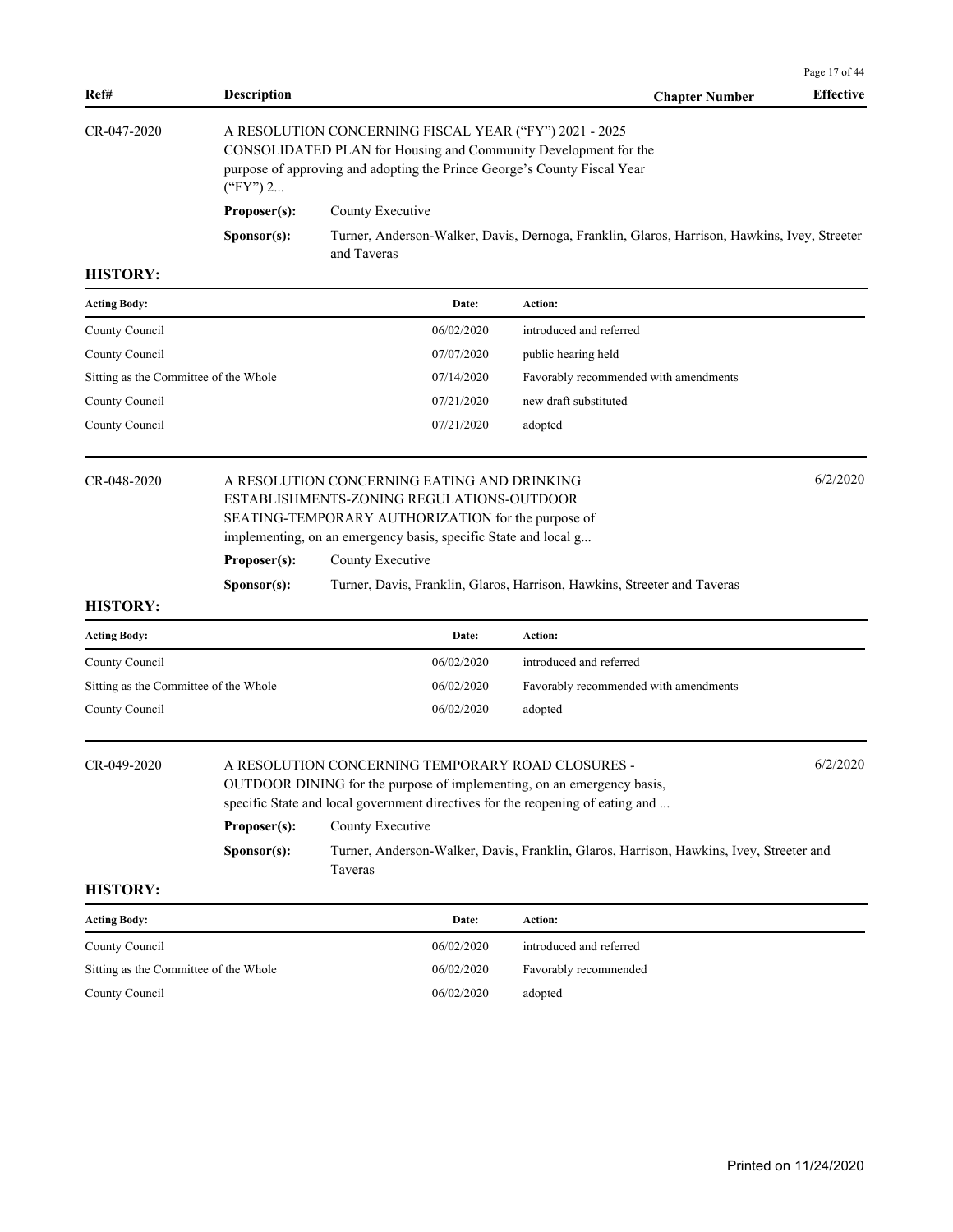| Ref#                                                     | <b>Description</b>                                                                                                                                                                                                | <b>Chapter Number</b>                                                 | <b>Effective</b> |
|----------------------------------------------------------|-------------------------------------------------------------------------------------------------------------------------------------------------------------------------------------------------------------------|-----------------------------------------------------------------------|------------------|
| $CR-050-2020$                                            | A RESOLUTION CONCERNING FY 2020-2029 COMPREHENSIVE TEN<br>YEAR SOLID WASTE MANAGEMENT PLAN for the purpose of adopting<br>the Prince George's County FY 2020-2029 Ten Year Solid Waste Management<br>Plan as reco |                                                                       | 11/9/2020        |
| Proposer(s):<br>County Executive<br>S <b>p</b> onsor(s): |                                                                                                                                                                                                                   | Turner, Davis, Dernoga, Harrison, Hawkins, Ivey, Streeter and Taveras |                  |
| <b>HISTORY:</b>                                          |                                                                                                                                                                                                                   |                                                                       |                  |

| <b>Acting Body:</b>                   | Date:      | <b>Action:</b>                        |
|---------------------------------------|------------|---------------------------------------|
| County Council                        | 06/09/2020 | introduced and referred               |
| County Council                        | 07/21/2020 | public hearing held                   |
| Sitting as the Committee of the Whole | 09/09/2020 | Held in Committee                     |
| Sitting as the Committee of the Whole | 09/24/2020 | Held in Committee                     |
| Sitting as the Committee of the Whole | 10/15/2020 | Favorably recommended with amendments |
| County Council                        | 10/27/2020 | new draft substituted                 |
| County Council                        | 10/27/2020 | adopted                               |
|                                       |            |                                       |

## CR-051-2020 A RESOLUTION CONCERNING PRINCE GEORGE'S COUNTY, 6/9/2020 MARYLAND'S SECOND CONTINUED DECLARATION OF EMERGENCY-CORONAVIRUS ("COVID-19") for the purpose of

Page 18 of 44

|                      | EMERGERCT-CORONY FROUT COVID-17 THE HIG PHIPOSO OF                                     |
|----------------------|----------------------------------------------------------------------------------------|
|                      | continuing the emergency declarations adopted by the go                                |
| Proposer(s):         | County Executive                                                                       |
| S <b>p</b> onsor(s): | Turner, Anderson-Walker, Davis, Dernoga, Glaros, Harrison, Hawkins, Ivey, Streeter and |
|                      | Taveras                                                                                |

### **HISTORY:**

| <b>Acting Body:</b>                   | Date:      | Action:                 |
|---------------------------------------|------------|-------------------------|
| County Council                        | 06/09/2020 | introduced and referred |
| Sitting as the Committee of the Whole | 06/09/2020 | Favorably recommended   |
| County Council                        | 06/09/2020 | adopted                 |
| County Executive                      | 06/12/2020 | signed                  |

## CR-052-2020 A RESOLUTION CONCERNING THE JUNETEENTH NATIONAL FREEDOM DAY OBSERVANCE for the purpose of expressing support for the celebration of Juneteenth National Freedom Day. **Proposer(s):** Davis

**Sponsor(s):** Davis, Turner, Hawkins, Harrison, Taveras, Glaros, Dernoga, Ivey and Anderson-Walker

| <b>Acting Body:</b> | Date:      | Action:         |
|---------------------|------------|-----------------|
| County Council      | 06/16/2020 | introduced      |
| County Council      | 06/16/2020 | rules suspended |
| County Council      | 06/16/2020 | adopted         |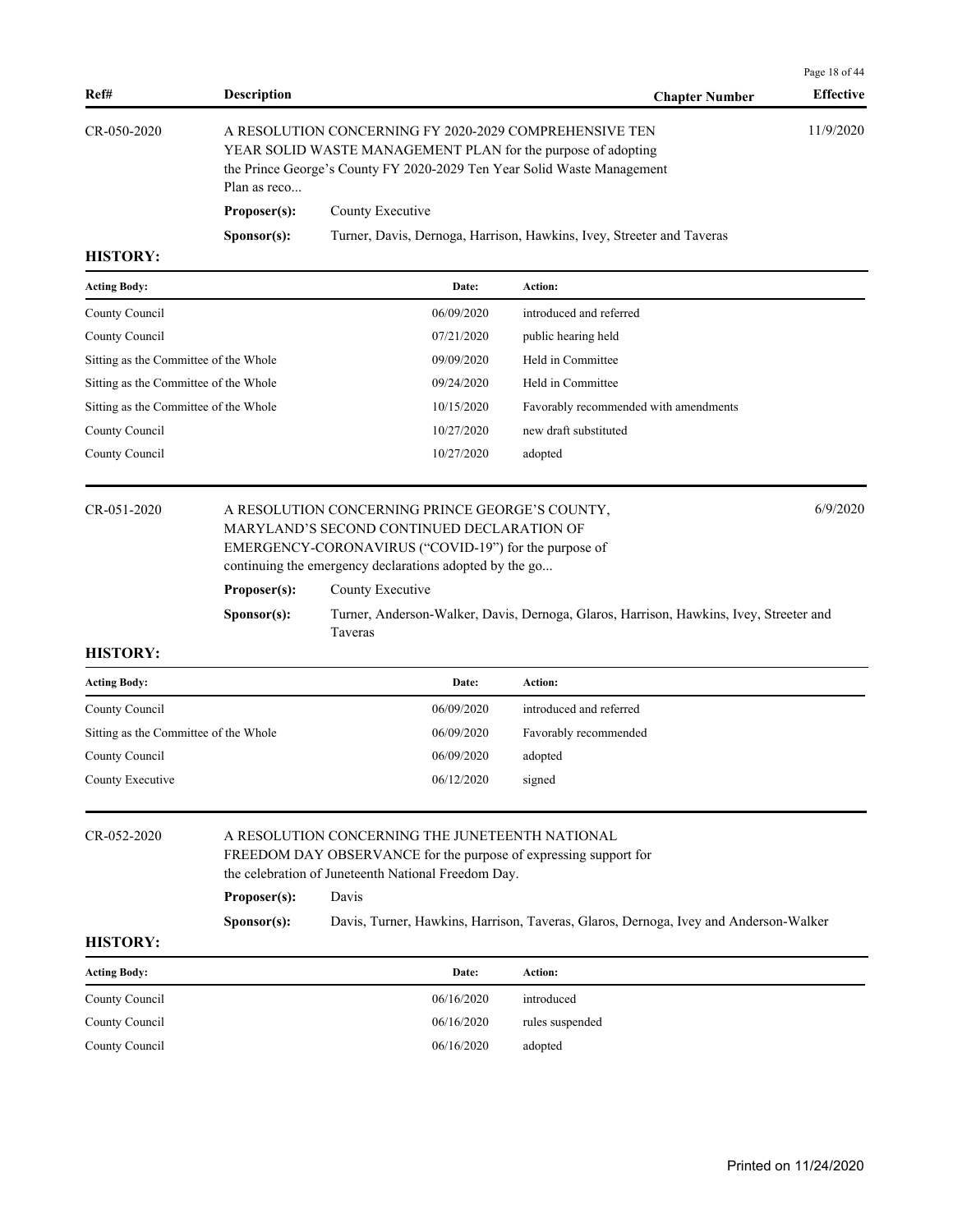| Ref#                                  | <b>Description</b>                                       |                                                                                                                                                                                                          | <b>Chapter Number</b>                                                             | <b>Effective</b> |
|---------------------------------------|----------------------------------------------------------|----------------------------------------------------------------------------------------------------------------------------------------------------------------------------------------------------------|-----------------------------------------------------------------------------------|------------------|
| CR-053-2020                           | George                                                   | A RESOLUTION CONCERNING PRINCE GEORGE'S COUNTY<br>ENTERPRISE ZONE for the purpose of endorsing the proposed redesignation<br>and expansion of the Prince George's County Enterprise Zone and the Prince  |                                                                                   |                  |
|                                       | Proposer(s):                                             | County Executive                                                                                                                                                                                         |                                                                                   |                  |
|                                       | Sponsor(s):                                              |                                                                                                                                                                                                          | Turner, Streeter, Hawkins, Dernoga, Davis, Harrison, Taveras, Glaros and Franklin |                  |
| <b>HISTORY:</b>                       |                                                          |                                                                                                                                                                                                          |                                                                                   |                  |
| <b>Acting Body:</b>                   |                                                          | Date:                                                                                                                                                                                                    | Action:                                                                           |                  |
| County Council                        |                                                          | 06/23/2020                                                                                                                                                                                               | introduced and referred                                                           |                  |
| Sitting as the Committee of the Whole |                                                          | 07/14/2020                                                                                                                                                                                               | Favorably recommended                                                             |                  |
| County Council                        |                                                          | 07/21/2020                                                                                                                                                                                               | amended $(1)$                                                                     |                  |
| County Council                        |                                                          | 07/21/2020                                                                                                                                                                                               | amended $(2)$                                                                     |                  |
| County Council                        |                                                          | 07/21/2020                                                                                                                                                                                               | adopted                                                                           |                  |
| CR-054-2020                           | ("PILOT") Agreemen                                       | A RESOLUTION CONCERNING PAYMENTS IN LIEU OF TAXES<br>("PILOT") AGREEMENT FOR THE TOWNES AT PEERLESS for the<br>purpose of approving the terms and conditions of a Payments in Lieu of Taxes              |                                                                                   | 7/21/2020        |
|                                       | Proposer(s):                                             | County Executive                                                                                                                                                                                         |                                                                                   |                  |
|                                       | Sponsor(s):                                              | Turner, Davis, Hawkins, Taveras, Franklin and Glaros                                                                                                                                                     |                                                                                   |                  |
| <b>HISTORY:</b>                       |                                                          |                                                                                                                                                                                                          |                                                                                   |                  |
| <b>Acting Body:</b>                   |                                                          | Date:                                                                                                                                                                                                    | Action:                                                                           |                  |
| County Council                        |                                                          | 06/23/2020                                                                                                                                                                                               | introduced and referred                                                           |                  |
| Sitting as the Committee of the Whole |                                                          | 07/15/2020                                                                                                                                                                                               | Favorably recommended                                                             |                  |
| County Council                        |                                                          | 07/21/2020                                                                                                                                                                                               | adopted                                                                           |                  |
| CR-055-2020                           | eligible activity not ori<br>Proposer(s):<br>Sponsor(s): | A RESOLUTION CONCERNING HOUSING INVESTMENT TRUST<br>FUND FOR HOUSING AND COMMUNITY DEVELOPMENT for the<br>purpose of committing and allocating to the Townes at Peerless project, an<br>County Executive | Turner, Davis, Harrison, Hawkins, Taveras, Glaros and Franklin                    |                  |
| <b>HISTORY:</b>                       |                                                          |                                                                                                                                                                                                          |                                                                                   |                  |
| <b>Acting Body:</b>                   |                                                          | Date:                                                                                                                                                                                                    | Action:                                                                           |                  |
| County Council                        |                                                          | 06/23/2020                                                                                                                                                                                               | introduced and referred                                                           |                  |
| County Council                        |                                                          | 07/14/2020                                                                                                                                                                                               | public hearing held                                                               |                  |
| Sitting as the Committee of the Whole |                                                          | 07/15/2020                                                                                                                                                                                               | Favorably recommended                                                             |                  |
| County Council                        |                                                          | 07/21/2020                                                                                                                                                                                               | adopted                                                                           |                  |
|                                       |                                                          |                                                                                                                                                                                                          |                                                                                   |                  |

Page 19 of 44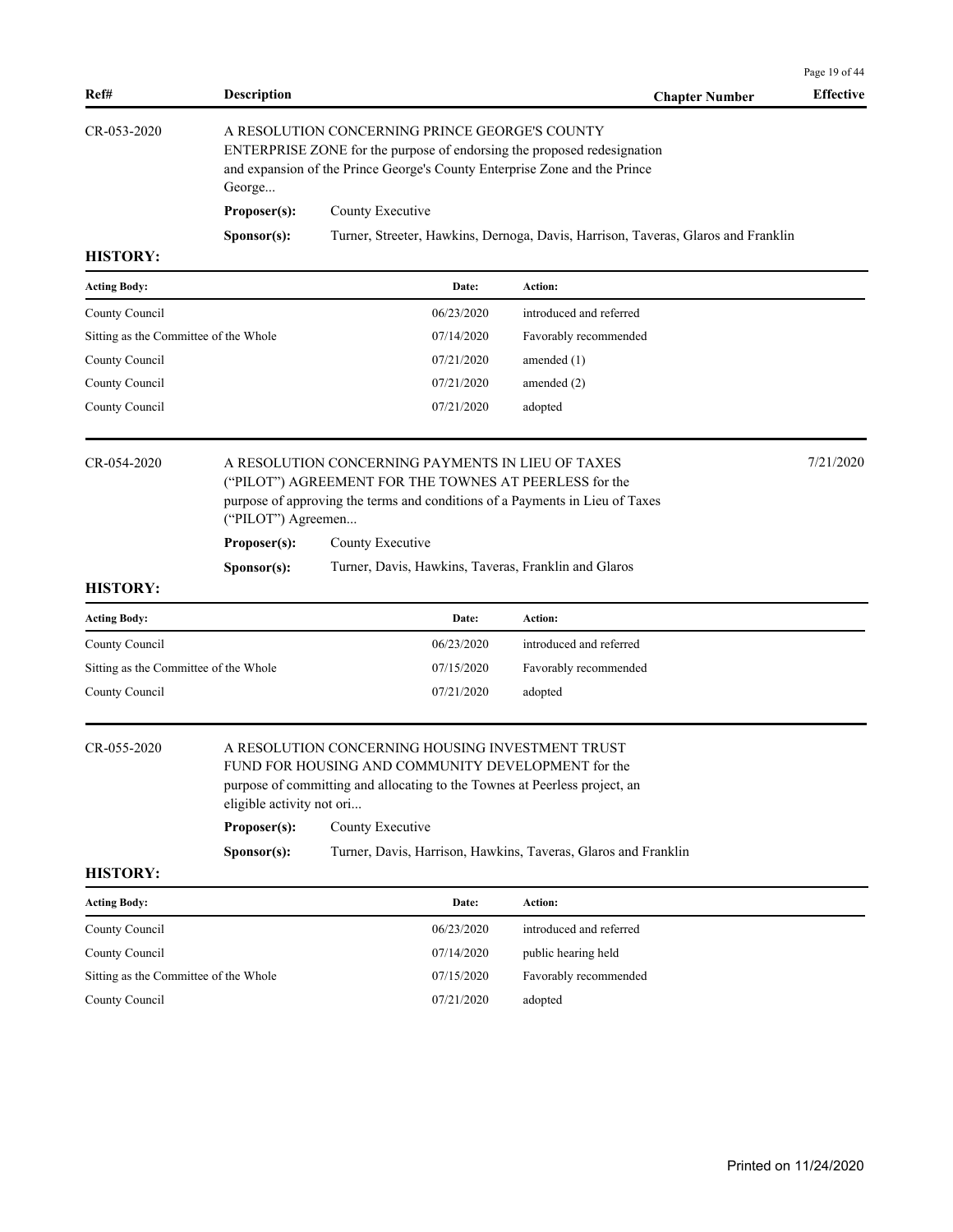| Ref#                                  | <b>Description</b>                                                                                                                                                                                                |                                                                                                                               | <b>Chapter Number</b>                                                    | Page 20 of 44<br><b>Effective</b> |
|---------------------------------------|-------------------------------------------------------------------------------------------------------------------------------------------------------------------------------------------------------------------|-------------------------------------------------------------------------------------------------------------------------------|--------------------------------------------------------------------------|-----------------------------------|
| CR-056-2020                           | A RESOLUTION CONCERNING AN ARMY CORPS OF ENGINEER<br>ASSESSMENT AND STUDY for the purpose of declaring the intent of the<br>Prince George's County Council (the "County Council") to commence a<br>stormwater ass |                                                                                                                               |                                                                          |                                   |
|                                       | Proposer(s):                                                                                                                                                                                                      | Anderson-Walker                                                                                                               |                                                                          |                                   |
|                                       | Sponsor(s):                                                                                                                                                                                                       |                                                                                                                               | Anderson-Walker, Ivey, Streeter, Franklin, Hawkins and Dernoga           |                                   |
| <b>HISTORY:</b>                       |                                                                                                                                                                                                                   |                                                                                                                               |                                                                          |                                   |
| <b>Acting Body:</b>                   |                                                                                                                                                                                                                   | Date:                                                                                                                         | Action:                                                                  |                                   |
| County Council                        |                                                                                                                                                                                                                   | 06/23/2020                                                                                                                    | introduced and referred                                                  |                                   |
| Sitting as the Committee of the Whole |                                                                                                                                                                                                                   | 10/13/2020                                                                                                                    | Favorably recommended with amendments                                    |                                   |
| Sitting as the Committee of the Whole |                                                                                                                                                                                                                   | 10/13/2020                                                                                                                    | Held in Committee                                                        |                                   |
| CR-057-2020<br>District Council.      |                                                                                                                                                                                                                   | A RESOLUTION CONCERNING THE DISTRICT COUNCIL RULES OF<br>PROCEDURE for the purpose of amending the Rules of Procedure for the |                                                                          | 7/21/2020                         |
|                                       | Proposer(s):                                                                                                                                                                                                      | Turner                                                                                                                        |                                                                          |                                   |
|                                       | Sponsor(s):                                                                                                                                                                                                       | Turner, Hawkins, Harrison, Taveras, Glaros and Franklin                                                                       |                                                                          |                                   |
| <b>HISTORY:</b>                       |                                                                                                                                                                                                                   |                                                                                                                               |                                                                          |                                   |
| <b>Acting Body:</b>                   |                                                                                                                                                                                                                   | Date:                                                                                                                         | Action:                                                                  |                                   |
| County Council                        |                                                                                                                                                                                                                   | 06/23/2020                                                                                                                    | introduced and referred                                                  |                                   |
| Sitting as the Committee of the Whole |                                                                                                                                                                                                                   | 07/15/2020                                                                                                                    | amended $(1)$                                                            |                                   |
| Sitting as the Committee of the Whole |                                                                                                                                                                                                                   | 07/15/2020                                                                                                                    | Favorably recommended with amendments                                    |                                   |
| County Council                        |                                                                                                                                                                                                                   | 07/21/2020                                                                                                                    | new draft substituted                                                    |                                   |
| County Council                        |                                                                                                                                                                                                                   | 07/21/2020                                                                                                                    | adopted                                                                  |                                   |
| CR-058-2020<br>Council.               |                                                                                                                                                                                                                   | A RESOLUTION CONCERNING COUNTY COUNCIL RULES OF<br>PROCEDURE for the purpose of amending Rules of Procedure for the County    |                                                                          | 7/21/2020                         |
|                                       | Proposer(s):                                                                                                                                                                                                      | Turner                                                                                                                        |                                                                          |                                   |
| <b>HISTORY:</b>                       | Sponsor(s):                                                                                                                                                                                                       |                                                                                                                               | Turner, Hawkins, Streeter, Davis, Harrison, Taveras, Glaros and Franklin |                                   |
| <b>Acting Body:</b>                   |                                                                                                                                                                                                                   | Date:                                                                                                                         | Action:                                                                  |                                   |
| County Council                        |                                                                                                                                                                                                                   | 06/23/2020                                                                                                                    | introduced and referred                                                  |                                   |
| Sitting as the Committee of the Whole |                                                                                                                                                                                                                   | 07/15/2020                                                                                                                    | Favorably recommended                                                    |                                   |
| County Council                        |                                                                                                                                                                                                                   | 07/21/2020                                                                                                                    | adopted                                                                  |                                   |
|                                       |                                                                                                                                                                                                                   |                                                                                                                               |                                                                          |                                   |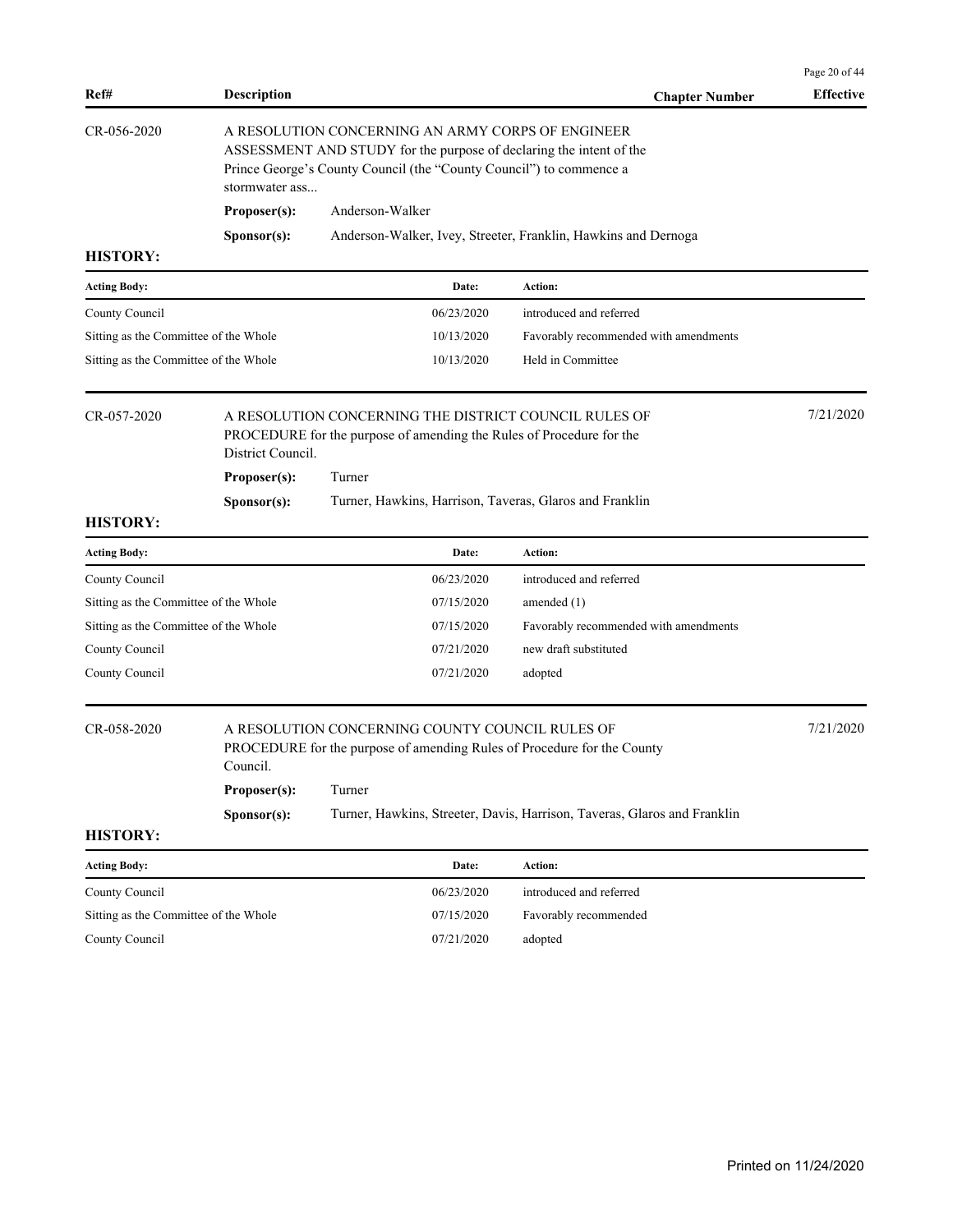| Ref#                                  | <b>Description</b>                                         |                                                                                                                                                                                                                                                                  | <b>Chapter Number</b>                                                                 | Page 21 of 44<br><b>Effective</b> |
|---------------------------------------|------------------------------------------------------------|------------------------------------------------------------------------------------------------------------------------------------------------------------------------------------------------------------------------------------------------------------------|---------------------------------------------------------------------------------------|-----------------------------------|
| CR-059-2020                           | Proposer(s):                                               | A RESOLUTION CONCERNING THE TAX RATES FOR FISCAL YEAR<br>2021 for the purpose of imposing and levying the tax rates and causing to be<br>raised the amount of taxes required by the adopted budget so as to ba<br>Turner                                         |                                                                                       | 7/1/2020                          |
| <b>HISTORY:</b>                       | Sponsor(s):                                                |                                                                                                                                                                                                                                                                  | Turner, Davis, Hawkins, Taveras, Harrison, Franklin and Glaros                        |                                   |
|                                       |                                                            |                                                                                                                                                                                                                                                                  |                                                                                       |                                   |
| <b>Acting Body:</b>                   |                                                            | Date:                                                                                                                                                                                                                                                            | Action:                                                                               |                                   |
| County Council                        |                                                            | 06/23/2020                                                                                                                                                                                                                                                       | introduced                                                                            |                                   |
| County Council                        |                                                            | 06/23/2020                                                                                                                                                                                                                                                       | rules suspended                                                                       |                                   |
| County Council                        |                                                            | 06/23/2020                                                                                                                                                                                                                                                       | adopted                                                                               |                                   |
| CR-060-2020                           | Proposer(s):<br>Sponsor(s):                                | A RESOLUTION CONCERNING LANDLORD-TENANT CODE -<br>PROHIBITION OF RENT INCREASES, RENTAL TERMINATIONS AND<br>LATE FEES DURING THE COVID-19 PUBLIC HEALTH CRISIS for the<br>purpose of clarifying, as a temporary m<br>County Executive<br>Streeter                | Turner, Anderson-Walker, Harrison, Ivey, Davis, Taveras, Dernoga, Glaros, Hawkins and | 7/21/2020                         |
| <b>HISTORY:</b>                       |                                                            |                                                                                                                                                                                                                                                                  |                                                                                       |                                   |
| <b>Acting Body:</b>                   |                                                            | Date:                                                                                                                                                                                                                                                            | Action:                                                                               |                                   |
| County Council                        |                                                            | 07/07/2020                                                                                                                                                                                                                                                       | introduced and referred                                                               |                                   |
| Sitting as the Committee of the Whole |                                                            | 07/14/2020                                                                                                                                                                                                                                                       | Held in Committee                                                                     |                                   |
| Sitting as the Committee of the Whole |                                                            | 07/15/2020                                                                                                                                                                                                                                                       | Favorably recommended                                                                 |                                   |
| County Council                        |                                                            | 07/21/2020                                                                                                                                                                                                                                                       | adopted                                                                               |                                   |
| CR-061-2020                           | pursuant to CR-21-2019 (app<br>Proposer(s):<br>Sponsor(s): | A RESOLUTION CONCERNING TAX INCREMENT FINANCING (TIF)<br>RELATED TO LARGO TOWN CENTER METRO DEVELOPMENT<br>DISTRICT for the purpose of approving a TIF proposal and certifications<br>County Executive<br>Turner, Davis, Harrison, Taveras, Hawkins and Franklin |                                                                                       |                                   |
| <b>HISTORY:</b>                       |                                                            |                                                                                                                                                                                                                                                                  |                                                                                       |                                   |
| <b>Acting Body:</b>                   |                                                            | Date:                                                                                                                                                                                                                                                            | Action:                                                                               |                                   |
| County Council                        |                                                            | 07/07/2020                                                                                                                                                                                                                                                       | introduced and referred                                                               |                                   |
| Sitting as the Committee of the Whole |                                                            | 07/15/2020                                                                                                                                                                                                                                                       | Favorably recommended                                                                 |                                   |
| County Council                        |                                                            | 07/21/2020                                                                                                                                                                                                                                                       | adopted                                                                               |                                   |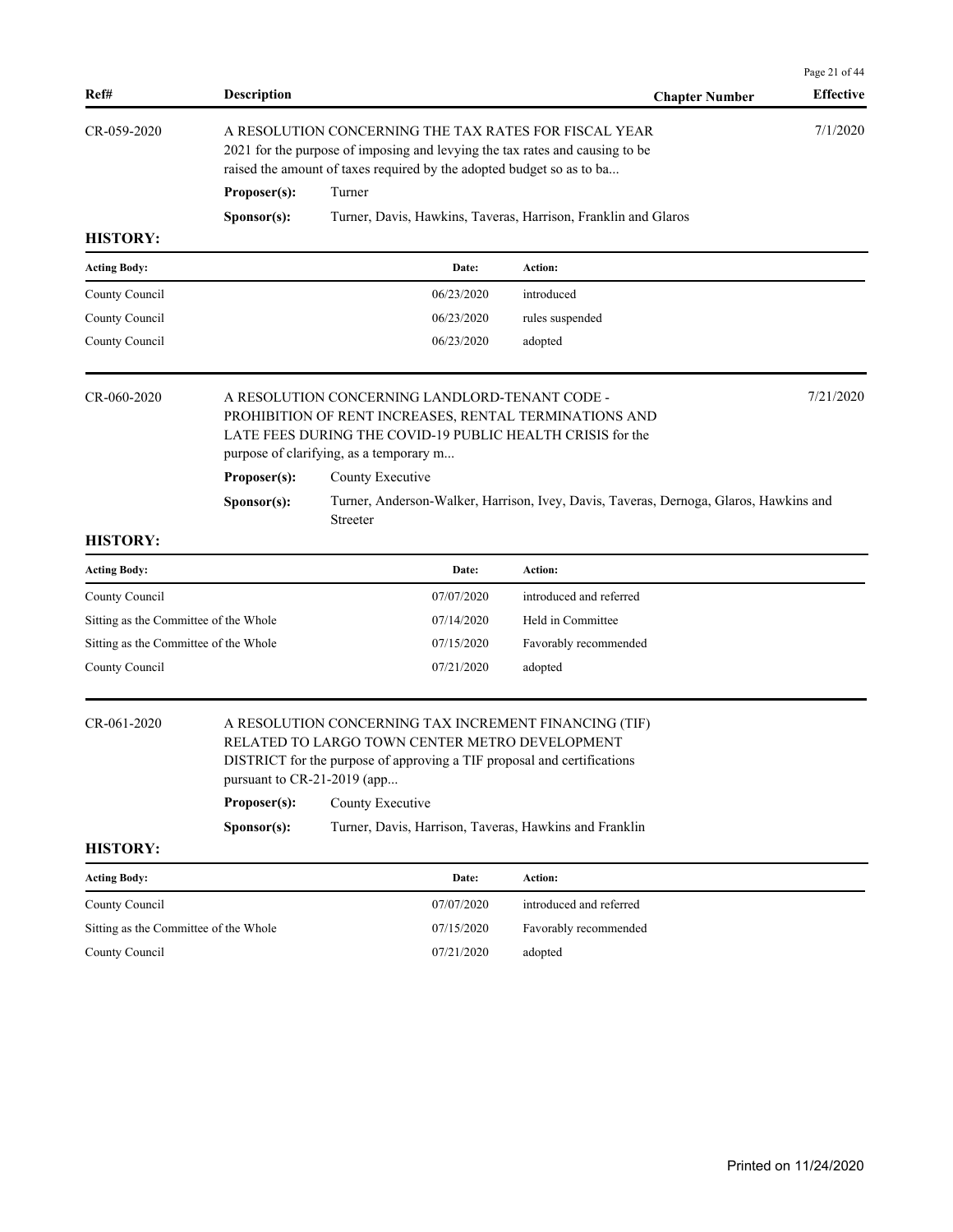|                                       |                                                                                         |                                                                                                                                                                                                                   |                                                                                             | Page 22 of 44    |  |
|---------------------------------------|-----------------------------------------------------------------------------------------|-------------------------------------------------------------------------------------------------------------------------------------------------------------------------------------------------------------------|---------------------------------------------------------------------------------------------|------------------|--|
| Ref#                                  | <b>Description</b>                                                                      |                                                                                                                                                                                                                   | <b>Chapter Number</b>                                                                       | <b>Effective</b> |  |
| CR-062-2020                           | demand                                                                                  | A RESOLUTION CONCERNING THE PRINCE GEORGE'S COUNTY<br>FOOD SECURITY TASK FORCE for the purpose of establishing the Prince<br>George's County Food Security Task Force to address issues related to the            |                                                                                             |                  |  |
|                                       | Proposer(s):                                                                            | Glaros and Turner                                                                                                                                                                                                 |                                                                                             |                  |  |
|                                       | S <b>p</b> onsor(s):                                                                    | and Franklin                                                                                                                                                                                                      | Glaros, Turner, Anderson-Walker, Hawkins, Ivey, Harrison, Davis, Taveras, Streeter, Dernoga |                  |  |
| <b>HISTORY:</b>                       |                                                                                         |                                                                                                                                                                                                                   |                                                                                             |                  |  |
| <b>Acting Body:</b>                   |                                                                                         | Date:                                                                                                                                                                                                             | Action:                                                                                     |                  |  |
| County Council                        |                                                                                         | 07/07/2020                                                                                                                                                                                                        | introduced and referred                                                                     |                  |  |
| Sitting as the Committee of the Whole |                                                                                         | 07/14/2020                                                                                                                                                                                                        | Favorably recommended with amendments                                                       |                  |  |
| County Council                        |                                                                                         | 07/21/2020                                                                                                                                                                                                        | new draft substituted                                                                       |                  |  |
| County Council                        |                                                                                         | 07/21/2020                                                                                                                                                                                                        | adopted                                                                                     |                  |  |
| CR-063-2020                           |                                                                                         | A RESOLUTION CONCERNING THE APPROVAL OF A CERTAIN<br>REFUNDING PLAN OF THE WASHINGTON SUBURBAN SANITARY<br>COMMISSION for the Issuance of Refunding Bonds for the purpose of<br>approving the Refunding Plan of t |                                                                                             |                  |  |
|                                       | Proposer(s):<br>Washington Suburban Sanitary Commission                                 |                                                                                                                                                                                                                   |                                                                                             |                  |  |
|                                       | Turner, Harrison, Hawkins, Davis, Taveras, Streeter, Glaros and Franklin<br>Sponsor(s): |                                                                                                                                                                                                                   |                                                                                             |                  |  |
| <b>HISTORY:</b>                       |                                                                                         |                                                                                                                                                                                                                   |                                                                                             |                  |  |
| Acting Body:                          |                                                                                         | Date:                                                                                                                                                                                                             | Action:                                                                                     |                  |  |
| County Council                        |                                                                                         | 07/07/2020                                                                                                                                                                                                        | introduced and referred                                                                     |                  |  |
| Sitting as the Committee of the Whole |                                                                                         | 07/14/2020                                                                                                                                                                                                        | Favorably recommended                                                                       |                  |  |
| County Council                        |                                                                                         | 07/21/2020                                                                                                                                                                                                        | adopted                                                                                     |                  |  |
| CR-064-2020                           |                                                                                         | A RESOLUTION CONCERNING PRINCE GEORGE'S COUNTY,<br>MARYLAND'S THIRD CONTINUED DECLARATION OF<br>EMERGENCY-CORONAVIRUS ("COVID-19") for the purpose of<br>continuing the emergency declarations most recently adop |                                                                                             | 7/7/2020         |  |
|                                       | Proposer(s):                                                                            | County Executive                                                                                                                                                                                                  |                                                                                             |                  |  |
|                                       | Sponsor(s):                                                                             |                                                                                                                                                                                                                   | Turner, Davis, Hawkins, Harrison, Franklin, Glaros, Dernoga and Taveras                     |                  |  |
| <b>HISTORY:</b>                       |                                                                                         |                                                                                                                                                                                                                   |                                                                                             |                  |  |
| <b>Acting Body:</b>                   |                                                                                         | Date:                                                                                                                                                                                                             | Action:                                                                                     |                  |  |
| County Council                        |                                                                                         | 07/07/2020                                                                                                                                                                                                        | introduced and referred                                                                     |                  |  |
| Sitting as the Committee of the Whole |                                                                                         | 07/07/2020                                                                                                                                                                                                        | Favorably recommended                                                                       |                  |  |
| County Council                        |                                                                                         | 07/07/2020                                                                                                                                                                                                        | adopted                                                                                     |                  |  |
|                                       |                                                                                         |                                                                                                                                                                                                                   |                                                                                             |                  |  |
|                                       |                                                                                         |                                                                                                                                                                                                                   |                                                                                             |                  |  |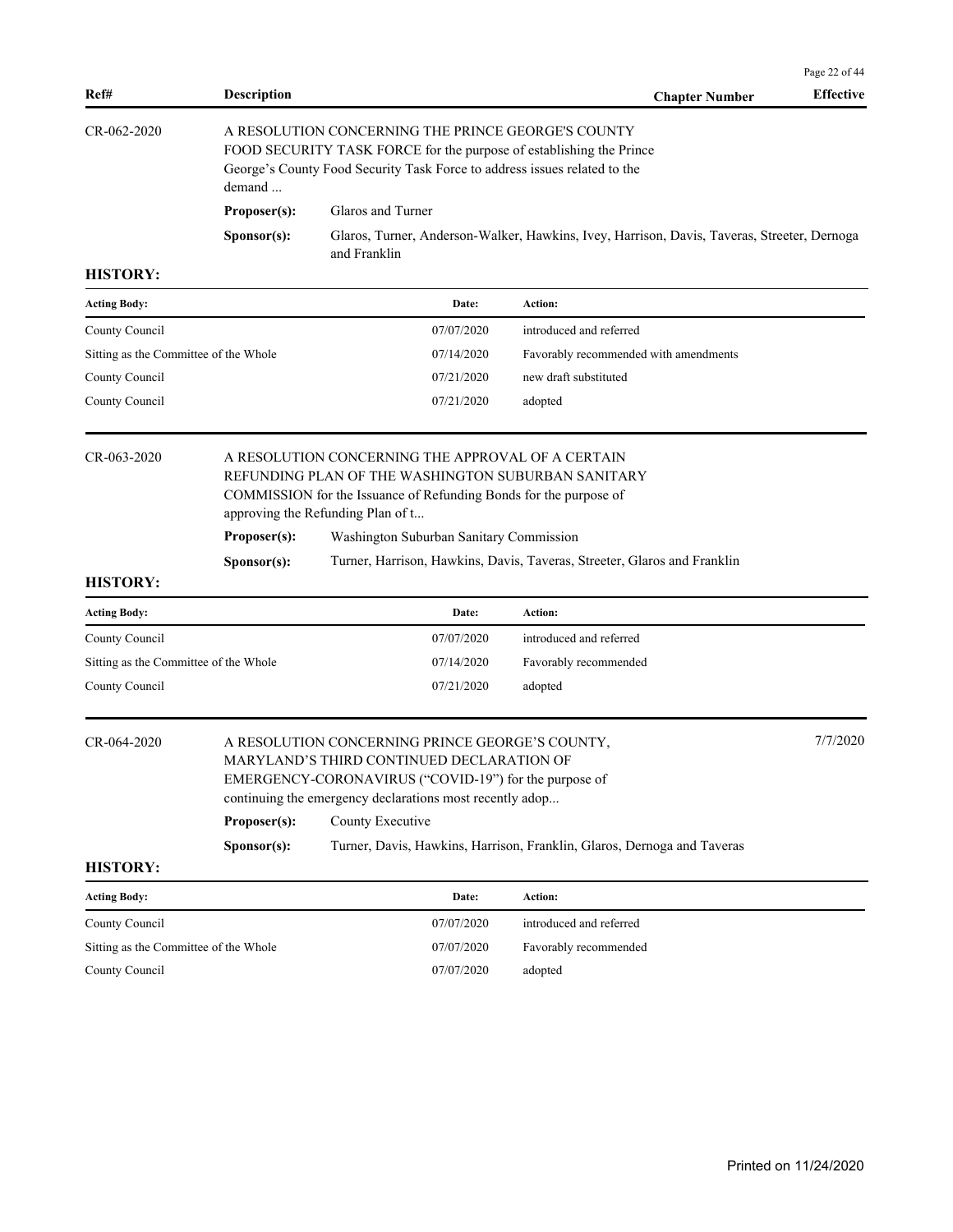|               |                                                                                                                                                                                                                               |                                                                                                             | Page 23 of 44    |
|---------------|-------------------------------------------------------------------------------------------------------------------------------------------------------------------------------------------------------------------------------|-------------------------------------------------------------------------------------------------------------|------------------|
| Ref#          | <b>Description</b>                                                                                                                                                                                                            | <b>Chapter Number</b>                                                                                       | <b>Effective</b> |
| $CR-065-2020$ | 7/7/2020<br>A RESOLUTION CONCERNING PROTECTION OF MINIMUM WAGE<br>INCREASES - REJECT THE OFF-RAMP for the purpose of expressing a<br>policy regarding the Prince George's County Council's goals of supporting the<br>princip |                                                                                                             |                  |
|               | Proposer(s):                                                                                                                                                                                                                  | Harrison, Hawkins and Turner                                                                                |                  |
|               | S <b>p</b> onsor(s):                                                                                                                                                                                                          | Harrison, Hawkins, Turner, Streeter, Glaros, Dernoga, Taveras, Ivey, Franklin, Davis and<br>Anderson-Walker |                  |

| Date:      | Action:         |
|------------|-----------------|
| 07/07/2020 | introduced      |
| 07/07/2020 | rules suspended |
| 07/07/2020 | adopted         |
|            |                 |

| CR-066-2020 |                      | A RESOLUTION CONCERNING THE DECLARATION OF RACISM AS                                                        |  |  |  |
|-------------|----------------------|-------------------------------------------------------------------------------------------------------------|--|--|--|
|             |                      | A CRISIS AND DISEASE OF PUBLIC HEALTH, PUBLIC SAFETY AND                                                    |  |  |  |
|             |                      | ECONOMIC WELFARE for the purpose of asserting that Racism is a Crisis                                       |  |  |  |
|             | and Disease of Publi |                                                                                                             |  |  |  |
|             | Proposer(s):         | Harrison and Hawkins                                                                                        |  |  |  |
|             | S <b>p</b> onsor(s): | Harrison, Hawkins, Turner, Ivey, Streeter, Taveras, Glaros, Franklin, Davis, Dernoga and<br>Anderson-Walker |  |  |  |

## **HISTORY:**

| <b>Acting Body:</b>                   | Date:      | Action:                 |
|---------------------------------------|------------|-------------------------|
| County Council                        | 07/14/2020 | introduced and referred |
| Sitting as the Committee of the Whole | 07/15/2020 | Favorably recommended   |
| County Council                        | 07/21/2020 | amended $(1)$           |
| County Council                        | 07/21/2020 | adopted                 |
|                                       |            |                         |

## CR-067-2020 A RESOLUTION CONCERNING SCHOOL FACILITIES SURCHARGE for

**Sponsor(s):** Turner, Harrison, Streeter, Glaros, Davis and Franklin

the purpose of approving a full exemption of the school facilities surcharge for all residential units used for undergraduate student housing wi...

| Proposer(s): | County Executive |
|--------------|------------------|
|--------------|------------------|

**HISTORY:**

**Acting Body: Date: Action:**  County Council 07/14/2020 introduced and referred Sitting as the Committee of the Whole 07/15/2020 Favorably recommended

County Council 07/21/2020 adopted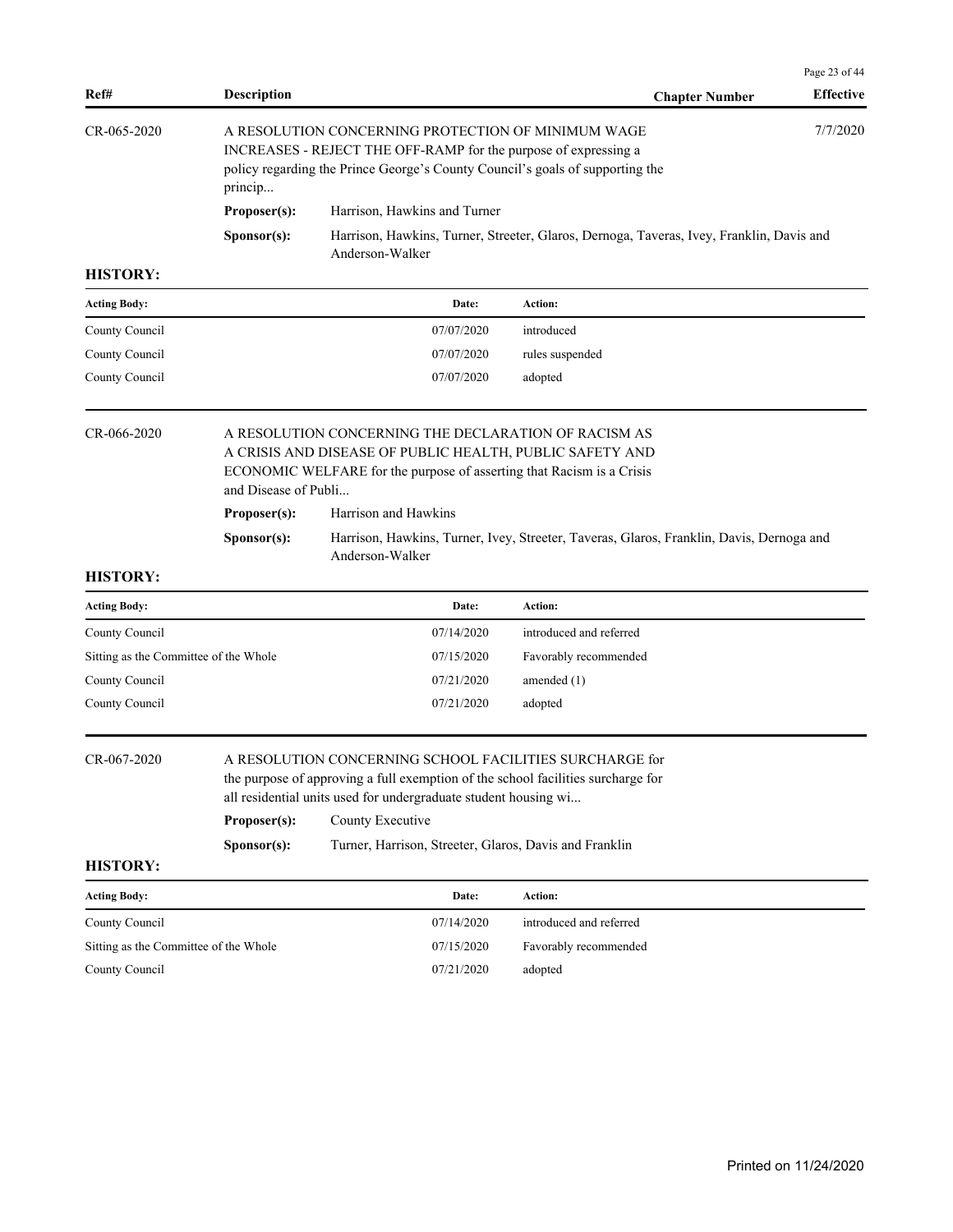| Ref#                                                                                                                                                                                                                             | <b>Description</b> |                                                                                                                                                                                                                   | <b>Chapter Number</b>                                          | Page 24 of 44<br><b>Effective</b> |  |  |
|----------------------------------------------------------------------------------------------------------------------------------------------------------------------------------------------------------------------------------|--------------------|-------------------------------------------------------------------------------------------------------------------------------------------------------------------------------------------------------------------|----------------------------------------------------------------|-----------------------------------|--|--|
| CR-068-2020                                                                                                                                                                                                                      | Police.            | A RESOLUTION CONCERNING ACTING CHIEF OF POLICE for the<br>purpose of extending the appointment of Mr. Hector Velez as Acting Chief of                                                                             |                                                                | 8/18/2020                         |  |  |
|                                                                                                                                                                                                                                  | Proposer(s):       | County Executive                                                                                                                                                                                                  |                                                                |                                   |  |  |
|                                                                                                                                                                                                                                  | Sponsor(s):        | Turner, Ivey, Harrison, Davis, Franklin, Hawkins and Glaros                                                                                                                                                       |                                                                |                                   |  |  |
| <b>HISTORY:</b>                                                                                                                                                                                                                  |                    |                                                                                                                                                                                                                   |                                                                |                                   |  |  |
| <b>Acting Body:</b>                                                                                                                                                                                                              |                    | Date:                                                                                                                                                                                                             | Action:                                                        |                                   |  |  |
| County Council                                                                                                                                                                                                                   |                    | 07/14/2020                                                                                                                                                                                                        | introduced and referred                                        |                                   |  |  |
| Sitting as the Committee of the Whole                                                                                                                                                                                            |                    | 07/15/2020                                                                                                                                                                                                        | Favorably recommended                                          |                                   |  |  |
| County Council                                                                                                                                                                                                                   |                    | 07/21/2020                                                                                                                                                                                                        | adopted                                                        |                                   |  |  |
| CR-069-2020<br>A RESOLUTION CONCERNING COMPENSATION AND BENEFITS,<br>FRATERNAL ORDER OF POLICE, PRINCE GEORGE'S COUNTY<br>LODGE 89, INC. SALARY SCHEDULE L for the purpose of amending the<br>Salary Plan of the County to refle |                    |                                                                                                                                                                                                                   |                                                                | 7/21/2020                         |  |  |
|                                                                                                                                                                                                                                  | Proposer(s):       | County Executive                                                                                                                                                                                                  |                                                                |                                   |  |  |
|                                                                                                                                                                                                                                  | Sponsor(s):        |                                                                                                                                                                                                                   | Turner, Streeter, Davis, Harrison, Hawkins, Taveras and Glaros |                                   |  |  |
| <b>HISTORY:</b>                                                                                                                                                                                                                  |                    |                                                                                                                                                                                                                   |                                                                |                                   |  |  |
| <b>Acting Body:</b>                                                                                                                                                                                                              |                    | Date:                                                                                                                                                                                                             | Action:                                                        |                                   |  |  |
| County Council                                                                                                                                                                                                                   |                    | 07/14/2020                                                                                                                                                                                                        | introduced and referred                                        |                                   |  |  |
| Sitting as the Committee of the Whole                                                                                                                                                                                            |                    | 07/15/2020                                                                                                                                                                                                        | Favorably recommended                                          |                                   |  |  |
| County Council                                                                                                                                                                                                                   |                    | 07/21/2020                                                                                                                                                                                                        | adopted                                                        |                                   |  |  |
| CR-070-2020                                                                                                                                                                                                                      |                    | A RESOLUTION CONCERNING COMPENSATION AND BENEFITS,<br>FRATERNAL ORDER OF POLICE 112, PRINCE GEORGE'S COUNTY<br>SHERIFFS LODGE INC., SALARY SCHEDULE W for the purpose of<br>amending the Salary Plan of the Count | 7/21/2020                                                      |                                   |  |  |
|                                                                                                                                                                                                                                  |                    | <b>Proposer(s):</b> County Executive                                                                                                                                                                              |                                                                |                                   |  |  |
|                                                                                                                                                                                                                                  | Sponsor(s):        | Turner, Taveras, Streeter, Franklin, Davis, Harrison and Glaros                                                                                                                                                   |                                                                |                                   |  |  |
| <b>HISTORY:</b>                                                                                                                                                                                                                  |                    |                                                                                                                                                                                                                   |                                                                |                                   |  |  |
| <b>Acting Body:</b>                                                                                                                                                                                                              |                    | Date:                                                                                                                                                                                                             | Action:                                                        |                                   |  |  |
| County Council                                                                                                                                                                                                                   |                    | 07/14/2020                                                                                                                                                                                                        | introduced and referred                                        |                                   |  |  |
| Sitting as the Committee of the Whole                                                                                                                                                                                            |                    | 07/15/2020                                                                                                                                                                                                        | Favorably recommended                                          |                                   |  |  |
| County Council                                                                                                                                                                                                                   |                    | 07/21/2020                                                                                                                                                                                                        | adopted                                                        |                                   |  |  |
|                                                                                                                                                                                                                                  |                    |                                                                                                                                                                                                                   |                                                                |                                   |  |  |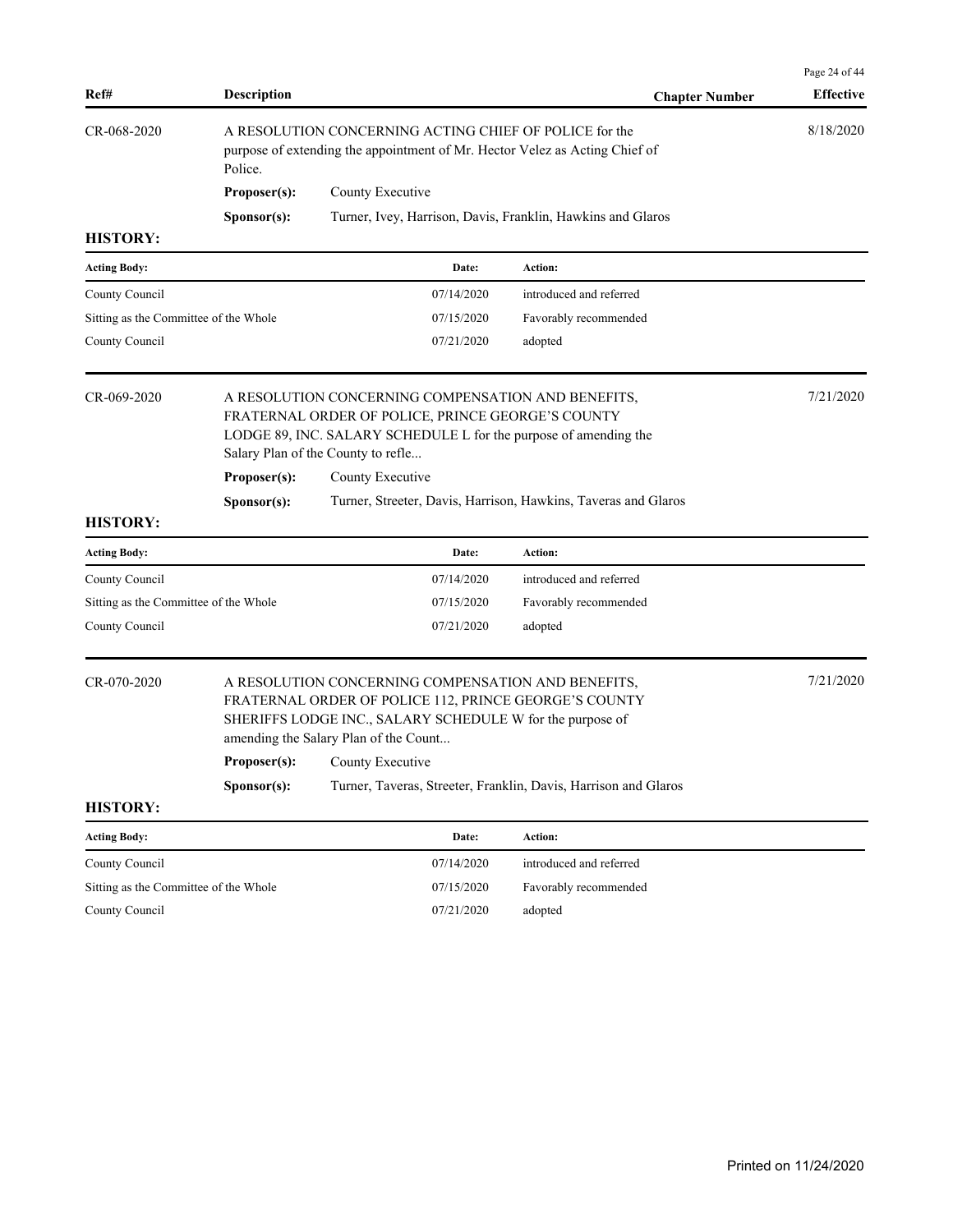| Ref#                                  | <b>Description</b>                                                                                                                                                                                                             |                                                                                                                                                                                                                   | <b>Chapter Number</b>                                                                   | Page 25 of 44<br><b>Effective</b> |  |
|---------------------------------------|--------------------------------------------------------------------------------------------------------------------------------------------------------------------------------------------------------------------------------|-------------------------------------------------------------------------------------------------------------------------------------------------------------------------------------------------------------------|-----------------------------------------------------------------------------------------|-----------------------------------|--|
| CR-071-2020                           | 7/21/2020<br>A RESOLUTION CONCERNING COMPENSATION AND BENEFITS,<br>PRINCE GEORGE'S CORRECTIONAL OFFICERS' ASSOCIATION, INC.<br>(CORRECTIONAL OFFICERS) SALARY SCHEDULE D for the purpose of<br>amending the Salary Plan of the |                                                                                                                                                                                                                   |                                                                                         |                                   |  |
|                                       | Proposer(s):                                                                                                                                                                                                                   | County Executive                                                                                                                                                                                                  |                                                                                         |                                   |  |
|                                       | Sponsor(s):                                                                                                                                                                                                                    |                                                                                                                                                                                                                   | Turner, Harrison, Streeter, Taveras, Franklin, Davis and Glaros                         |                                   |  |
| <b>HISTORY:</b>                       |                                                                                                                                                                                                                                |                                                                                                                                                                                                                   |                                                                                         |                                   |  |
| <b>Acting Body:</b>                   |                                                                                                                                                                                                                                | Date:                                                                                                                                                                                                             | Action:                                                                                 |                                   |  |
| County Council                        |                                                                                                                                                                                                                                | 07/14/2020                                                                                                                                                                                                        | introduced and referred                                                                 |                                   |  |
| Sitting as the Committee of the Whole |                                                                                                                                                                                                                                | 07/15/2020                                                                                                                                                                                                        | Favorably recommended                                                                   |                                   |  |
| County Council                        |                                                                                                                                                                                                                                | 07/21/2020                                                                                                                                                                                                        | adopted                                                                                 |                                   |  |
| CR-072-2020                           | 7/21/2020<br>A RESOLUTION CONCERNING COMPENSATION AND BENEFITS,<br>INTERNATIONAL ASSOCIATION OF FIRE FIGHTERS, AFL-CIO,<br>LOCAL 1619 (FIRE FIGHTERS, PARAMEDICS, AND FIRE<br>FIGHTER/MEDICS) SALARY SCHEDULE Y, SCHEDULE OF P |                                                                                                                                                                                                                   |                                                                                         |                                   |  |
|                                       | Proposer(s):                                                                                                                                                                                                                   | County Executive                                                                                                                                                                                                  |                                                                                         |                                   |  |
|                                       | Sponsor(s):                                                                                                                                                                                                                    | Dernoga and Glaros                                                                                                                                                                                                | Turner, Ivey, Harrison, Taveras, Hawkins, Anderson-Walker, Streeter, Franklin, Davis,   |                                   |  |
| <b>HISTORY:</b>                       |                                                                                                                                                                                                                                |                                                                                                                                                                                                                   |                                                                                         |                                   |  |
| <b>Acting Body:</b>                   |                                                                                                                                                                                                                                | Date:                                                                                                                                                                                                             | Action:                                                                                 |                                   |  |
| County Council                        |                                                                                                                                                                                                                                | 07/14/2020                                                                                                                                                                                                        | introduced and referred                                                                 |                                   |  |
| Sitting as the Committee of the Whole |                                                                                                                                                                                                                                | 07/15/2020                                                                                                                                                                                                        | Favorably recommended                                                                   |                                   |  |
| County Council                        |                                                                                                                                                                                                                                | 07/21/2020                                                                                                                                                                                                        | adopted                                                                                 |                                   |  |
| CR-073-2020                           |                                                                                                                                                                                                                                | A RESOLUTION CONCERNING COMPENSATION AND BENEFITS<br>COUNCIL 67, AMERICAN FEDERATION OF STATE, COUNTY AND<br>MUNICIPAL EMPLOYEES ("AFSCME"), AFL-CIO, AND ITS<br>AFFILIATED LOCALS 1170, 2462, 2735, AND 3389 - S |                                                                                         | 7/21/2020                         |  |
|                                       | Proposer(s):                                                                                                                                                                                                                   | County Executive                                                                                                                                                                                                  |                                                                                         |                                   |  |
|                                       | Sponsor(s):                                                                                                                                                                                                                    |                                                                                                                                                                                                                   | Turner, Ivey, Streeter, Harrison, Taveras, Dernoga, Franklin, Davis, Hawkins and Glaros |                                   |  |
| <b>HISTORY:</b>                       |                                                                                                                                                                                                                                |                                                                                                                                                                                                                   |                                                                                         |                                   |  |
| <b>Acting Body:</b>                   |                                                                                                                                                                                                                                | Date:                                                                                                                                                                                                             | Action:                                                                                 |                                   |  |
| County Council                        |                                                                                                                                                                                                                                | 07/14/2020                                                                                                                                                                                                        | introduced and referred                                                                 |                                   |  |
| Sitting as the Committee of the Whole |                                                                                                                                                                                                                                | 07/15/2020                                                                                                                                                                                                        | Favorably recommended                                                                   |                                   |  |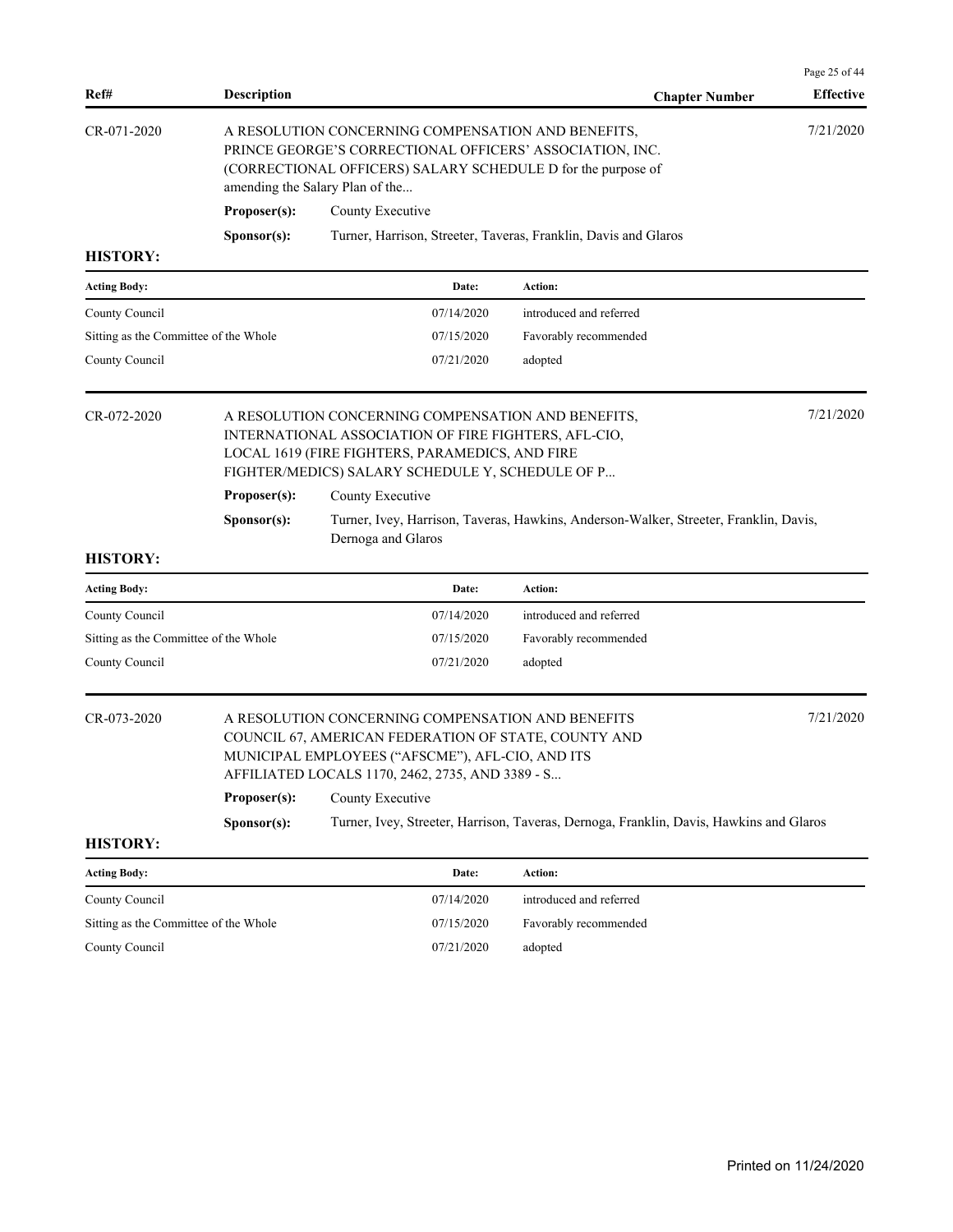| Ref#                                  | <b>Description</b> |                                                                                                                                                                                                                                | <b>Chapter Number</b>                                                                   | Page 26 of 44<br><b>Effective</b> |  |  |
|---------------------------------------|--------------------|--------------------------------------------------------------------------------------------------------------------------------------------------------------------------------------------------------------------------------|-----------------------------------------------------------------------------------------|-----------------------------------|--|--|
| CR-074-2020                           |                    | 7/21/2020<br>A RESOLUTION CONCERNING COMPENSATION AND BENEFITS,<br>INTERNATIONAL ASSOCIATION OF FIRE FIGHTERS, AFL-CIO,<br>LOCAL 1619 (CIVILIANS) SALARY SCHEDULE "H" for the purpose of<br>amending the Salary Plan of the Co |                                                                                         |                                   |  |  |
|                                       | Proposer(s):       | County Executive                                                                                                                                                                                                               |                                                                                         |                                   |  |  |
|                                       | Sponsor(s):        |                                                                                                                                                                                                                                | Turner, Hawkins, Streeter, Harrison, Dernoga, Franklin, Davis, Taveras, Ivey and Glaros |                                   |  |  |
| <b>HISTORY:</b>                       |                    |                                                                                                                                                                                                                                |                                                                                         |                                   |  |  |
| <b>Acting Body:</b>                   |                    | Date:                                                                                                                                                                                                                          | Action:                                                                                 |                                   |  |  |
| County Council                        |                    | 07/14/2020                                                                                                                                                                                                                     | introduced and referred                                                                 |                                   |  |  |
| Sitting as the Committee of the Whole |                    | 07/15/2020                                                                                                                                                                                                                     | Favorably recommended                                                                   |                                   |  |  |
| County Council                        |                    | 07/21/2020                                                                                                                                                                                                                     | adopted                                                                                 |                                   |  |  |
| CR-075-2020                           |                    | 7/21/2020<br>A RESOLUTION CONCERNING COMPENSATION AND BENEFITS,<br>DEPUTY SHERIFF'S ASSOCIATION OF PRINCE GEORGE'S COUNTY,<br>INC. (CIVILIAN UNITS) SALARY SCHEDULE Z for the purpose of<br>amending the Salary Plan of the Co |                                                                                         |                                   |  |  |
|                                       | Proposer(s):       | County Executive                                                                                                                                                                                                               |                                                                                         |                                   |  |  |
|                                       | Sponsor(s):        |                                                                                                                                                                                                                                | Turner, Harrison, Streeter, Taveras, Hawkins, Dernoga, Franklin, Davis and Glaros       |                                   |  |  |
| <b>HISTORY:</b>                       |                    |                                                                                                                                                                                                                                |                                                                                         |                                   |  |  |
| <b>Acting Body:</b>                   |                    | Date:                                                                                                                                                                                                                          | Action:                                                                                 |                                   |  |  |
| County Council                        |                    | 07/14/2020                                                                                                                                                                                                                     | introduced and referred                                                                 |                                   |  |  |
| Sitting as the Committee of the Whole |                    | 07/15/2020                                                                                                                                                                                                                     | Favorably recommended                                                                   |                                   |  |  |
| County Council                        |                    | 07/21/2020                                                                                                                                                                                                                     | adopted                                                                                 |                                   |  |  |
| CR-076-2020                           |                    | A RESOLUTION CONCERNING COMPENSATION AND BENEFITS,<br>PRINCE GEORGE'S COUNTY POLICE CIVILIAN EMPLOYEES<br>ASSOCIATION (PCEA) SALARY SCHEDULE P for the purpose of<br>amending the Salary Plan of the County to re              |                                                                                         | 7/21/2020                         |  |  |
|                                       | Proposer(s):       | County Executive                                                                                                                                                                                                               |                                                                                         |                                   |  |  |
| <b>HISTORY:</b>                       | Sponsor(s):        |                                                                                                                                                                                                                                | Turner, Taveras, Harrison, Streeter, Davis, Franklin and Glaros                         |                                   |  |  |
| <b>Acting Body:</b>                   |                    | Date:                                                                                                                                                                                                                          | Action:                                                                                 |                                   |  |  |
| County Council                        |                    | 07/14/2020                                                                                                                                                                                                                     | introduced and referred                                                                 |                                   |  |  |
|                                       |                    | 07/15/2020                                                                                                                                                                                                                     | Favorably recommended                                                                   |                                   |  |  |
| Sitting as the Committee of the Whole |                    |                                                                                                                                                                                                                                |                                                                                         |                                   |  |  |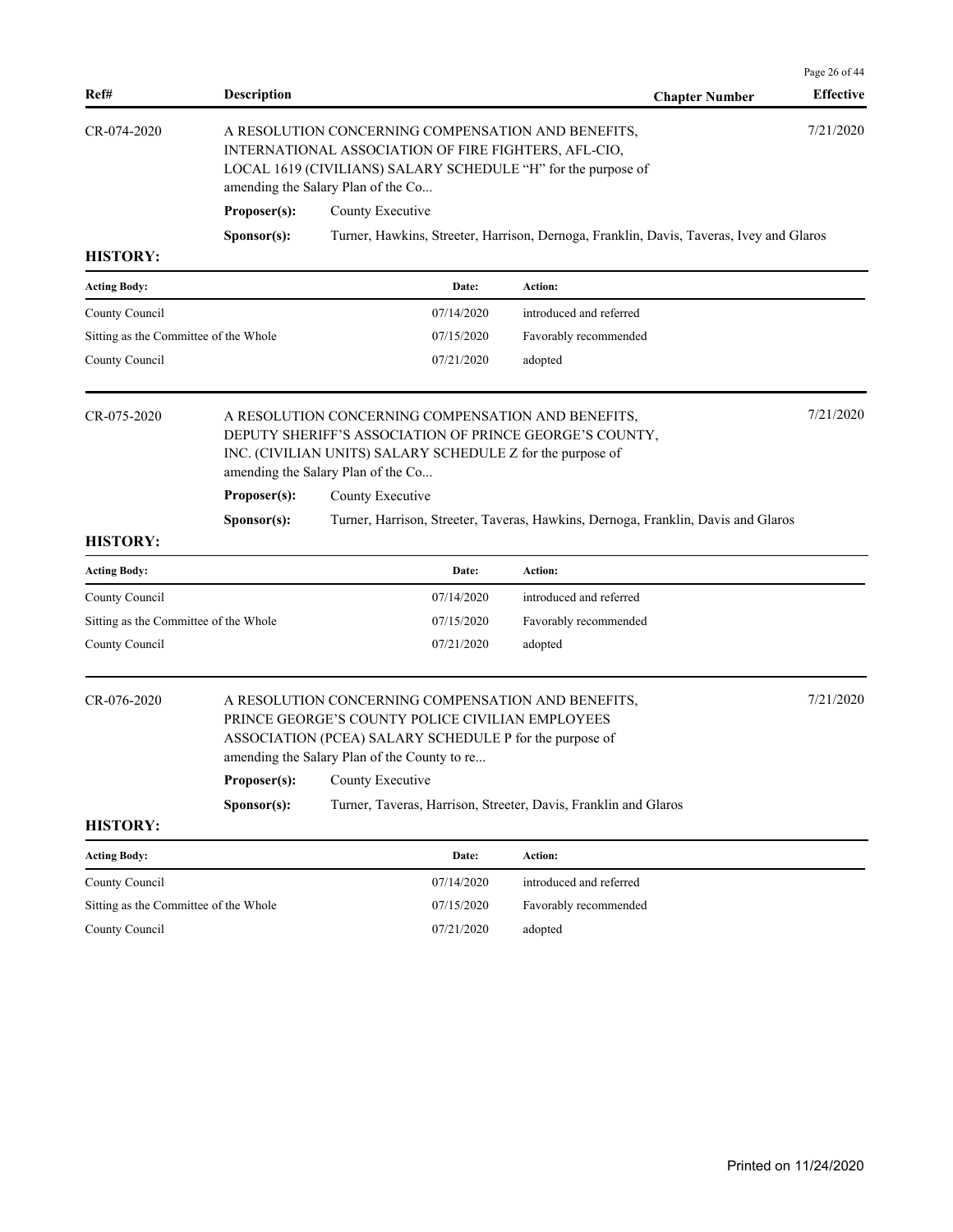| Ref#                                  | <b>Description</b> |                                                                                                                                                                                                                   | <b>Chapter Number</b>                                                                   | Page 27 of 44<br><b>Effective</b> |  |  |
|---------------------------------------|--------------------|-------------------------------------------------------------------------------------------------------------------------------------------------------------------------------------------------------------------|-----------------------------------------------------------------------------------------|-----------------------------------|--|--|
| CR-077-2020                           |                    | A RESOLUTION CONCERNING COMPENSATION AND BENEFITS -<br>PRINCE GEORGE'S CORRECTIONAL OFFICERS' ASSOCIATION, INC.<br>(PGCOA) (CIVILIAN UNIT) SALARY SCHEDULE Q for the purpose of<br>amending the Salary Plan of th |                                                                                         | 7/21/2020                         |  |  |
|                                       | Proposer(s):       | County Executive                                                                                                                                                                                                  |                                                                                         |                                   |  |  |
|                                       | Sponsor(s):        |                                                                                                                                                                                                                   | Turner, Taveras, Harrison, Streeter, Franklin, Hawkins, Davis and Glaros                |                                   |  |  |
| <b>HISTORY:</b>                       |                    |                                                                                                                                                                                                                   |                                                                                         |                                   |  |  |
| <b>Acting Body:</b>                   |                    | Date:                                                                                                                                                                                                             | Action:                                                                                 |                                   |  |  |
| County Council                        |                    | 07/14/2020                                                                                                                                                                                                        | introduced and referred                                                                 |                                   |  |  |
| Sitting as the Committee of the Whole |                    | 07/15/2020                                                                                                                                                                                                        | Favorably recommended                                                                   |                                   |  |  |
| County Council                        |                    | 07/21/2020                                                                                                                                                                                                        | adopted                                                                                 |                                   |  |  |
| CR-078-2020                           | coincide with cu   | 7/21/2020<br>A RESOLUTION CONCERNING COMPENSATION AND BENEFITS<br>GENERAL SCHEDULE EMPLOYEES - SALARY SCHEDULE G for the<br>purpose of amending the Salary Plan of the County to reflect date changes that        |                                                                                         |                                   |  |  |
|                                       | Proposer(s):       | County Executive                                                                                                                                                                                                  |                                                                                         |                                   |  |  |
|                                       | Sponsor(s):        | Franklin and Glaros                                                                                                                                                                                               | Turner, Ivey, Davis, Hawkins, Anderson-Walker, Dernoga, Streeter, Harrison, Taveras,    |                                   |  |  |
| <b>HISTORY:</b>                       |                    |                                                                                                                                                                                                                   |                                                                                         |                                   |  |  |
| <b>Acting Body:</b>                   |                    | Date:                                                                                                                                                                                                             | Action:                                                                                 |                                   |  |  |
| County Council                        |                    | 07/14/2020                                                                                                                                                                                                        | introduced and referred                                                                 |                                   |  |  |
| Sitting as the Committee of the Whole |                    | 07/15/2020                                                                                                                                                                                                        | Favorably recommended                                                                   |                                   |  |  |
| County Council                        |                    | 07/21/2020                                                                                                                                                                                                        | adopted                                                                                 |                                   |  |  |
| CR-079-2020                           | the current fiscal | A RESOLUTION CONCERNING COMPENSATION AND BENEFITS,<br>FIRE OFFICIALS - SALARY SCHEDULE "F-O" SCHEDULE OF PAY<br>GRADES for the purpose of amending the Salary Plan of the County to reflect                       |                                                                                         | 7/21/2020                         |  |  |
|                                       | Proposer(s):       | County Executive                                                                                                                                                                                                  |                                                                                         |                                   |  |  |
|                                       | Sponsor(s):        | Davis and Glaros                                                                                                                                                                                                  | Turner, Ivey, Taveras, Franklin, Anderson-Walker, Dernoga, Harrison, Streeter, Hawkins, |                                   |  |  |
| <b>HISTORY:</b>                       |                    |                                                                                                                                                                                                                   |                                                                                         |                                   |  |  |
| <b>Acting Body:</b>                   |                    | Date:                                                                                                                                                                                                             | Action:                                                                                 |                                   |  |  |
| County Council                        |                    | 07/14/2020                                                                                                                                                                                                        | introduced and referred                                                                 |                                   |  |  |
| Sitting as the Committee of the Whole |                    | 07/15/2020                                                                                                                                                                                                        | Favorably recommended                                                                   |                                   |  |  |
| County Council                        |                    | 07/21/2020                                                                                                                                                                                                        | adopted                                                                                 |                                   |  |  |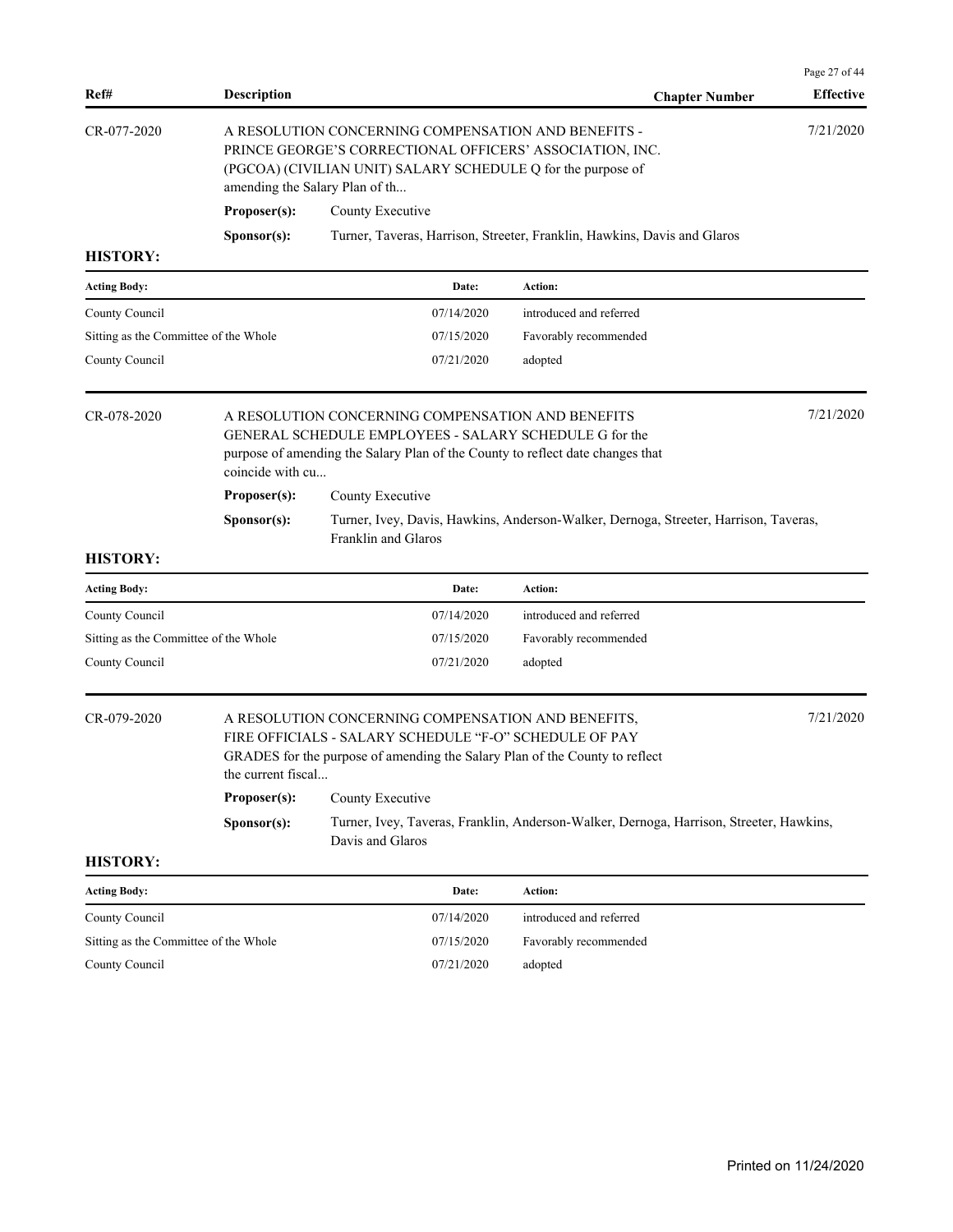| Ref#                                                                                                                                                                                                                             | <b>Description</b>                     |                                                                                                                                                                                                             | <b>Chapter Number</b>                                                    | Page 28 of 44<br><b>Effective</b> |  |
|----------------------------------------------------------------------------------------------------------------------------------------------------------------------------------------------------------------------------------|----------------------------------------|-------------------------------------------------------------------------------------------------------------------------------------------------------------------------------------------------------------|--------------------------------------------------------------------------|-----------------------------------|--|
| CR-080-2020<br>A RESOLUTION CONCERNING COMPENSATION AND BENEFITS,<br>POLICE OFFICIALS - SALARY SCHEDULE P-O SCHEDULE OF PAY<br>GRADES for the purpose of amending the Salary Plan of the County to reflect<br>the current fiscal |                                        |                                                                                                                                                                                                             |                                                                          | 7/21/2020                         |  |
|                                                                                                                                                                                                                                  | Proposer(s):                           | County Executive                                                                                                                                                                                            |                                                                          |                                   |  |
|                                                                                                                                                                                                                                  | Sponsor(s):                            |                                                                                                                                                                                                             | Turner, Streeter, Hawkins, Davis, Franklin, Harrison, Taveras and Glaros |                                   |  |
| <b>HISTORY:</b>                                                                                                                                                                                                                  |                                        |                                                                                                                                                                                                             |                                                                          |                                   |  |
| <b>Acting Body:</b>                                                                                                                                                                                                              |                                        | Date:                                                                                                                                                                                                       | Action:                                                                  |                                   |  |
| County Council                                                                                                                                                                                                                   |                                        | 07/14/2020                                                                                                                                                                                                  | introduced and referred                                                  |                                   |  |
| Sitting as the Committee of the Whole                                                                                                                                                                                            |                                        | 07/15/2020                                                                                                                                                                                                  | Favorably recommended                                                    |                                   |  |
| County Council                                                                                                                                                                                                                   |                                        | 07/21/2020                                                                                                                                                                                                  | adopted                                                                  |                                   |  |
| CR-081-2020                                                                                                                                                                                                                      | to reflect the current<br>Proposer(s): | A RESOLUTION CONCERNING COMPENSATION AND BENEFITS,<br>CORRECTIONS OFFICIALS - SALARY SCHEDULE "C-O" SCHEDULE<br>OF PAY GRADES for the purpose of amending the Salary Plan of the County<br>County Executive |                                                                          |                                   |  |
|                                                                                                                                                                                                                                  | Sponsor(s):                            |                                                                                                                                                                                                             | Turner, Taveras, Hawkins, Davis, Franklin, Harrison and Glaros           |                                   |  |
| <b>HISTORY:</b>                                                                                                                                                                                                                  |                                        |                                                                                                                                                                                                             |                                                                          |                                   |  |
| <b>Acting Body:</b>                                                                                                                                                                                                              |                                        | Date:                                                                                                                                                                                                       | Action:                                                                  |                                   |  |
| County Council                                                                                                                                                                                                                   |                                        | 07/14/2020                                                                                                                                                                                                  | introduced and referred                                                  |                                   |  |
| Sitting as the Committee of the Whole                                                                                                                                                                                            |                                        | 07/15/2020                                                                                                                                                                                                  | Favorably recommended                                                    |                                   |  |
| County Council                                                                                                                                                                                                                   |                                        | 07/21/2020                                                                                                                                                                                                  | adopted                                                                  |                                   |  |
| CR-082-2020<br>the current fis                                                                                                                                                                                                   |                                        | A RESOLUTION CONCERNING COMPENSATION AND BENEFITS,<br>SHERIFF OFFICIALS - SALARY SCHEDULE "S-O" SCHEDULE OF PAY<br>GRADES for the purpose of amending the Salary Plan of the County to reflect              |                                                                          | 7/21/2020                         |  |
|                                                                                                                                                                                                                                  | Proposer(s):                           | County Executive                                                                                                                                                                                            |                                                                          |                                   |  |
|                                                                                                                                                                                                                                  | Sponsor(s):                            | Turner, Streeter, Hawkins, Franklin, Davis and Glaros                                                                                                                                                       |                                                                          |                                   |  |
| <b>HISTORY:</b>                                                                                                                                                                                                                  |                                        |                                                                                                                                                                                                             |                                                                          |                                   |  |
| <b>Acting Body:</b>                                                                                                                                                                                                              |                                        | Date:                                                                                                                                                                                                       | Action:                                                                  |                                   |  |
| County Council                                                                                                                                                                                                                   |                                        | 07/14/2020                                                                                                                                                                                                  | introduced and referred                                                  |                                   |  |
| Sitting as the Committee of the Whole                                                                                                                                                                                            |                                        | 07/15/2020                                                                                                                                                                                                  | Favorably recommended                                                    |                                   |  |
| County Council                                                                                                                                                                                                                   |                                        | 07/21/2020                                                                                                                                                                                                  | adopted                                                                  |                                   |  |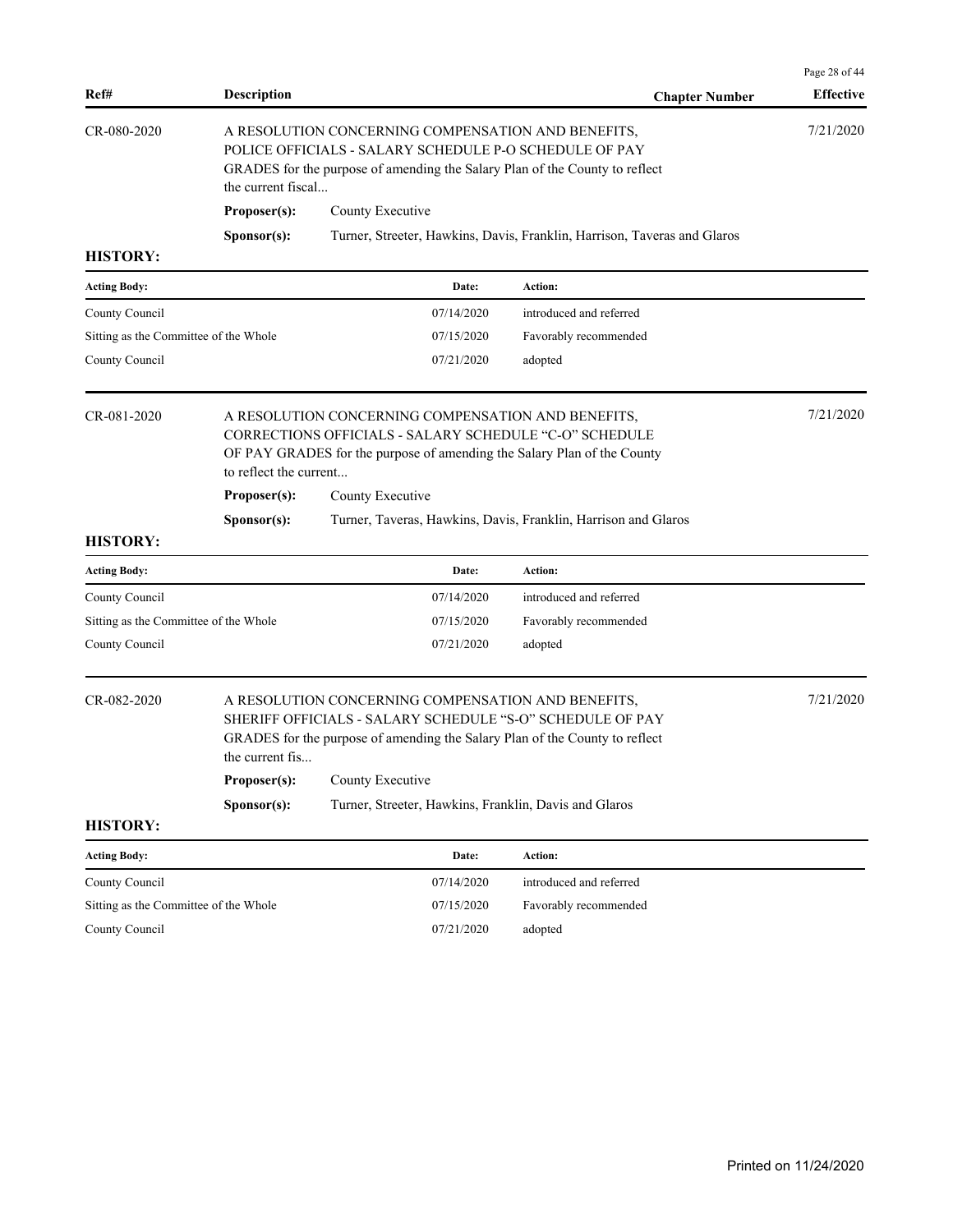| Ref#                                  | <b>Description</b>                                                                                                                                                                                                                                                                                              |                      | <b>Chapter Number</b>   | r age $25$ 01 44<br><b>Effective</b> |  |
|---------------------------------------|-----------------------------------------------------------------------------------------------------------------------------------------------------------------------------------------------------------------------------------------------------------------------------------------------------------------|----------------------|-------------------------|--------------------------------------|--|
| CR-083-2020                           | A RESOLUTION CONCERNING THE 2014 SOUTHERN GREEN LINE<br>STATION AREA SECTOR PLAN AND SECTIONAL MAP<br>AMENDMENT - D-D-O ZONE - MINOR AMENDMENT for the purpose<br>of directing the Prince George's County Plannin                                                                                               |                      |                         |                                      |  |
|                                       | Proposer(s):                                                                                                                                                                                                                                                                                                    | Streeter             |                         |                                      |  |
|                                       | Sponsor(s):                                                                                                                                                                                                                                                                                                     | Streeter and Hawkins |                         |                                      |  |
| <b>HISTORY:</b>                       |                                                                                                                                                                                                                                                                                                                 |                      |                         |                                      |  |
| <b>Acting Body:</b>                   |                                                                                                                                                                                                                                                                                                                 | Date:                | Action:                 |                                      |  |
| County Council                        |                                                                                                                                                                                                                                                                                                                 | 07/21/2020           | introduced              |                                      |  |
| County Council                        |                                                                                                                                                                                                                                                                                                                 | 07/21/2020           | rules suspended         |                                      |  |
| County Council                        |                                                                                                                                                                                                                                                                                                                 | 07/21/2020           | adopted                 |                                      |  |
| CR-084-2020                           | A RESOLUTION CONCERNING THE LISTING OF LOCAL QUESTIONS<br>ON THE 2020 BALLOT for the purpose of designating the order and form in<br>which local questions shall be placed on the 2020 ballot and matters rela                                                                                                  |                      |                         |                                      |  |
|                                       | Proposer(s):                                                                                                                                                                                                                                                                                                    | Turner               |                         |                                      |  |
|                                       | Turner, Anderson-Walker, Dernoga, Glaros, Davis, Ivey, Franklin, Streeter, Harrison and<br>Sponsor(s):<br>Hawkins                                                                                                                                                                                               |                      |                         |                                      |  |
| <b>HISTORY:</b>                       |                                                                                                                                                                                                                                                                                                                 |                      |                         |                                      |  |
| <b>Acting Body:</b>                   |                                                                                                                                                                                                                                                                                                                 | Date:                | Action:                 |                                      |  |
| County Council                        |                                                                                                                                                                                                                                                                                                                 | 07/21/2020           | introduced              |                                      |  |
| County Council                        |                                                                                                                                                                                                                                                                                                                 | 07/21/2020           | rules suspended         |                                      |  |
| County Council                        |                                                                                                                                                                                                                                                                                                                 | 07/21/2020           | adopted                 |                                      |  |
| CR-085-2020                           | A RESOLUTION CONCERNING PUBLIC SAFETY FACILITIES<br>SURCHARGE for the purpose of approving a partial waiver of the public<br>safety facilities surcharge for all residential units of the mixed-use Atworth Pr<br>Proposer(s):<br>County Executive<br>Sponsor(s):<br>Turner, Glaros, Taveras, Davis and Dernoga |                      |                         |                                      |  |
| <b>HISTORY:</b>                       |                                                                                                                                                                                                                                                                                                                 |                      |                         |                                      |  |
| <b>Acting Body:</b>                   |                                                                                                                                                                                                                                                                                                                 | Date:                | Action:                 |                                      |  |
| County Council                        |                                                                                                                                                                                                                                                                                                                 | 09/09/2020           | introduced and referred |                                      |  |
| Sitting as the Committee of the Whole |                                                                                                                                                                                                                                                                                                                 | 09/09/2020           | Favorably recommended   |                                      |  |
| County Council                        |                                                                                                                                                                                                                                                                                                                 | 09/22/2020           | adopted                 |                                      |  |
|                                       |                                                                                                                                                                                                                                                                                                                 |                      |                         |                                      |  |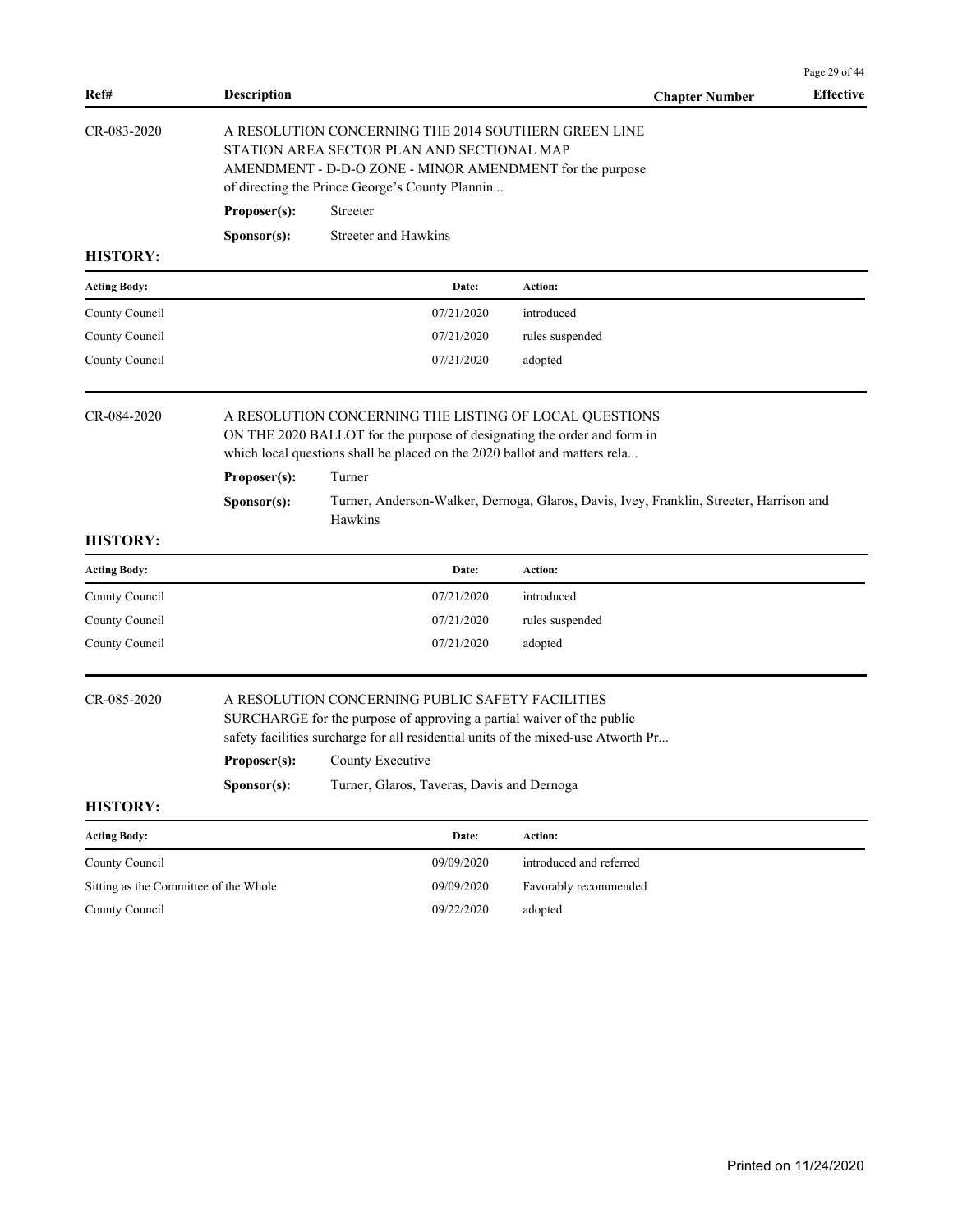|                                                         |                                                                                                                                                                                                                                 |                                                                                                                                                                                                               |                                                                                              | Page 30 of 44    |  |
|---------------------------------------------------------|---------------------------------------------------------------------------------------------------------------------------------------------------------------------------------------------------------------------------------|---------------------------------------------------------------------------------------------------------------------------------------------------------------------------------------------------------------|----------------------------------------------------------------------------------------------|------------------|--|
| Ref#                                                    | <b>Description</b>                                                                                                                                                                                                              |                                                                                                                                                                                                               | <b>Chapter Number</b>                                                                        | <b>Effective</b> |  |
| CR-086-2020                                             |                                                                                                                                                                                                                                 | A RESOLUTION CONCERNING FISCAL YEAR 2021 ANNUAL<br>TRANSPORTATION PLAN FOR MARYLAND PUBLIC<br>TRANSPORTATION PROGRAMS AND AMERICANS WITH<br>DISABILITIES ACT PROGRAM for the purpose of authorizing the Direc |                                                                                              |                  |  |
|                                                         | Proposer(s):                                                                                                                                                                                                                    | County Executive                                                                                                                                                                                              |                                                                                              |                  |  |
|                                                         | Sponsor(s):                                                                                                                                                                                                                     | Davis                                                                                                                                                                                                         | Turner, Anderson-Walker, Ivey, Glaros, Taveras, Hawkins, Dernoga, Harrison, Streeter and     |                  |  |
| <b>HISTORY:</b>                                         |                                                                                                                                                                                                                                 |                                                                                                                                                                                                               |                                                                                              |                  |  |
| <b>Acting Body:</b>                                     |                                                                                                                                                                                                                                 | Date:                                                                                                                                                                                                         | Action:                                                                                      |                  |  |
| County Council                                          |                                                                                                                                                                                                                                 | 09/09/2020                                                                                                                                                                                                    | introduced and referred                                                                      |                  |  |
| Sitting as the Committee of the Whole                   |                                                                                                                                                                                                                                 | 09/24/2020                                                                                                                                                                                                    | Favorably recommended                                                                        |                  |  |
| County Council                                          |                                                                                                                                                                                                                                 | 09/29/2020                                                                                                                                                                                                    | adopted                                                                                      |                  |  |
| CR-087-2020                                             | 10/26/2020<br>A RESOLUTION CONCERNING THE 2018 WATER AND SEWER PLAN<br>(JUNE 2020 CYCLE OF AMENDMENTS) for the purpose of changing the<br>water and sewer category designations of properties within the 2018 Water and<br>Sewe |                                                                                                                                                                                                               |                                                                                              |                  |  |
|                                                         | Proposer(s):                                                                                                                                                                                                                    | County Executive                                                                                                                                                                                              |                                                                                              |                  |  |
|                                                         | Sponsor(s):                                                                                                                                                                                                                     | Turner, Taveras, Davis, Hawkins and Harrison                                                                                                                                                                  |                                                                                              |                  |  |
| <b>HISTORY:</b>                                         |                                                                                                                                                                                                                                 |                                                                                                                                                                                                               |                                                                                              |                  |  |
| <b>Acting Body:</b>                                     |                                                                                                                                                                                                                                 | Date:                                                                                                                                                                                                         | Action:                                                                                      |                  |  |
| County Council                                          |                                                                                                                                                                                                                                 | 09/09/2020                                                                                                                                                                                                    | introduced and referred                                                                      |                  |  |
| County Council<br>Sitting as the Committee of the Whole |                                                                                                                                                                                                                                 | 10/13/2020<br>10/15/2020                                                                                                                                                                                      | public hearing held<br>Favorably recommended                                                 |                  |  |
| County Council                                          |                                                                                                                                                                                                                                 | 10/20/2020                                                                                                                                                                                                    | adopted                                                                                      |                  |  |
| CR-088-2020                                             | Department of Social Se                                                                                                                                                                                                         | A RESOLUTION CONCERNING SUPPLEMENTARY APPROPRIATION<br>OF FEDERAL, STATE AND OTHER FUNDS for the purpose of<br>appropriating funding from grants in the amount of \$553,372.64 to the                         |                                                                                              | 10/27/2020       |  |
|                                                         | Proposer(s):                                                                                                                                                                                                                    | County Executive                                                                                                                                                                                              |                                                                                              |                  |  |
|                                                         | Sponsor(s):                                                                                                                                                                                                                     | and Taveras                                                                                                                                                                                                   | Turner, Anderson-Walker, Davis, Dernoga, Franklin, Glaros, Harrison, Hawkins, Ivey, Streeter |                  |  |
| <b>HISTORY:</b>                                         |                                                                                                                                                                                                                                 |                                                                                                                                                                                                               |                                                                                              |                  |  |
| <b>Acting Body:</b>                                     |                                                                                                                                                                                                                                 | Date:                                                                                                                                                                                                         | Action:                                                                                      |                  |  |
| County Council                                          |                                                                                                                                                                                                                                 | 09/15/2020                                                                                                                                                                                                    | introduced and referred                                                                      |                  |  |
| Sitting as the Committee of the Whole                   |                                                                                                                                                                                                                                 | 10/15/2020                                                                                                                                                                                                    | Favorably recommended                                                                        |                  |  |
| County Council                                          |                                                                                                                                                                                                                                 | 10/27/2020                                                                                                                                                                                                    | adopted                                                                                      |                  |  |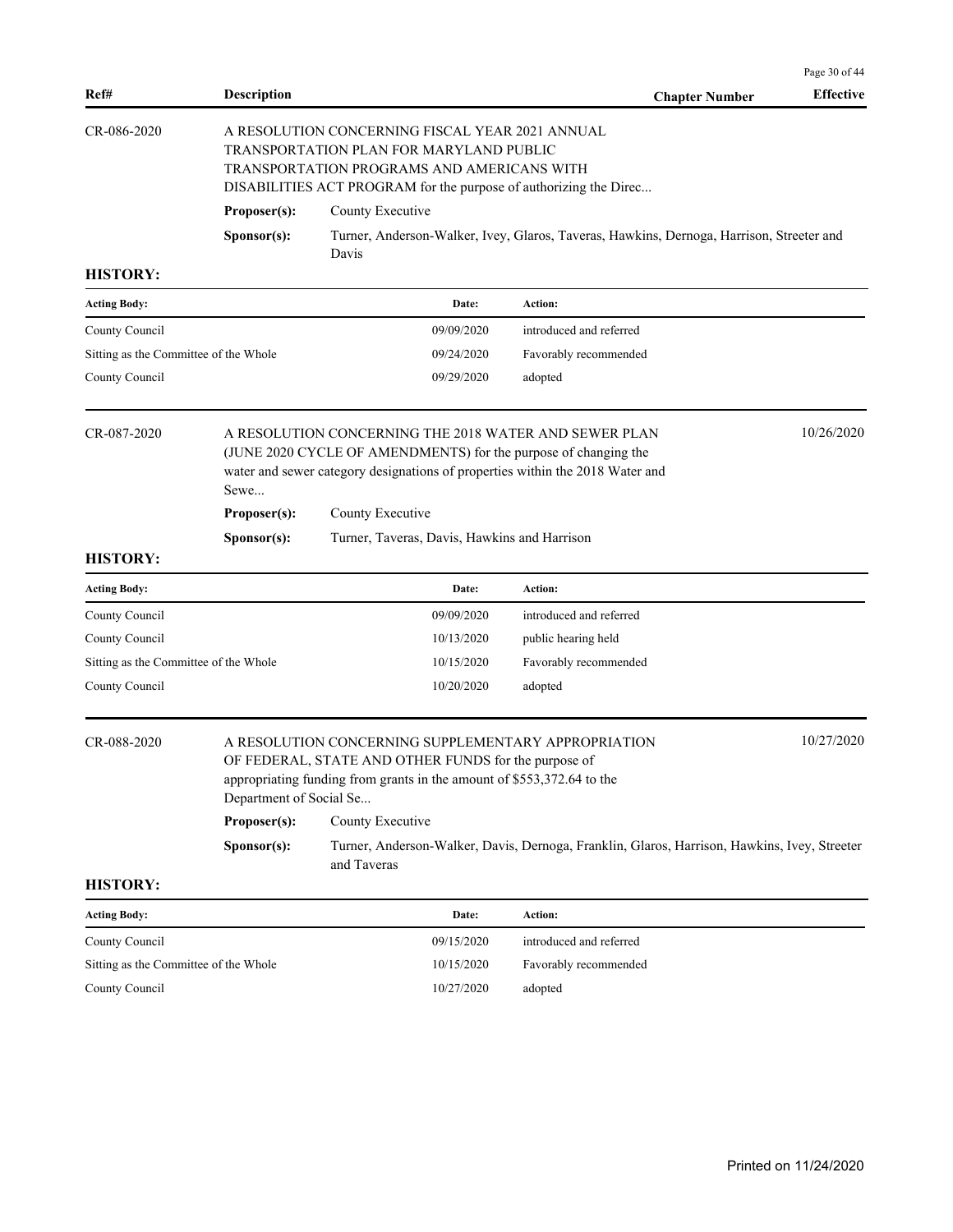| Ref#                                  | <b>Description</b>                                                                                                                                                                                                             |                                                                                                                                                                                                                                                                                                                                                             | <b>Chapter Number</b>                                                                        | Page 31 of 44<br><b>Effective</b> |  |
|---------------------------------------|--------------------------------------------------------------------------------------------------------------------------------------------------------------------------------------------------------------------------------|-------------------------------------------------------------------------------------------------------------------------------------------------------------------------------------------------------------------------------------------------------------------------------------------------------------------------------------------------------------|----------------------------------------------------------------------------------------------|-----------------------------------|--|
| CR-089-2020                           | of the State's A                                                                                                                                                                                                               | A RESOLUTION CONCERNING SUPPLEMENTARY APPROPRIATION<br>OF FEDERAL, STATE AND OTHER FUNDS for the purpose of<br>appropriating funding from grants in the amount of \$410,254.55 to the Office                                                                                                                                                                |                                                                                              | 10/27/2020                        |  |
|                                       | Proposer(s):                                                                                                                                                                                                                   | County Executive                                                                                                                                                                                                                                                                                                                                            |                                                                                              |                                   |  |
|                                       | Sponsor(s):                                                                                                                                                                                                                    | and Taveras                                                                                                                                                                                                                                                                                                                                                 | Turner, Anderson-Walker, Davis, Dernoga, Franklin, Glaros, Harrison, Hawkins, Ivey, Streeter |                                   |  |
| <b>HISTORY:</b>                       |                                                                                                                                                                                                                                |                                                                                                                                                                                                                                                                                                                                                             |                                                                                              |                                   |  |
| <b>Acting Body:</b>                   |                                                                                                                                                                                                                                | Date:                                                                                                                                                                                                                                                                                                                                                       | Action:                                                                                      |                                   |  |
| County Council                        |                                                                                                                                                                                                                                | 09/15/2020                                                                                                                                                                                                                                                                                                                                                  | introduced and referred                                                                      |                                   |  |
| Sitting as the Committee of the Whole |                                                                                                                                                                                                                                | 10/15/2020                                                                                                                                                                                                                                                                                                                                                  | Favorably recommended                                                                        |                                   |  |
| County Council                        |                                                                                                                                                                                                                                | 10/27/2020                                                                                                                                                                                                                                                                                                                                                  | adopted                                                                                      |                                   |  |
| CR-090-2020                           | 9/15/2020<br>A RESOLUTION CONCERNING PRINCE GEORGE'S COUNTY,<br>MARYLAND'S FOURTH CONTINUED DECLARATION OF<br>EMERGENCY-CORONAVIRUS ("COVID-19") for the purpose of<br>continuing the emergency declarations most recently ado |                                                                                                                                                                                                                                                                                                                                                             |                                                                                              |                                   |  |
|                                       | County Executive<br>Proposer(s):                                                                                                                                                                                               |                                                                                                                                                                                                                                                                                                                                                             |                                                                                              |                                   |  |
|                                       | Sponsor(s):                                                                                                                                                                                                                    |                                                                                                                                                                                                                                                                                                                                                             | Turner, Davis, Streeter, Taveras, Harrison, Franklin and Glaros                              |                                   |  |
| <b>HISTORY:</b>                       |                                                                                                                                                                                                                                |                                                                                                                                                                                                                                                                                                                                                             |                                                                                              |                                   |  |
| <b>Acting Body:</b>                   |                                                                                                                                                                                                                                | Date:                                                                                                                                                                                                                                                                                                                                                       | Action:                                                                                      |                                   |  |
| Sitting as the Committee of the Whole |                                                                                                                                                                                                                                | 09/15/2020                                                                                                                                                                                                                                                                                                                                                  | Favorably recommended                                                                        |                                   |  |
| County Council                        |                                                                                                                                                                                                                                | 09/15/2020                                                                                                                                                                                                                                                                                                                                                  | introduced and referred                                                                      |                                   |  |
| County Council                        |                                                                                                                                                                                                                                | 09/15/2020                                                                                                                                                                                                                                                                                                                                                  | adopted                                                                                      |                                   |  |
| County Executive                      |                                                                                                                                                                                                                                | 09/18/2020                                                                                                                                                                                                                                                                                                                                                  | signed                                                                                       |                                   |  |
| CR-091-2020                           | Proposer(s):<br>Sponsor(s):                                                                                                                                                                                                    | A RESOLUTION CONCERNING CAR FREE DAY 2020 for the purpose of<br>inviting the residents of Prince George's County to telework and try alternative<br>forms of transportation such as transit, bicycling, and wa<br>Taveras, Turner and Glaros<br>Taveras, Turner, Glaros, Davis, Hawkins, Streeter, Anderson-Walker, Harrison, Ivey, Franklin<br>and Dernoga |                                                                                              |                                   |  |
| <b>HISTORY:</b>                       |                                                                                                                                                                                                                                |                                                                                                                                                                                                                                                                                                                                                             |                                                                                              |                                   |  |
| <b>Acting Body:</b>                   |                                                                                                                                                                                                                                | Date:                                                                                                                                                                                                                                                                                                                                                       | Action:                                                                                      |                                   |  |
| County Council                        |                                                                                                                                                                                                                                | 09/15/2020                                                                                                                                                                                                                                                                                                                                                  | introduced                                                                                   |                                   |  |
| County Council                        |                                                                                                                                                                                                                                | 09/15/2020                                                                                                                                                                                                                                                                                                                                                  | rules suspended                                                                              |                                   |  |
| County Council                        |                                                                                                                                                                                                                                | 09/15/2020                                                                                                                                                                                                                                                                                                                                                  | adopted                                                                                      |                                   |  |
|                                       |                                                                                                                                                                                                                                |                                                                                                                                                                                                                                                                                                                                                             |                                                                                              |                                   |  |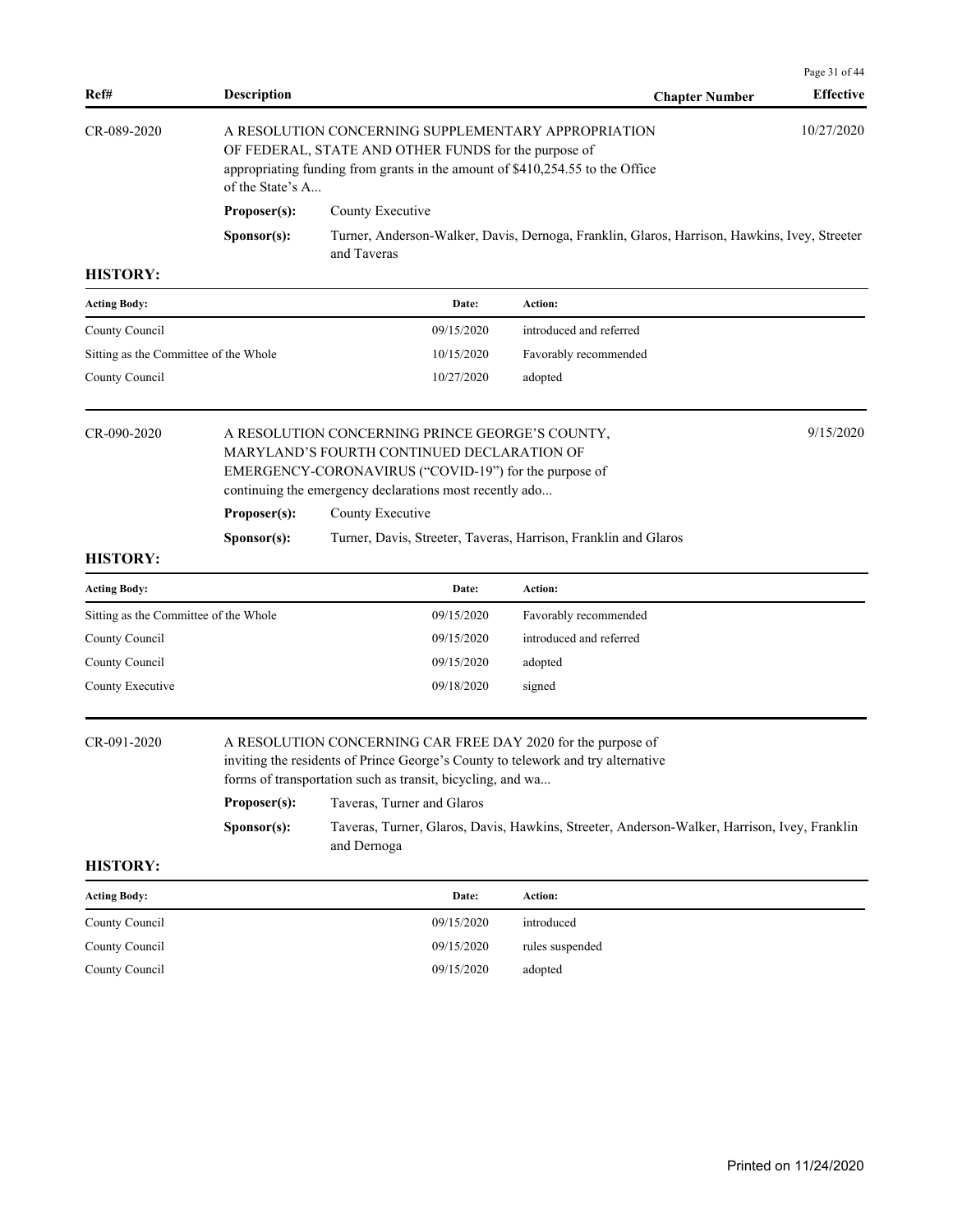| Ref#              | <b>Description</b>                                                                      | <b>Chapter Number</b>                                                                                                                                                                                             | <b>Effective</b> |  |
|-------------------|-----------------------------------------------------------------------------------------|-------------------------------------------------------------------------------------------------------------------------------------------------------------------------------------------------------------------|------------------|--|
| $CR - 092 - 2020$ |                                                                                         | A RESOLUTION CONCERNING HOUSING AND COMMUNITY<br>DEVELOPMENT ANALYSIS OF IMPEDIMENTS TO FAIR HOUSING<br>CHOICE for the purpose of approving and adopting the Analysis of<br>Impediments to Fair Housing Choice fo | 11/10/2020       |  |
|                   | Proposer(s):                                                                            | County Executive                                                                                                                                                                                                  |                  |  |
|                   | Turner, Taveras, Streeter, Davis, Harrison, Glaros and Franklin<br>S <b>p</b> onsor(s): |                                                                                                                                                                                                                   |                  |  |
| <b>HISTORY:</b>   |                                                                                         |                                                                                                                                                                                                                   |                  |  |

| <b>Acting Body:</b>                   | Date:      | Action:                 |
|---------------------------------------|------------|-------------------------|
| County Council                        | 09/22/2020 | introduced and referred |
| County Council                        | 10/27/2020 | public hearing held     |
| Sitting as the Committee of the Whole | 10/29/2020 | Favorably recommended   |
| County Council                        | 11/10/2020 | adopted                 |

## CR-093-2020 A RESOLUTION CONCERNING FISCAL YEAR ("FY") 2021 ANNUAL ACTION PLAN FOR HOUSING AND COMMUNITY DEVELOPMENT for the purpose of amending the Prince George's County Fiscal Year ("FY") 2021 Annual Action Pl... Proposer(s): County Executive **Sponsor(s):** Turner, Taveras, Ivey, Streeter, Davis, Harrison, Anderson-Walker, Glaros, Franklin, Hawkins

#### **HISTORY:**

| <b>Acting Body:</b>                   | Date:      | Action:                 |
|---------------------------------------|------------|-------------------------|
| County Council                        | 09/22/2020 | introduced and referred |
| County Council                        | 10/13/2020 | public hearing held     |
| County Council                        | 10/27/2020 | public hearing held     |
| Sitting as the Committee of the Whole | 10/29/2020 | Favorably recommended   |
| County Council                        | 11/10/2020 | adopted                 |

## CR-094-2020 A RESOLUTION CONCERNING FISCAL YEAR ("FY") 2021 ANNUAL

ACTION PLAN FOR HOUSING AND COMMUNITY DEVELOPMENT for the purpose of amending the Prince George's County Fiscal Year ("FY") 2021 Annual Action Pl...

**Proposer(s):** County Executive

and Dernoga

Sponsor(s): Turner, Taveras, Streeter, Davis, Harrison, Franklin and Glaros

#### **HISTORY:**

| <b>Acting Body:</b>                   | Date:      | Action:                 |
|---------------------------------------|------------|-------------------------|
| County Council                        | 09/22/2020 | introduced and referred |
| County Council                        | 10/27/2020 | public hearing held     |
| Sitting as the Committee of the Whole | 10/29/2020 | Favorably recommended   |
| County Council                        | 11/10/2020 | adopted                 |

Page 32 of 44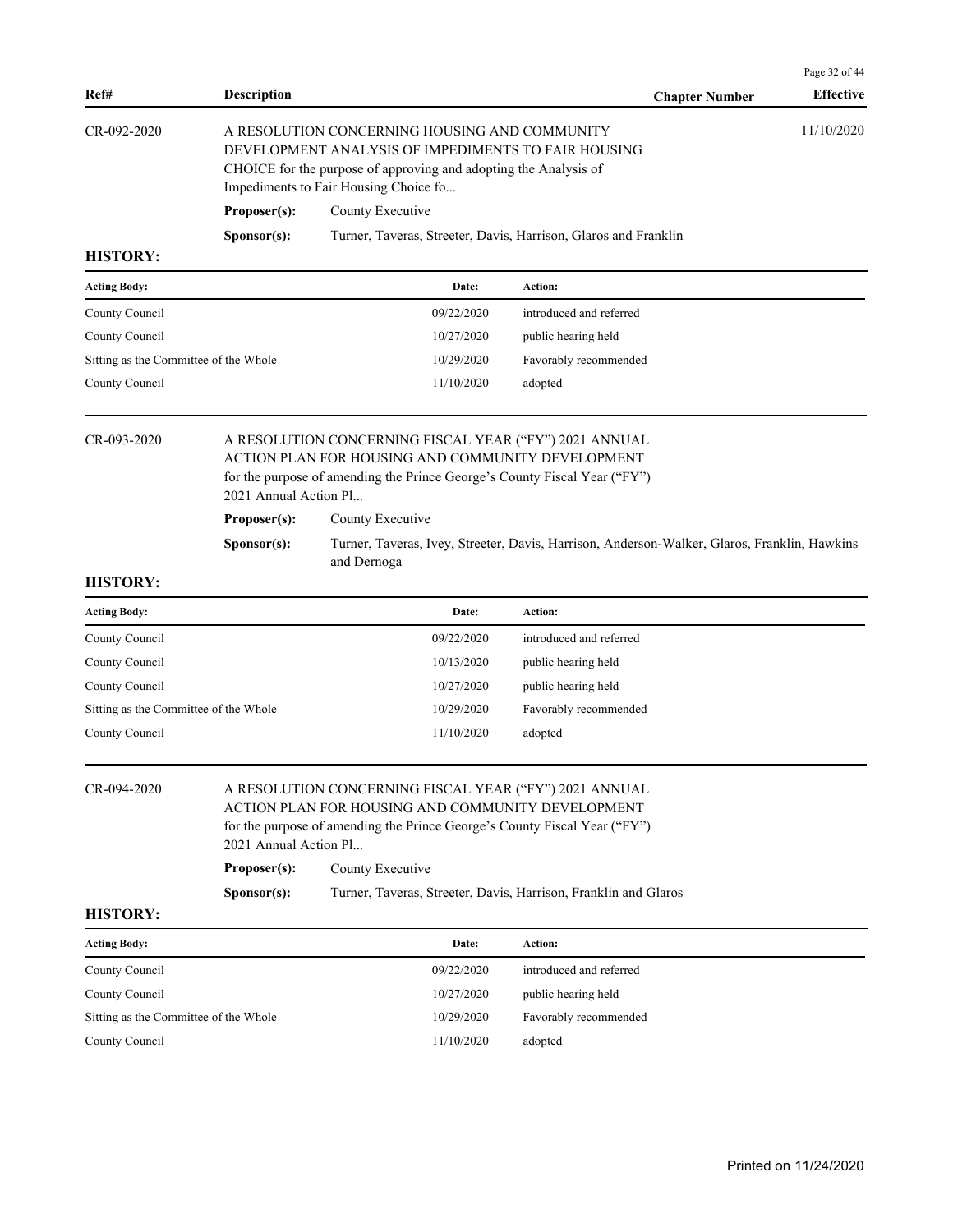| Ref#                                  | <b>Description</b>                                                                                                                                                                                                |                                                                                                                                                                                                                   | <b>Chapter Number</b>                                                           | Page 33 of 44<br><b>Effective</b> |  |  |
|---------------------------------------|-------------------------------------------------------------------------------------------------------------------------------------------------------------------------------------------------------------------|-------------------------------------------------------------------------------------------------------------------------------------------------------------------------------------------------------------------|---------------------------------------------------------------------------------|-----------------------------------|--|--|
| CR-095-2020                           | A RESOLUTION CONCERNING PAYMENTS IN LIEU OF TAXES<br>("PILOT") AGREEMENT for Woodyard Station Apartments for the purpose<br>of approving the terms and conditions of a Payments in Lieu of Taxes<br>("PILOT") Agr |                                                                                                                                                                                                                   |                                                                                 |                                   |  |  |
|                                       | Proposer(s):<br>County Executive                                                                                                                                                                                  |                                                                                                                                                                                                                   |                                                                                 |                                   |  |  |
|                                       | Sponsor(s):                                                                                                                                                                                                       |                                                                                                                                                                                                                   | Turner, Franklin, Glaros, Harrison, Davis, Streeter and Taveras                 |                                   |  |  |
| <b>HISTORY:</b>                       |                                                                                                                                                                                                                   |                                                                                                                                                                                                                   |                                                                                 |                                   |  |  |
| <b>Acting Body:</b>                   |                                                                                                                                                                                                                   | Date:                                                                                                                                                                                                             | Action:                                                                         |                                   |  |  |
| County Council                        |                                                                                                                                                                                                                   | 09/22/2020                                                                                                                                                                                                        | introduced and referred                                                         |                                   |  |  |
| Sitting as the Committee of the Whole |                                                                                                                                                                                                                   | 10/29/2020                                                                                                                                                                                                        | Favorably recommended                                                           |                                   |  |  |
| County Council                        |                                                                                                                                                                                                                   | 11/10/2020                                                                                                                                                                                                        | adopted                                                                         |                                   |  |  |
| CR-096-2020                           |                                                                                                                                                                                                                   | A RESOLUTION CONCERNING PAYMENTS IN LIEU OF TAXES<br>("PILOT") AGREEMENT FOR WOODYARD STATION SENIOR<br>APARTMENTS for the purpose of approving the terms and conditions of a<br>Payments in Lieu of Taxes ("PILO |                                                                                 | 11/10/2020                        |  |  |
|                                       | Proposer(s):                                                                                                                                                                                                      | County Executive                                                                                                                                                                                                  |                                                                                 |                                   |  |  |
|                                       | Sponsor(s):                                                                                                                                                                                                       |                                                                                                                                                                                                                   | Turner, Franklin, Taveras, Glaros, Streeter, Harrison and Davis                 |                                   |  |  |
| <b>HISTORY:</b>                       |                                                                                                                                                                                                                   |                                                                                                                                                                                                                   |                                                                                 |                                   |  |  |
| <b>Acting Body:</b>                   |                                                                                                                                                                                                                   | Date:                                                                                                                                                                                                             | Action:                                                                         |                                   |  |  |
| County Council                        |                                                                                                                                                                                                                   | 09/22/2020                                                                                                                                                                                                        | introduced and referred                                                         |                                   |  |  |
| Sitting as the Committee of the Whole |                                                                                                                                                                                                                   | 10/29/2020                                                                                                                                                                                                        | Favorably recommended                                                           |                                   |  |  |
| County Council                        |                                                                                                                                                                                                                   | 11/10/2020                                                                                                                                                                                                        | adopted                                                                         |                                   |  |  |
| CR-097-2020                           | <b>ROUND 2</b>                                                                                                                                                                                                    | A RESOLUTION CONCERNING STATE OF MARYLAND<br>COMMUNITY DEVELOPMENT BLOCK GRANT PROGRAM COVID<br>FUNDING APPLICATION for the purpose of supporting the application<br>submitted by Prince George's Count           |                                                                                 |                                   |  |  |
|                                       | Proposer(s):                                                                                                                                                                                                      | County Executive                                                                                                                                                                                                  |                                                                                 |                                   |  |  |
|                                       | S <b>p</b> onsor(s):                                                                                                                                                                                              | Anderson-Walker                                                                                                                                                                                                   | Turner, Taveras, Ivey, Streeter, Glaros, Harrison, Davis, Franklin, Dernoga and |                                   |  |  |
| <b>HISTORY:</b>                       |                                                                                                                                                                                                                   |                                                                                                                                                                                                                   |                                                                                 |                                   |  |  |
| <b>Acting Body:</b>                   |                                                                                                                                                                                                                   | Date:                                                                                                                                                                                                             | Action:                                                                         |                                   |  |  |
| County Council                        |                                                                                                                                                                                                                   | 09/22/2020                                                                                                                                                                                                        | introduced and referred                                                         |                                   |  |  |
| County Council                        |                                                                                                                                                                                                                   | 09/29/2020                                                                                                                                                                                                        | public hearing held                                                             |                                   |  |  |
| Sitting as the Committee of the Whole |                                                                                                                                                                                                                   | 09/29/2020                                                                                                                                                                                                        | Favorably recommended with amendments                                           |                                   |  |  |
| County Council                        |                                                                                                                                                                                                                   | 09/29/2020                                                                                                                                                                                                        | new draft substituted                                                           |                                   |  |  |
| County Council                        |                                                                                                                                                                                                                   | 09/29/2020                                                                                                                                                                                                        | adopted                                                                         |                                   |  |  |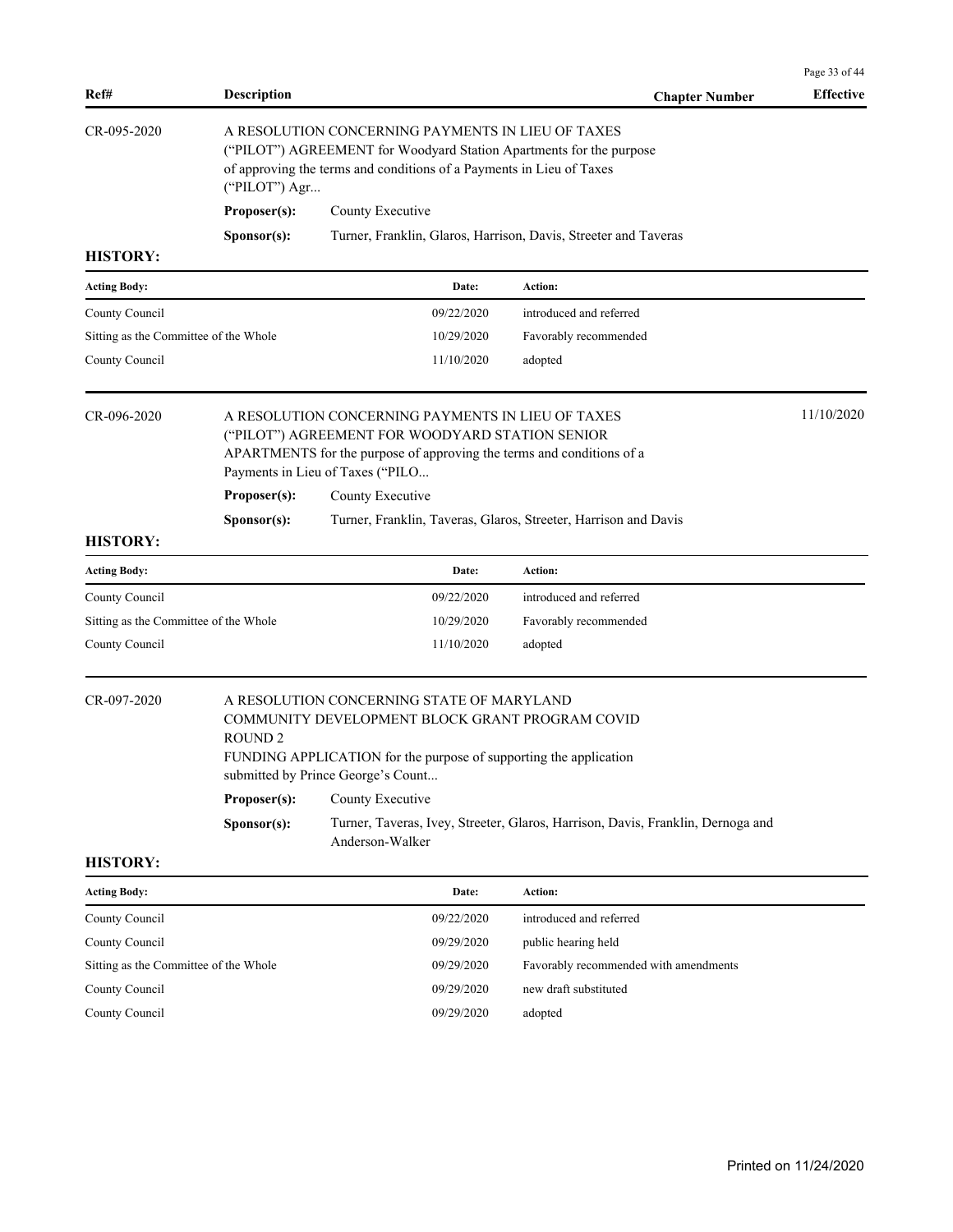| Ref#                                  | <b>Description</b>    |                                                                                                                                                                                                                              | <b>Chapter Number</b>                                                                    | Page 34 of 44<br><b>Effective</b> |
|---------------------------------------|-----------------------|------------------------------------------------------------------------------------------------------------------------------------------------------------------------------------------------------------------------------|------------------------------------------------------------------------------------------|-----------------------------------|
| CR-098-2020                           | 2018 Water and        | A RESOLUTION CONCERNING THE 2018 WATER AND SEWER PLAN<br>(SEPTEMBER 2020 CYCLE OF AMENDMENTS) for the purpose of<br>changing the water and sewer category designations of properties within the                              |                                                                                          |                                   |
|                                       | Proposer(s):          | County Executive                                                                                                                                                                                                             |                                                                                          |                                   |
|                                       | Sponsor(s):           | Turner, Taveras, Streeter, Davis and Harrison                                                                                                                                                                                |                                                                                          |                                   |
| <b>HISTORY:</b>                       |                       |                                                                                                                                                                                                                              |                                                                                          |                                   |
| <b>Acting Body:</b>                   |                       | Date:                                                                                                                                                                                                                        | <b>Action:</b>                                                                           |                                   |
| County Council                        |                       | 09/22/2020                                                                                                                                                                                                                   | introduced and referred                                                                  |                                   |
| County Council                        |                       | 10/27/2020                                                                                                                                                                                                                   | public hearing held                                                                      |                                   |
| Sitting as the Committee of the Whole |                       | 11/05/2020                                                                                                                                                                                                                   | Favorably recommended with amendments                                                    |                                   |
| County Council                        |                       | 11/17/2020                                                                                                                                                                                                                   | new draft substituted                                                                    |                                   |
| County Council                        |                       | 11/17/2020                                                                                                                                                                                                                   | adopted                                                                                  |                                   |
| CR-099-2020                           |                       | A RESOLUTION CONCERNING HEALTHY FOOD PRIORITY AREAS -<br>DESIGNATION for the purpose of designating areas in Prince George's<br>County as Healthy Food Priority Areas.                                                       |                                                                                          |                                   |
|                                       | Proposer(s):          | Franklin                                                                                                                                                                                                                     |                                                                                          |                                   |
|                                       | S <b>p</b> onsor(s):  | Anderson-Walker                                                                                                                                                                                                              | Franklin, Turner, Streeter, Dernoga, Ivey, Taveras, Glaros, Harrison, Davis, Hawkins and |                                   |
| <b>HISTORY:</b>                       |                       |                                                                                                                                                                                                                              |                                                                                          |                                   |
| <b>Acting Body:</b>                   |                       | Date:                                                                                                                                                                                                                        | Action:                                                                                  |                                   |
| County Council                        |                       | 10/06/2020                                                                                                                                                                                                                   | introduced and referred                                                                  |                                   |
| Sitting as the Committee of the Whole |                       | 11/05/2020                                                                                                                                                                                                                   | Held in Committee                                                                        |                                   |
| Sitting as the Committee of the Whole |                       | 11/12/2020                                                                                                                                                                                                                   | Favorably recommended                                                                    |                                   |
| County Council                        |                       | 11/17/2020                                                                                                                                                                                                                   | adopted                                                                                  |                                   |
| CR-100-2020                           | (PGCP<br>Proposer(s): | A RESOLUTION CONCERNING CONTRACT APPROVALS for the<br>purpose of approving a multi-year Memorandum of Understanding (MOU) to<br>clearly allocate the County's and Prince George's County Public Schools'<br>County Executive |                                                                                          | 10/20/2020                        |
| <b>HISTORY:</b>                       | S <b>p</b> onsor(s):  |                                                                                                                                                                                                                              | Turner, Streeter, Franklin, Hawkins, Harrison, Glaros, Davis and Taveras                 |                                   |
| <b>Acting Body:</b>                   |                       | Date:                                                                                                                                                                                                                        | Action:                                                                                  |                                   |
| County Council                        |                       | 10/06/2020                                                                                                                                                                                                                   | introduced and referred                                                                  |                                   |
| Sitting as the Committee of the Whole |                       | 10/13/2020                                                                                                                                                                                                                   | Held in Committee                                                                        |                                   |
| Sitting as the Committee of the Whole |                       | 10/15/2020                                                                                                                                                                                                                   | amended $(1)$                                                                            |                                   |
| Sitting as the Committee of the Whole |                       | 10/15/2020                                                                                                                                                                                                                   | called for the previous question                                                         |                                   |
| Sitting as the Committee of the Whole |                       | 10/15/2020                                                                                                                                                                                                                   | Favorably recommended with amendments                                                    |                                   |
| County Council                        |                       | 10/20/2020                                                                                                                                                                                                                   | new draft substituted                                                                    |                                   |
| County Council                        |                       | 10/20/2020                                                                                                                                                                                                                   | adopted                                                                                  |                                   |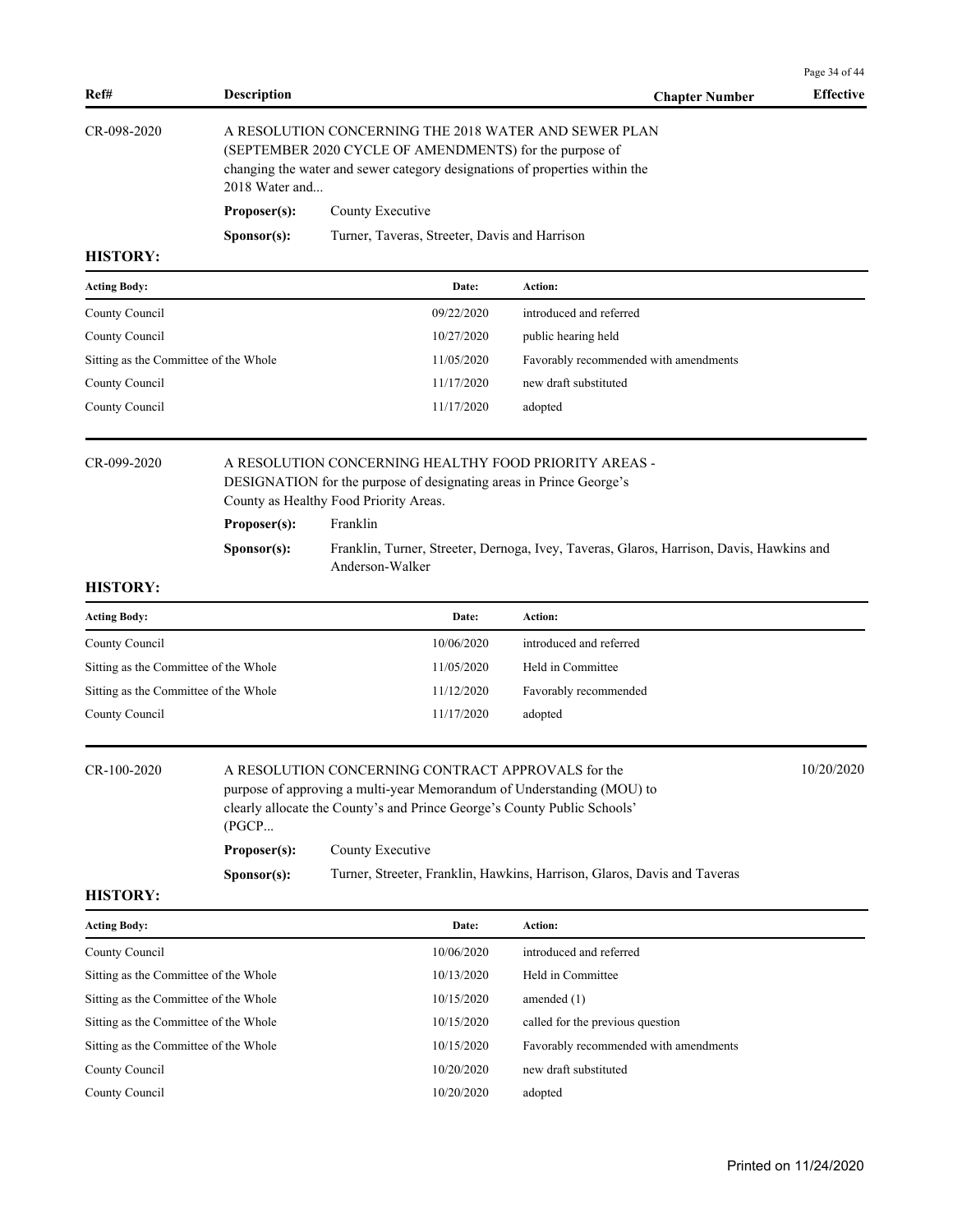|                                       |                                                                                                                                                                                                                                 |                                                                                                                                                                                                                                                 |                                                                                         | Page 35 of 44    |
|---------------------------------------|---------------------------------------------------------------------------------------------------------------------------------------------------------------------------------------------------------------------------------|-------------------------------------------------------------------------------------------------------------------------------------------------------------------------------------------------------------------------------------------------|-----------------------------------------------------------------------------------------|------------------|
| Ref#                                  | <b>Description</b>                                                                                                                                                                                                              |                                                                                                                                                                                                                                                 | <b>Chapter Number</b>                                                                   | <b>Effective</b> |
| CR-101-2020                           | 10/13/2020<br>A RESOLUTION CONCERNING PRINCE GEORGE'S COUNTY,<br>MARYLAND'S FIFTH CONTINUED DECLARATION OF<br>EMERGENCY-CORONAVIRUS ("COVID-19") for the purpose of<br>continuing the emergency declarations most recently adop |                                                                                                                                                                                                                                                 |                                                                                         |                  |
|                                       | Proposer(s):                                                                                                                                                                                                                    | County Executive                                                                                                                                                                                                                                |                                                                                         |                  |
|                                       | Sponsor(s):                                                                                                                                                                                                                     | Taveras                                                                                                                                                                                                                                         | Turner, Anderson-Walker, Ivey, Davis, Streeter, Glaros, Dernoga, Harrison, Hawkins and  |                  |
| <b>HISTORY:</b>                       |                                                                                                                                                                                                                                 |                                                                                                                                                                                                                                                 |                                                                                         |                  |
| <b>Acting Body:</b>                   |                                                                                                                                                                                                                                 | Date:                                                                                                                                                                                                                                           | Action:                                                                                 |                  |
| County Council                        |                                                                                                                                                                                                                                 | 10/13/2020                                                                                                                                                                                                                                      | introduced and referred                                                                 |                  |
| County Council                        |                                                                                                                                                                                                                                 | 10/13/2020                                                                                                                                                                                                                                      | new draft substituted                                                                   |                  |
| County Council                        |                                                                                                                                                                                                                                 | 10/13/2020                                                                                                                                                                                                                                      | adopted                                                                                 |                  |
| Sitting as the Committee of the Whole |                                                                                                                                                                                                                                 | 10/13/2020                                                                                                                                                                                                                                      | Favorably recommended with amendments                                                   |                  |
| CR-102-2020<br><b>HISTORY:</b>        | Proposer(s):<br>Sponsor(s):                                                                                                                                                                                                     | A RESOLUTION CONCERNING THE WEST HYATTSVILLE - QUEENS<br>CHAPEL SECTOR PLAN for the purpose of initiating a new Sector Plan for a<br>portion of Planning Area 68 of the Maryland-Washington Regional District<br>M-NCPPC                        | Turner, Ivey, Streeter, Harrison, Hawkins, Taveras and Anderson-Walker                  | 10/13/2020       |
| <b>Acting Body:</b>                   |                                                                                                                                                                                                                                 | Date:                                                                                                                                                                                                                                           | Action:                                                                                 |                  |
| County Council                        |                                                                                                                                                                                                                                 | 10/13/2020                                                                                                                                                                                                                                      | introduced                                                                              |                  |
| County Council                        |                                                                                                                                                                                                                                 | 10/13/2020                                                                                                                                                                                                                                      | rules suspended                                                                         |                  |
| County Council                        |                                                                                                                                                                                                                                 | 10/13/2020                                                                                                                                                                                                                                      | adopted                                                                                 |                  |
| CR-103-2020                           | Proposer(s):<br>Sponsor(s):                                                                                                                                                                                                     | A RESOLUTION CONCERNING LOANS TO CYBRARY, INC.<br>(CYBRARY) FROM THE MARYLAND ECONOMIC DEVELOPMENT<br>ASSISTANCE FUND (MEDAF) AND PRINCE GEORGE'S COUNTY<br>(THE COUNTY) for the purpose of endorsing a loan not<br>County Executive<br>Taveras | Turner, Davis, Streeter, Ivey, Anderson-Walker, Dernoga, Glaros, Franklin, Harrison and | 10/27/2020       |
| <b>HISTORY:</b>                       |                                                                                                                                                                                                                                 |                                                                                                                                                                                                                                                 |                                                                                         |                  |
| <b>Acting Body:</b>                   |                                                                                                                                                                                                                                 | Date:                                                                                                                                                                                                                                           | Action:                                                                                 |                  |
| County Council                        |                                                                                                                                                                                                                                 | 10/20/2020                                                                                                                                                                                                                                      | introduced and referred                                                                 |                  |
| Sitting as the Committee of the Whole |                                                                                                                                                                                                                                 | 10/22/2020                                                                                                                                                                                                                                      | Favorably recommended                                                                   |                  |
| County Council                        |                                                                                                                                                                                                                                 | 10/27/2020                                                                                                                                                                                                                                      | adopted                                                                                 |                  |
| County Executive                      |                                                                                                                                                                                                                                 | 11/02/2020                                                                                                                                                                                                                                      | signed                                                                                  |                  |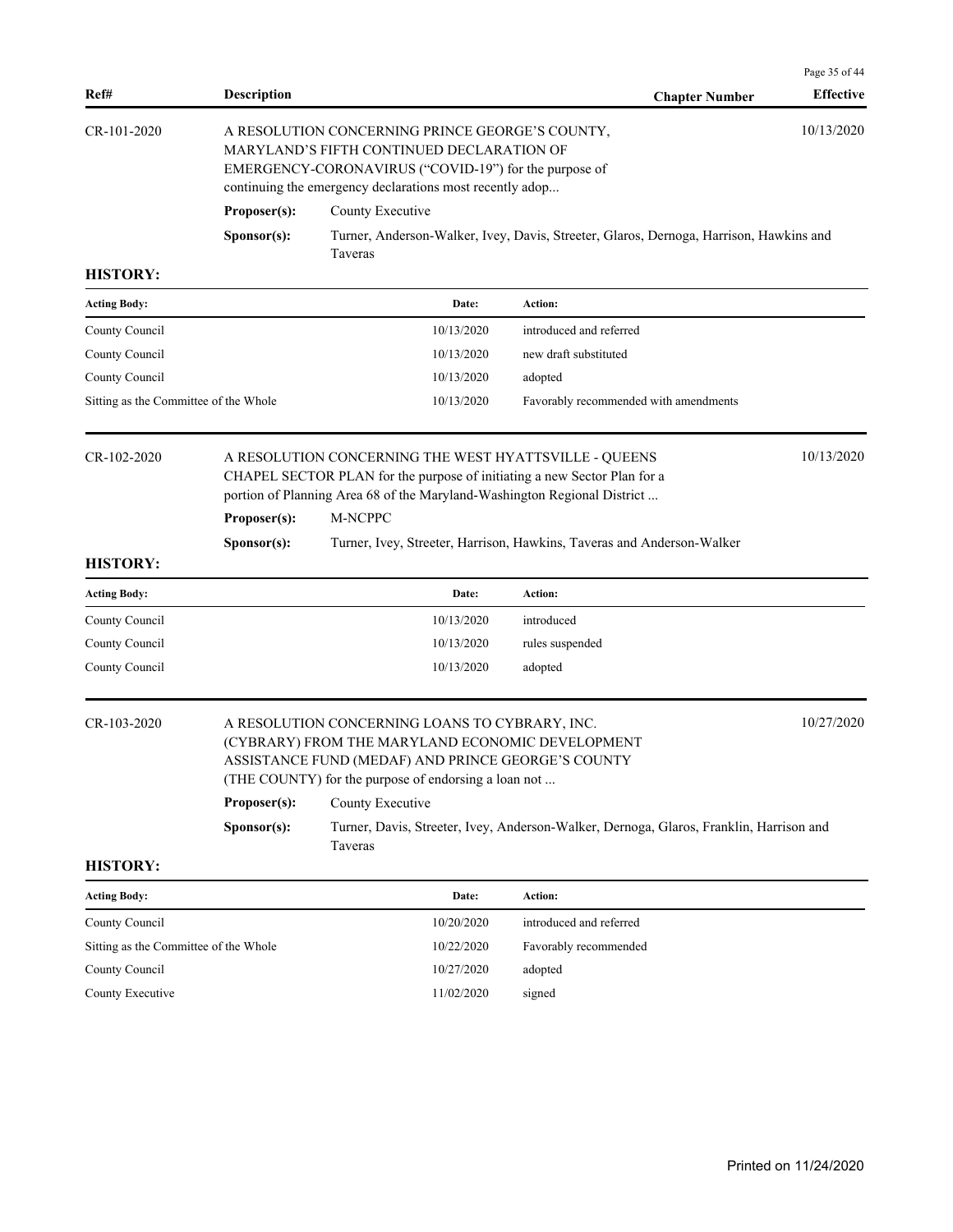| Ref#                                  | <b>Description</b>                                                                                                                                                                                                |                                                                                                                                                                                                             | <b>Chapter Number</b>                                                                        | Page 36 of 44<br><b>Effective</b> |  |  |
|---------------------------------------|-------------------------------------------------------------------------------------------------------------------------------------------------------------------------------------------------------------------|-------------------------------------------------------------------------------------------------------------------------------------------------------------------------------------------------------------|----------------------------------------------------------------------------------------------|-----------------------------------|--|--|
| CR-104-2020                           | A RESOLUTION CONCERNING THE PRINCE GEORGE'S COUNTY<br>RE-ENTRY ADVISORY BOARD for the purpose of extending the reporting<br>dates for the Prince George's County Re-Entry Advisory Board to make<br>recommendatio |                                                                                                                                                                                                             |                                                                                              |                                   |  |  |
|                                       | Proposer(s):                                                                                                                                                                                                      | Hawkins                                                                                                                                                                                                     |                                                                                              |                                   |  |  |
|                                       | Sponsor(s):                                                                                                                                                                                                       | and Taveras                                                                                                                                                                                                 | Hawkins, Turner, Streeter, Dernoga, Anderson-Walker, Harrison, Davis, Glaros, Franklin, Ivey |                                   |  |  |
| <b>HISTORY:</b>                       |                                                                                                                                                                                                                   |                                                                                                                                                                                                             |                                                                                              |                                   |  |  |
| <b>Acting Body:</b>                   |                                                                                                                                                                                                                   | Date:                                                                                                                                                                                                       | Action:                                                                                      |                                   |  |  |
| County Council                        |                                                                                                                                                                                                                   | 10/27/2020                                                                                                                                                                                                  | introduced and referred                                                                      |                                   |  |  |
| Sitting as the Committee of the Whole |                                                                                                                                                                                                                   | 11/05/2020                                                                                                                                                                                                  | Favorably recommended                                                                        |                                   |  |  |
| County Council                        |                                                                                                                                                                                                                   | 11/17/2020                                                                                                                                                                                                  | adopted                                                                                      |                                   |  |  |
| CR-105-2020                           | Op                                                                                                                                                                                                                | A RESOLUTION CONCERNING SPENDING AFFORDABILITY LIMITS<br>for the Washington Suburban Sanitary Commission for the purpose of<br>establishing spending control limits on the Fiscal Year 2022 Water and Sewer |                                                                                              |                                   |  |  |
|                                       | Proposer(s):                                                                                                                                                                                                      | Washington Suburban Sanitary Commission                                                                                                                                                                     |                                                                                              |                                   |  |  |
| <b>HISTORY:</b>                       | Sponsor(s):                                                                                                                                                                                                       |                                                                                                                                                                                                             | Turner, Streeter, Davis, Harrison, Franklin, Taveras, Hawkins and Glaros                     |                                   |  |  |
| <b>Acting Body:</b>                   |                                                                                                                                                                                                                   | Date:                                                                                                                                                                                                       | Action:                                                                                      |                                   |  |  |
| County Council                        |                                                                                                                                                                                                                   | 10/27/2020                                                                                                                                                                                                  | rules suspended                                                                              |                                   |  |  |
| County Council                        |                                                                                                                                                                                                                   | 10/27/2020                                                                                                                                                                                                  | adopted                                                                                      |                                   |  |  |
| CR-106-2020                           | Departmental.                                                                                                                                                                                                     | A RESOLUTION CONCERNING SUPPLEMENTARY APPROPRIATION<br>OF FEDERAL, STATE AND OTHER FUNDS for the purpose of<br>appropriating funding from grants in the amount of $$6,105,099$ to Non -                     |                                                                                              | 11/17/2020                        |  |  |
|                                       | Proposer(s):                                                                                                                                                                                                      | County Executive                                                                                                                                                                                            |                                                                                              |                                   |  |  |
|                                       | Sponsor(s):                                                                                                                                                                                                       |                                                                                                                                                                                                             | Turner, Hawkins, Streeter, Davis, Ivey, Glaros, Dernoga, Franklin and Taveras                |                                   |  |  |
| <b>HISTORY:</b>                       |                                                                                                                                                                                                                   |                                                                                                                                                                                                             |                                                                                              |                                   |  |  |
| <b>Acting Body:</b>                   |                                                                                                                                                                                                                   | Date:                                                                                                                                                                                                       | Action:                                                                                      |                                   |  |  |
| County Council                        |                                                                                                                                                                                                                   | 11/10/2020                                                                                                                                                                                                  | introduced and referred                                                                      |                                   |  |  |
| Sitting as the Committee of the Whole |                                                                                                                                                                                                                   | 11/12/2020                                                                                                                                                                                                  | Favorably recommended                                                                        |                                   |  |  |

County Council 11/17/2020 adopted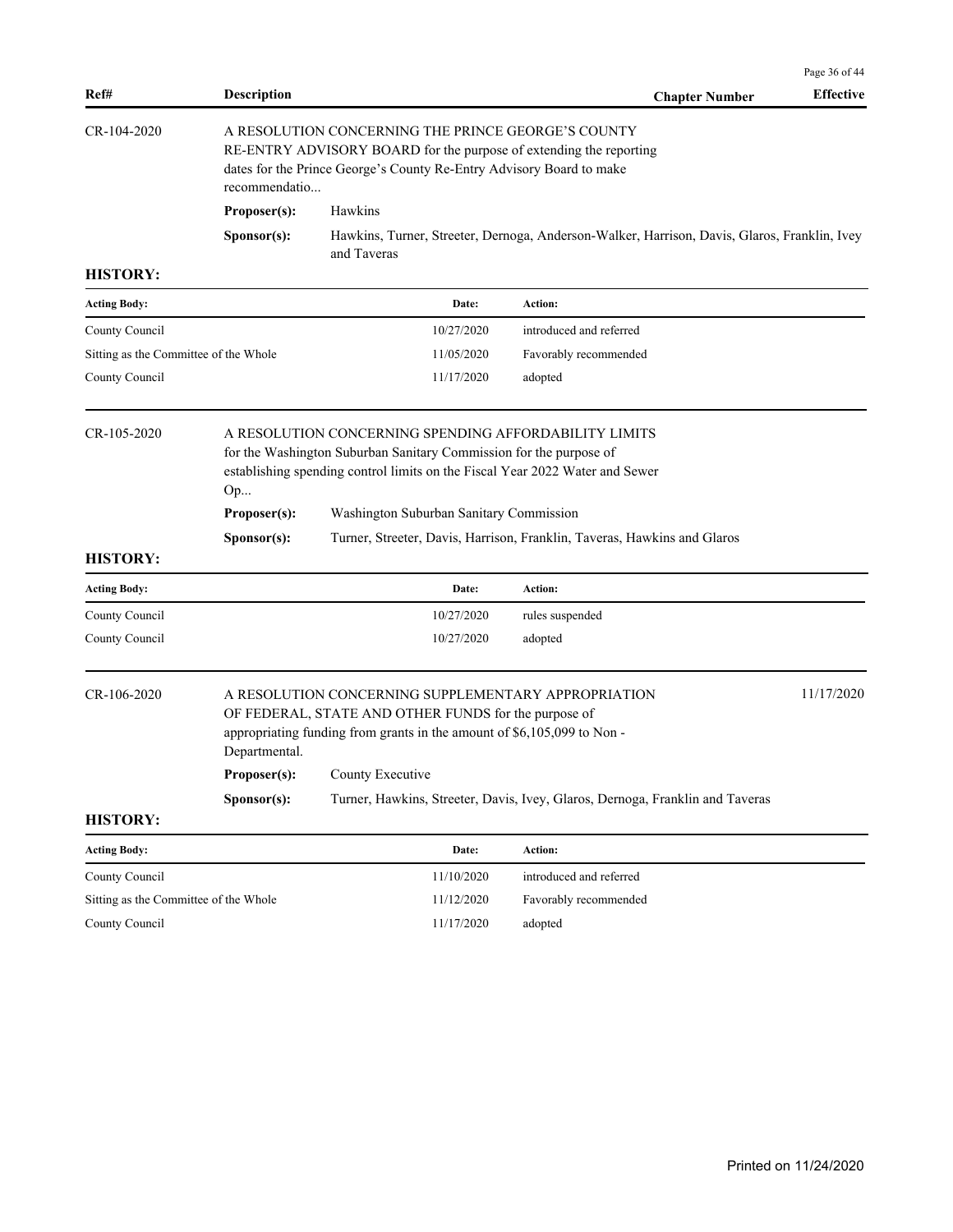| Ref#                                  | <b>Description</b>   |                                                                                                                                                                                                                   |                         | <b>Chapter Number</b> | Page 37 of 44<br><b>Effective</b> |  |  |
|---------------------------------------|----------------------|-------------------------------------------------------------------------------------------------------------------------------------------------------------------------------------------------------------------|-------------------------|-----------------------|-----------------------------------|--|--|
| $CR-107-2020$                         |                      | A RESOLUTION CONCERNING COMPENSATION AND BENEFITS,<br>FRATERNAL ORDER OF POLICE 112, PRINCE GEORGE'S COUNTY<br>SHERIFFS LODGE INC., SALARY SCHEDULE W for the purpose of<br>amending the Salary Plan of the Count |                         |                       | 11/17/2020                        |  |  |
|                                       | Proposer(s):         | County Executive                                                                                                                                                                                                  |                         |                       |                                   |  |  |
|                                       | Sponsor(s):          | Turner, Anderson-Walker, Davis, Dernoga, Franklin, Glaros, Harrison, Hawkins, Ivey, Streeter<br>and Taveras                                                                                                       |                         |                       |                                   |  |  |
| <b>HISTORY:</b>                       |                      |                                                                                                                                                                                                                   |                         |                       |                                   |  |  |
| <b>Acting Body:</b>                   |                      | Date:                                                                                                                                                                                                             | Action:                 |                       |                                   |  |  |
| County Council                        |                      | 11/10/2020                                                                                                                                                                                                        | introduced and referred |                       |                                   |  |  |
| Sitting as the Committee of the Whole |                      | 11/12/2020                                                                                                                                                                                                        | Favorably recommended   |                       |                                   |  |  |
| County Council                        |                      | 11/17/2020                                                                                                                                                                                                        | adopted                 |                       |                                   |  |  |
| CR-108-2020                           |                      | A RESOLUTION CONCERNING COMPENSATION AND BENEFITS,<br>PRINCE GEORGE'S CORRECTIONAL OFFICERS' ASSOCIATION, INC.<br>(CORRECTIONAL OFFICERS) SALARY SCHEDULE D for the purpose of<br>amending the Salary Plan of the |                         |                       | 11/17/2020                        |  |  |
|                                       | Proposer(s):         | County Executive                                                                                                                                                                                                  |                         |                       |                                   |  |  |
|                                       | S <b>p</b> onsor(s): | Turner, Anderson-Walker, Davis, Dernoga, Franklin, Glaros, Harrison, Hawkins, Ivey, Streeter<br>and Taveras                                                                                                       |                         |                       |                                   |  |  |
| <b>HISTORY:</b>                       |                      |                                                                                                                                                                                                                   |                         |                       |                                   |  |  |
| <b>Acting Body:</b>                   |                      | Date:                                                                                                                                                                                                             | Action:                 |                       |                                   |  |  |

| <b>Acting Body:</b>                   | Date:      | Action:                 |
|---------------------------------------|------------|-------------------------|
| County Council                        | 11/10/2020 | introduced and referred |
| Sitting as the Committee of the Whole | 11/12/2020 | Favorably recommended   |
| County Council                        | 11/17/2020 | adopted                 |
|                                       |            |                         |

| CR-109-2020 |                      | 11/17/2020<br>A RESOLUTION CONCERNING COMPENSATION AND BENEFITS,                                            |  |  |  |  |
|-------------|----------------------|-------------------------------------------------------------------------------------------------------------|--|--|--|--|
|             |                      | INTERNATIONAL ASSOCIATION OF FIRE FIGHTERS, AFL-CIO,                                                        |  |  |  |  |
|             |                      | LOCAL 1619 (FIRE FIGHTERS, PARAMEDICS, AND FIRE                                                             |  |  |  |  |
|             |                      | FIGHTER/MEDICS) SALARY SCHEDULE Y for the purpos                                                            |  |  |  |  |
|             | Proposer(s):         | County Executive                                                                                            |  |  |  |  |
|             | S <b>p</b> onsor(s): | Turner, Anderson-Walker, Davis, Dernoga, Franklin, Glaros, Harrison, Hawkins, Ivey, Streeter<br>and Taveras |  |  |  |  |

| <b>Acting Body:</b>                   | Date:      | Action:                 |
|---------------------------------------|------------|-------------------------|
| County Council                        | 11/10/2020 | introduced and referred |
| Sitting as the Committee of the Whole | 11/12/2020 | Favorably recommended   |
| County Council                        | 11/17/2020 | adopted                 |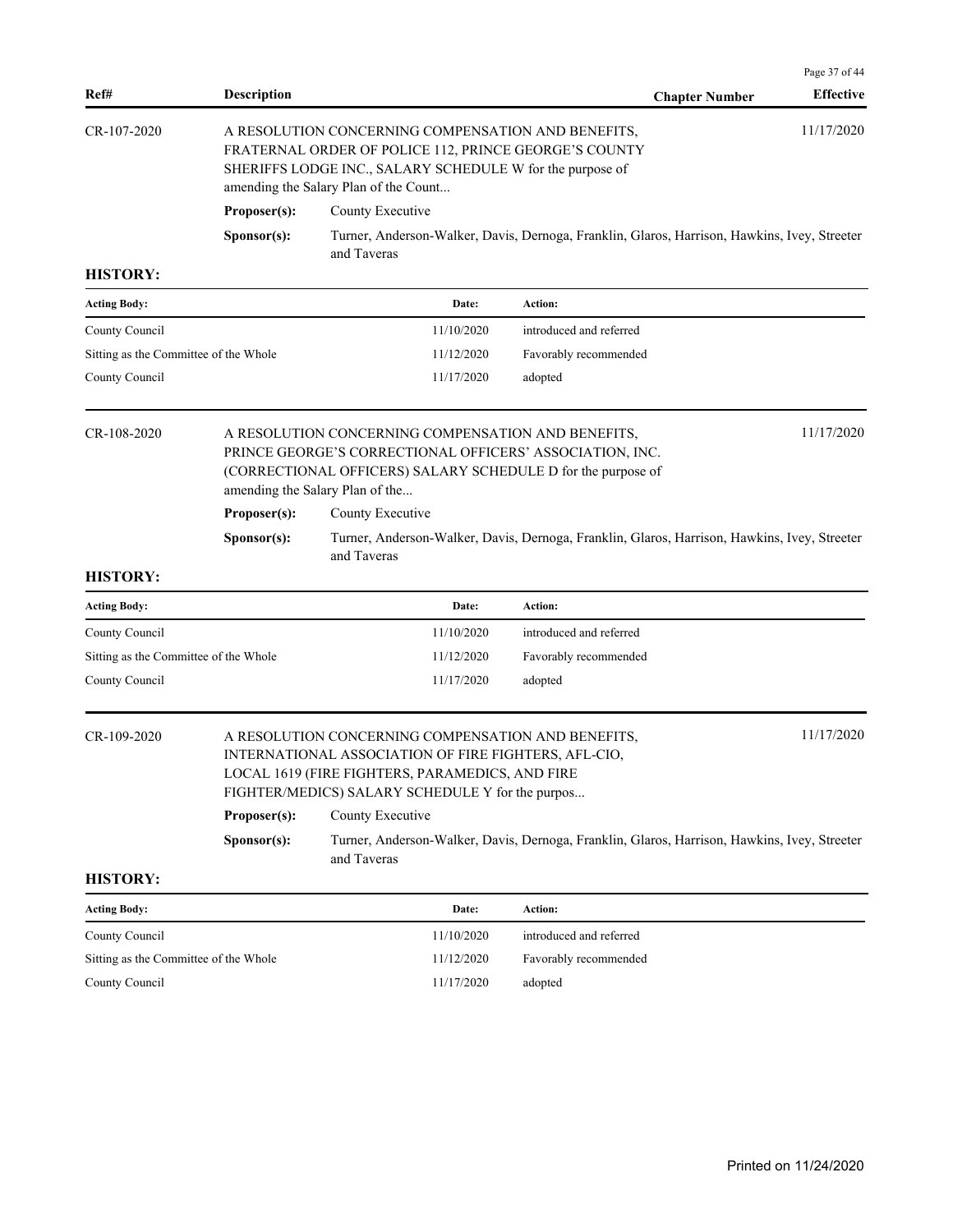| Ref#                                  | <b>Description</b>          |                                                                                                                                                                                                                                       | <b>Chapter Number</b>                                                                        | Page 38 of 44<br><b>Effective</b> |  |  |
|---------------------------------------|-----------------------------|---------------------------------------------------------------------------------------------------------------------------------------------------------------------------------------------------------------------------------------|----------------------------------------------------------------------------------------------|-----------------------------------|--|--|
| CR-110-2020                           |                             | 11/17/2020<br>A RESOLUTION CONCERNING COMPENSATION AND BENEFITS,<br>COUNCIL 67, AMERICAN FEDERATION OF STATE, COUNTY AND<br>MUNICIPAL EMPLOYEES ("AFSCME"), AFL-CIO, AND ITS<br>AFFILIATED LOCALS 2462, 2735, 3389 AND 1170 SAL       |                                                                                              |                                   |  |  |
|                                       | Proposer(s):                | County Executive                                                                                                                                                                                                                      |                                                                                              |                                   |  |  |
|                                       | Sponsor(s):                 | and Taveras                                                                                                                                                                                                                           | Turner, Anderson-Walker, Davis, Dernoga, Franklin, Glaros, Harrison, Hawkins, Ivey, Streeter |                                   |  |  |
| <b>HISTORY:</b>                       |                             |                                                                                                                                                                                                                                       |                                                                                              |                                   |  |  |
| <b>Acting Body:</b>                   |                             | Date:                                                                                                                                                                                                                                 | Action:                                                                                      |                                   |  |  |
| County Council                        |                             | 11/10/2020                                                                                                                                                                                                                            | introduced and referred                                                                      |                                   |  |  |
| Sitting as the Committee of the Whole |                             | 11/12/2020                                                                                                                                                                                                                            | Favorably recommended                                                                        |                                   |  |  |
| County Council                        |                             | 11/17/2020                                                                                                                                                                                                                            | adopted                                                                                      |                                   |  |  |
| CR-111-2020                           |                             | A RESOLUTION CONCERNING COMPENSATION AND BENEFITS,<br>INTERNATIONAL ASSOCIATION OF FIRE FIGHTERS, AFL-CIO,<br>LOCAL 1619 (CIVILIANS) SALARY SCHEDULE "H" for the purpose of<br>amending the Salary Plan of the Co                     |                                                                                              | 11/17/2020                        |  |  |
|                                       | Proposer(s):                | County Executive                                                                                                                                                                                                                      |                                                                                              |                                   |  |  |
|                                       | Sponsor(s):                 | and Taveras                                                                                                                                                                                                                           | Turner, Anderson-Walker, Davis, Dernoga, Franklin, Glaros, Harrison, Hawkins, Ivey, Streeter |                                   |  |  |
| <b>HISTORY:</b>                       |                             |                                                                                                                                                                                                                                       |                                                                                              |                                   |  |  |
| <b>Acting Body:</b>                   |                             | Date:                                                                                                                                                                                                                                 | Action:                                                                                      |                                   |  |  |
| County Council                        |                             | 11/10/2020                                                                                                                                                                                                                            | introduced and referred                                                                      |                                   |  |  |
| Sitting as the Committee of the Whole |                             | 11/12/2020                                                                                                                                                                                                                            | Favorably recommended                                                                        |                                   |  |  |
| County Council                        |                             | 11/17/2020                                                                                                                                                                                                                            | adopted                                                                                      |                                   |  |  |
|                                       |                             |                                                                                                                                                                                                                                       |                                                                                              |                                   |  |  |
| CR-112-2020                           | Proposer(s):<br>Sponsor(s): | A RESOLUTION CONCERNING COMPENSATION AND BENEFITS,<br>DEPUTY SHERIFFS ASSOCIATION OF PRINCE GEORGE'S COUNTY,<br>INC. (CIVILIAN UNITS) SALARY SCHEDULE Z for the purpose of<br>amending the Salary Plan of the Cou<br>County Executive | Turner, Anderson-Walker, Davis, Dernoga, Franklin, Glaros, Harrison, Hawkins, Ivey, Streeter | 11/17/2020                        |  |  |
| <b>HISTORY:</b>                       |                             | and Taveras                                                                                                                                                                                                                           |                                                                                              |                                   |  |  |
| <b>Acting Body:</b>                   |                             | Date:                                                                                                                                                                                                                                 | Action:                                                                                      |                                   |  |  |
| County Council                        |                             | 11/10/2020                                                                                                                                                                                                                            | introduced and referred                                                                      |                                   |  |  |
| Sitting as the Committee of the Whole |                             | 11/12/2020                                                                                                                                                                                                                            | Favorably recommended                                                                        |                                   |  |  |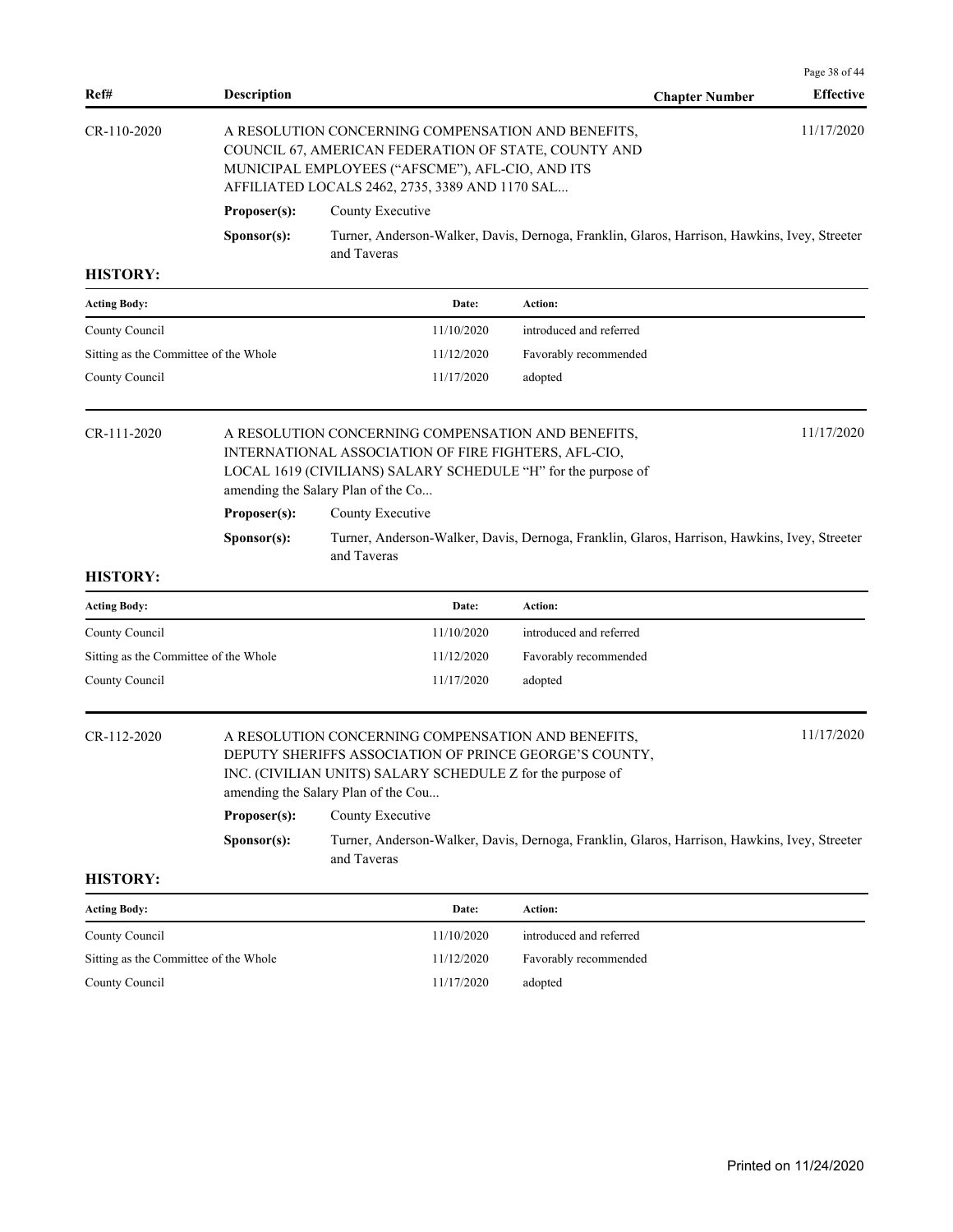| Ref#                                  | <b>Description</b>                                                                                                                                                                                                              |                                                                                                                                                                                                                   | <b>Chapter Number</b>                                                                        | Page 39 of 44<br><b>Effective</b> |  |
|---------------------------------------|---------------------------------------------------------------------------------------------------------------------------------------------------------------------------------------------------------------------------------|-------------------------------------------------------------------------------------------------------------------------------------------------------------------------------------------------------------------|----------------------------------------------------------------------------------------------|-----------------------------------|--|
| CR-113-2020                           | 11/17/2020<br>A RESOLUTION CONCERNING COMPENSATION AND BENEFITS,<br>PRINCE GEORGE'S COUNTY POLICE CIVILIAN EMPLOYEES<br>ASSOCIATION SALARY SCHEDULE P for the purpose of amending the<br>Salary Plan of the County to reflect t |                                                                                                                                                                                                                   |                                                                                              |                                   |  |
|                                       | Proposer(s):                                                                                                                                                                                                                    | County Executive                                                                                                                                                                                                  |                                                                                              |                                   |  |
|                                       | Sponsor(s):                                                                                                                                                                                                                     | and Taveras                                                                                                                                                                                                       | Turner, Anderson-Walker, Davis, Dernoga, Franklin, Glaros, Harrison, Hawkins, Ivey, Streeter |                                   |  |
| <b>HISTORY:</b>                       |                                                                                                                                                                                                                                 |                                                                                                                                                                                                                   |                                                                                              |                                   |  |
| <b>Acting Body:</b>                   |                                                                                                                                                                                                                                 | Date:                                                                                                                                                                                                             | Action:                                                                                      |                                   |  |
| County Council                        |                                                                                                                                                                                                                                 | 11/10/2020                                                                                                                                                                                                        | introduced and referred                                                                      |                                   |  |
| Sitting as the Committee of the Whole |                                                                                                                                                                                                                                 | 11/12/2020                                                                                                                                                                                                        | Favorably recommended                                                                        |                                   |  |
| County Council                        |                                                                                                                                                                                                                                 | 11/17/2020                                                                                                                                                                                                        | adopted                                                                                      |                                   |  |
| CR-114-2020                           | Salary Plan of the County                                                                                                                                                                                                       | A RESOLUTION CONCERNING COMPENSATION AND BENEFITS,<br>PRINCE GEORGE'S CORRECTIONAL OFFICERS' ASSOCIATION, INC.<br>(CIVILIAN UNIT) SALARY SCHEDULE Q for the purpose of amending the                               |                                                                                              | 11/17/2020                        |  |
|                                       | Proposer(s):<br>County Executive                                                                                                                                                                                                |                                                                                                                                                                                                                   |                                                                                              |                                   |  |
|                                       | Sponsor(s):                                                                                                                                                                                                                     | and Taveras                                                                                                                                                                                                       | Turner, Anderson-Walker, Davis, Dernoga, Franklin, Glaros, Harrison, Hawkins, Ivey, Streeter |                                   |  |
| <b>HISTORY:</b>                       |                                                                                                                                                                                                                                 |                                                                                                                                                                                                                   |                                                                                              |                                   |  |
| <b>Acting Body:</b>                   |                                                                                                                                                                                                                                 | Date:                                                                                                                                                                                                             | <b>Action:</b>                                                                               |                                   |  |
| County Council                        |                                                                                                                                                                                                                                 | 11/10/2020                                                                                                                                                                                                        | introduced and referred                                                                      |                                   |  |
| Sitting as the Committee of the Whole |                                                                                                                                                                                                                                 | 11/12/2020                                                                                                                                                                                                        | Favorably recommended                                                                        |                                   |  |
| County Council                        |                                                                                                                                                                                                                                 | 11/17/2020                                                                                                                                                                                                        | adopted                                                                                      |                                   |  |
| CR-115-2020                           |                                                                                                                                                                                                                                 | A RESOLUTION CONCERNING COMPENSATION AND BENEFITS,<br>COUNCIL 67, AMERICAN FEDERATION OF STATE, COUNTY AND<br>MUNICIPAL EMPLOYEES ("AFSCME"), AFL-CIO, AND ITS<br>AFFILIATED LOCAL 241 (SCHOOL CROSSING GUARDS) S |                                                                                              | 11/17/2020                        |  |
|                                       | Proposer(s):                                                                                                                                                                                                                    | County Executive                                                                                                                                                                                                  |                                                                                              |                                   |  |
|                                       | Sponsor(s):                                                                                                                                                                                                                     | and Taveras                                                                                                                                                                                                       | Turner, Anderson-Walker, Davis, Dernoga, Franklin, Glaros, Harrison, Hawkins, Ivey, Streeter |                                   |  |
|                                       |                                                                                                                                                                                                                                 |                                                                                                                                                                                                                   |                                                                                              |                                   |  |
| <b>Acting Body:</b>                   |                                                                                                                                                                                                                                 | Date:                                                                                                                                                                                                             | Action:                                                                                      |                                   |  |
| County Council                        |                                                                                                                                                                                                                                 | 11/10/2020                                                                                                                                                                                                        | introduced and referred                                                                      |                                   |  |
| Sitting as the Committee of the Whole |                                                                                                                                                                                                                                 | 11/12/2020                                                                                                                                                                                                        | Favorably recommended                                                                        |                                   |  |
| County Council                        |                                                                                                                                                                                                                                 | 11/17/2020                                                                                                                                                                                                        | adopted                                                                                      |                                   |  |
| <b>HISTORY:</b>                       |                                                                                                                                                                                                                                 |                                                                                                                                                                                                                   |                                                                                              |                                   |  |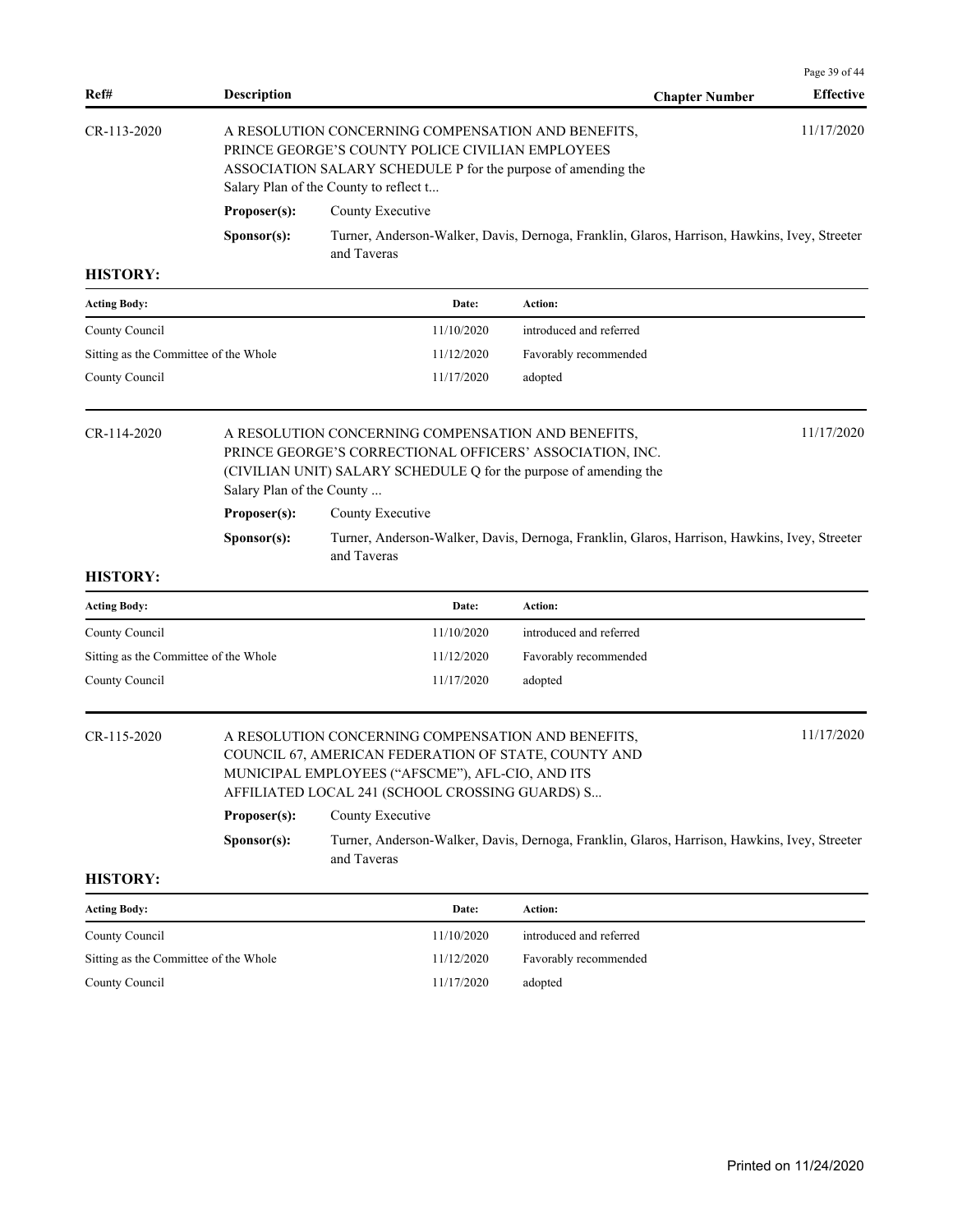| Ref#                                  | <b>Description</b>                                                                                                         |                                                                                                                                                                                             |                         | <b>Chapter Number</b> | Page 40 of 44<br><b>Effective</b> |  |  |
|---------------------------------------|----------------------------------------------------------------------------------------------------------------------------|---------------------------------------------------------------------------------------------------------------------------------------------------------------------------------------------|-------------------------|-----------------------|-----------------------------------|--|--|
| $CR-116-2020$                         | the period August                                                                                                          | A RESOLUTION CONCERNING COMPENSATION AND BENEFITS,<br>GENERAL SCHEDULE EMPLOYEES - SALARY SCHEDULE G for the<br>purpose of amending the Salary Plan of the County to reflect hazard pay for |                         |                       | 11/17/2020                        |  |  |
|                                       | Proposer(s):                                                                                                               | County Executive                                                                                                                                                                            |                         |                       |                                   |  |  |
|                                       | Turner, Anderson-Walker, Davis, Dernoga, Franklin, Glaros, Harrison, Hawkins, Ivey, Streeter<br>Sponsor(s):<br>and Taveras |                                                                                                                                                                                             |                         |                       |                                   |  |  |
| <b>HISTORY:</b>                       |                                                                                                                            |                                                                                                                                                                                             |                         |                       |                                   |  |  |
| <b>Acting Body:</b>                   |                                                                                                                            | Date:                                                                                                                                                                                       | Action:                 |                       |                                   |  |  |
| County Council                        |                                                                                                                            | 11/10/2020                                                                                                                                                                                  | introduced and referred |                       |                                   |  |  |
| Sitting as the Committee of the Whole |                                                                                                                            | 11/12/2020                                                                                                                                                                                  | Favorably recommended   |                       |                                   |  |  |
| County Council                        |                                                                                                                            | 11/17/2020                                                                                                                                                                                  | adopted                 |                       |                                   |  |  |
| $CR-117-2020$                         | hazard pay for the                                                                                                         | A RESOLUTION CONCERNING COMPENSATION AND BENEFITS,<br>FIRE OFFICIALS - SALARY SCHEDULE "F-O" SCHEDULE OF PAY<br>GRADES for the purpose of amending the Salary Plan of the County to reflect |                         |                       | 11/17/2020                        |  |  |
|                                       | Proposer(s):                                                                                                               | County Executive                                                                                                                                                                            |                         |                       |                                   |  |  |
|                                       | Sponsor(s):                                                                                                                | Turner, Anderson-Walker, Davis, Dernoga, Franklin, Glaros, Harrison, Hawkins, Ivey, Streeter<br>and Taveras                                                                                 |                         |                       |                                   |  |  |

| Date:      | Action:                 |
|------------|-------------------------|
| 11/10/2020 | introduced and referred |
| 11/12/2020 | Favorably recommended   |
| 11/17/2020 | adopted                 |
|            |                         |

# CR-118-2020 A RESOLUTION CONCERNING COMPENSATION AND BENEFITS, 11/17/2020

POLICE OFFICIALS - SALARY SCHEDULE P-O SCHEDULE OF PAY GRADES for the purpose of amending the Salary Plan of the County to reflect hazard pay for the... Proposer(s): County Executive

## **Sponsor(s):** Turner, Anderson-Walker, Davis, Dernoga, Franklin, Glaros, Harrison, Hawkins, Ivey, Streeter and Taveras

| <b>Acting Body:</b>                   | Date:      | Action:                 |
|---------------------------------------|------------|-------------------------|
| County Council                        | 11/10/2020 | introduced and referred |
| Sitting as the Committee of the Whole | 11/12/2020 | Favorably recommended   |
| County Council                        | 11/17/2020 | adopted                 |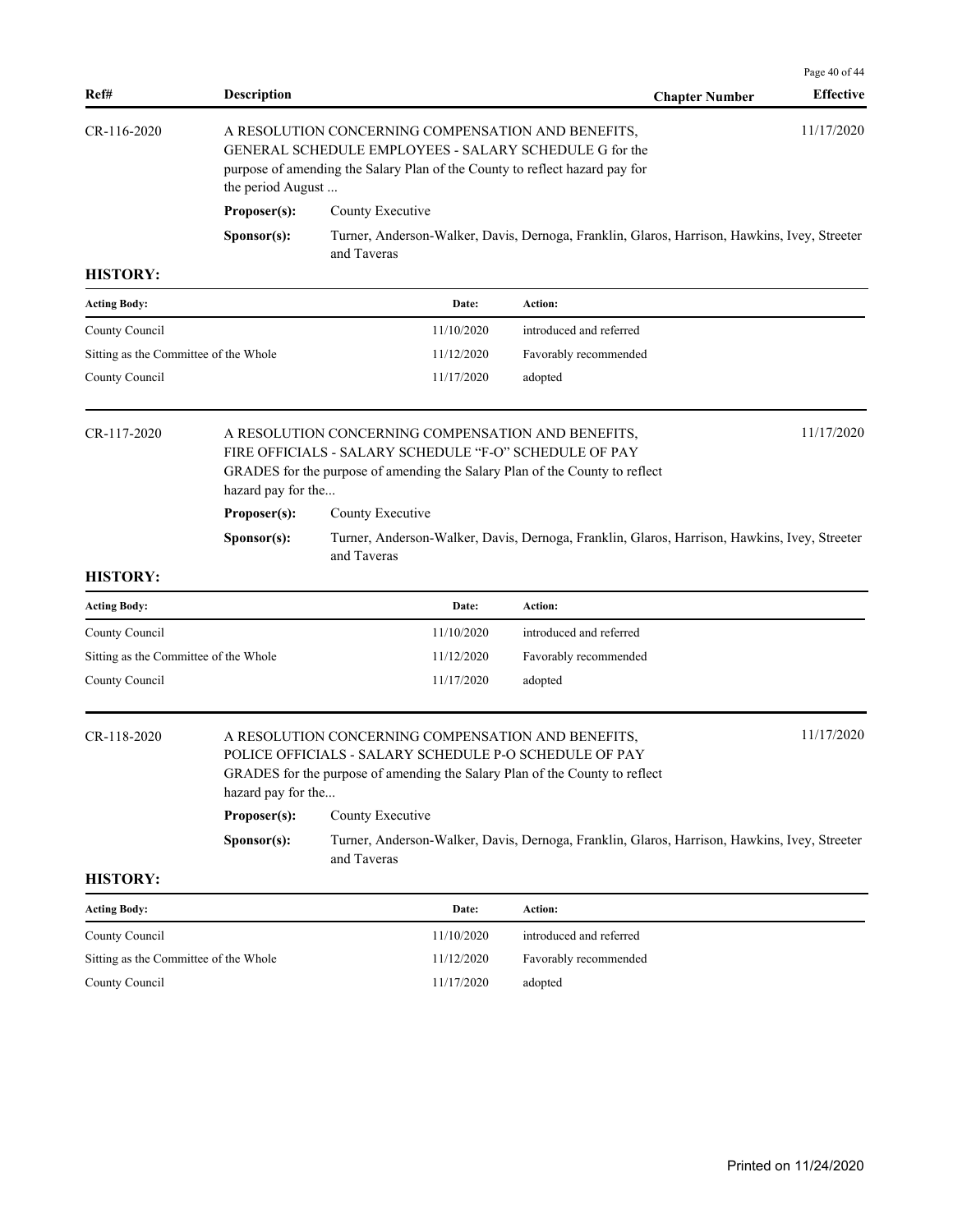|                 |                       |                                                                                                                                                                                         | Page 41 of 44    |
|-----------------|-----------------------|-----------------------------------------------------------------------------------------------------------------------------------------------------------------------------------------|------------------|
| Ref#            | <b>Description</b>    | <b>Chapter Number</b>                                                                                                                                                                   | <b>Effective</b> |
| $CR-119-2020$   | to reflect hazard pay | A RESOLUTION CONCERNING COMPENSATION AND BENEFITS,<br>CORRECTIONS OFFICIALS - SALARY SCHEDULE "C-O" SCHEDULE<br>OF PAY GRADES for the purpose of amending the Salary Plan of the County | 11/17/2020       |
|                 | Proposer(s):          | County Executive                                                                                                                                                                        |                  |
|                 | S <b>p</b> onsor(s):  | Turner, Anderson-Walker, Davis, Dernoga, Franklin, Glaros, Harrison, Hawkins, Ivey, Streeter<br>and Taveras                                                                             |                  |
| <b>HISTORY:</b> |                       |                                                                                                                                                                                         |                  |

| <b>Acting Body:</b>                   | Date:      | Action:                 |
|---------------------------------------|------------|-------------------------|
| County Council                        | 11/10/2020 | introduced and referred |
| Sitting as the Committee of the Whole | 11/12/2020 | Favorably recommended   |
| County Council                        | 11/17/2020 | adopted                 |

CR-120-2020 A RESOLUTION CONCERNING COMPENSATION AND BENEFITS, 11/17/2020 SHERIFF OFFICIALS - SALARY SCHEDULE "S-O" SCHEDULE OF PAY GRADES for the purpose of amending the Salary Plan of the County to reflect hazard pay for ... Proposer(s): County Executive **Sponsor(s):** Turner, Anderson-Walker, Davis, Dernoga, Franklin, Glaros, Harrison, Hawkins, Ivey, Streeter and Taveras

## **HISTORY:**

| <b>Acting Body:</b>                   | Date:      | Action:                 |
|---------------------------------------|------------|-------------------------|
| County Council                        | 11/10/2020 | introduced and referred |
| Sitting as the Committee of the Whole | 11/12/2020 | Favorably recommended   |
|                                       | 11/17/2020 | adopted                 |
| County Council                        |            |                         |

## CR-121-2020 A RESOLUTION CONCERNING PRINCE GEORGE'S COUNTY, 11/10/2020 MARYLAND'S SIXTH CONTINUED DECLARATION OF EMERGENCY-CORONAVIRUS ("COVID-19") for the purpose of continuing the emergency declarations most recently adop... **Proposer(s):** County Executive **Sponsor(s):** Turner, Anderson-Walker, Davis, Dernoga, Franklin, Glaros, Harrison, Hawkins, Ivey, Streeter

and Taveras

| <b>Acting Body:</b>                   | Date:      | Action:                               |
|---------------------------------------|------------|---------------------------------------|
| Sitting as the Committee of the Whole | 11/10/2020 | Favorably recommended with amendments |
| County Council                        | 11/10/2020 | introduced and referred               |
| County Council                        | 11/10/2020 | new draft substituted                 |
| County Council                        | 11/10/2020 | adopted                               |
| County Executive                      | 11/16/2020 | signed                                |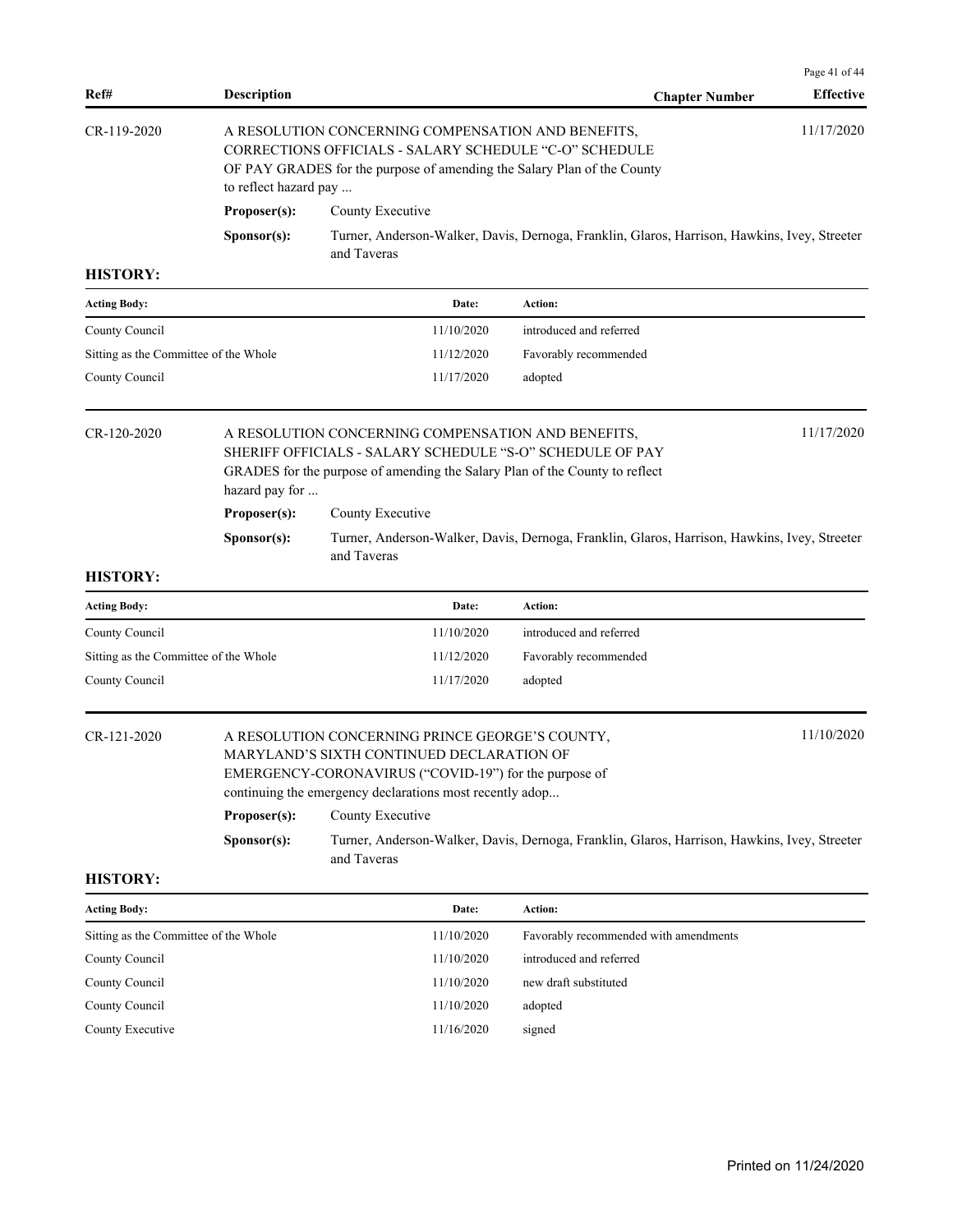|                     |                                |                                                                                                                                                                                                                   |                                                                                              | Page 42 of 44    |
|---------------------|--------------------------------|-------------------------------------------------------------------------------------------------------------------------------------------------------------------------------------------------------------------|----------------------------------------------------------------------------------------------|------------------|
| Ref#                | Description                    |                                                                                                                                                                                                                   | <b>Chapter Number</b>                                                                        | <b>Effective</b> |
| CR-122-2020         | George's County historic site. | A RESOLUTION CONCERNING THE TEED HOUSE for the purpose of<br>designating Teed House (Documented Property 60-037-50) as a Prince                                                                                   |                                                                                              |                  |
|                     | Proposer(s):                   | M-NCPPC                                                                                                                                                                                                           |                                                                                              |                  |
|                     | Sponsor(s):                    | Turner, Hawkins, Harrison, Glaros and Franklin                                                                                                                                                                    |                                                                                              |                  |
| <b>HISTORY:</b>     |                                |                                                                                                                                                                                                                   |                                                                                              |                  |
| <b>Acting Body:</b> |                                | Date:                                                                                                                                                                                                             | Action:                                                                                      |                  |
| County Council      |                                | 11/10/2020                                                                                                                                                                                                        | introduced                                                                                   |                  |
| County Council      |                                | 11/10/2020                                                                                                                                                                                                        | rules suspended                                                                              |                  |
| County Council      |                                | 11/10/2020                                                                                                                                                                                                        | adopted                                                                                      |                  |
| CR-123-2020         | Sectional Map Amendment        | A RESOLUTION CONCERNING THE ADELPHI RD-UMGC/UMD<br>PURPLE LINE STATION AREA SECTOR PLAN AND SECTIONAL MAP<br>AMENDMENT for the purpose of initiating a new Sector Plan and concurrent                             |                                                                                              | 11/10/2020       |
|                     | Proposer(s):                   | M-NCPPC                                                                                                                                                                                                           |                                                                                              |                  |
|                     | S <b>p</b> onsor(s):           |                                                                                                                                                                                                                   | Turner, Hawkins, Davis, Taveras, Franklin, Glaros, Harrison and Ivey                         |                  |
| <b>HISTORY:</b>     |                                |                                                                                                                                                                                                                   |                                                                                              |                  |
| <b>Acting Body:</b> |                                | Date:                                                                                                                                                                                                             | <b>Action:</b>                                                                               |                  |
| County Council      |                                | 11/10/2020                                                                                                                                                                                                        | introduced                                                                                   |                  |
| County Council      |                                | 11/10/2020                                                                                                                                                                                                        | rules suspended                                                                              |                  |
| County Council      |                                | 11/10/2020                                                                                                                                                                                                        | adopted                                                                                      |                  |
| CR-124-2020         |                                | A RESOLUTION CONCERNING COMPENSATION AND BENEFITS,<br>FRATERNAL ORDER OF POLICE, PRINCE GEORGE'S COUNTY<br>LODGE 89, INC. SALARY SCHEDULE L for the purpose of amending the<br>Salary Plan of the County to refle |                                                                                              | 11/17/2020       |
|                     | Proposer(s):                   | County Executive                                                                                                                                                                                                  |                                                                                              |                  |
|                     | S <b>p</b> onsor(s):           | and Taveras                                                                                                                                                                                                       | Turner, Anderson-Walker, Davis, Dernoga, Franklin, Glaros, Harrison, Hawkins, Ivey, Streeter |                  |
| <b>HISTORY:</b>     |                                |                                                                                                                                                                                                                   |                                                                                              |                  |
| <b>Acting Body:</b> |                                | Date:                                                                                                                                                                                                             | Action:                                                                                      |                  |

| County Council                        | 11/10/2020 | introduced and referred |
|---------------------------------------|------------|-------------------------|
| Sitting as the Committee of the Whole | 11/12/2020 | Favorably recommended   |
| County Council                        | 11/17/2020 | adopted                 |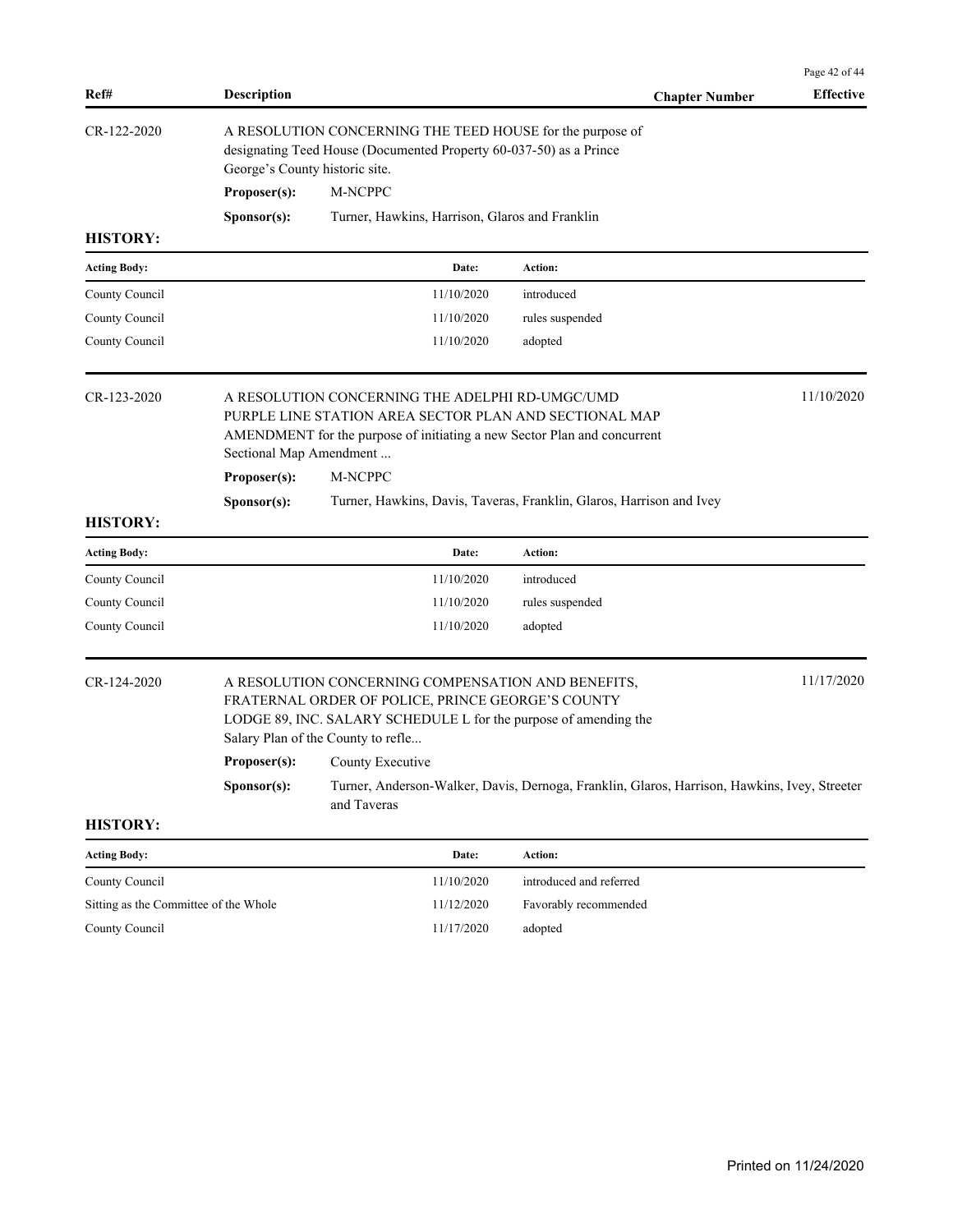| 11/17/2020<br>A RESOLUTION CONCERNING PRINCE GEORGE'S COUNTY,<br>MARYLAND'S SEVENTH CONTINUED DECLARATION OF<br>EMERGENCY-CORONAVIRUS ("COVID-19") for the purpose of<br>Turner, Davis, Streeter, Hawkins, Glaros, Dernoga, Anderson-Walker, Harrison and Taveras<br>introduced and referred<br>Favorably recommended<br>adopted<br>A RESOLUTION CONCERNING ADEQUATE PUBLIC SAFETY POLICE<br>RESPONSE TIME MITIGATION FEE for the purpose of approving a waiver<br>of the police response time mitigation fee for all residential units of the mix<br>Turner, Davis, Streeter, Franklin and Hawkins |
|-----------------------------------------------------------------------------------------------------------------------------------------------------------------------------------------------------------------------------------------------------------------------------------------------------------------------------------------------------------------------------------------------------------------------------------------------------------------------------------------------------------------------------------------------------------------------------------------------------|
|                                                                                                                                                                                                                                                                                                                                                                                                                                                                                                                                                                                                     |
|                                                                                                                                                                                                                                                                                                                                                                                                                                                                                                                                                                                                     |
|                                                                                                                                                                                                                                                                                                                                                                                                                                                                                                                                                                                                     |
|                                                                                                                                                                                                                                                                                                                                                                                                                                                                                                                                                                                                     |
|                                                                                                                                                                                                                                                                                                                                                                                                                                                                                                                                                                                                     |
|                                                                                                                                                                                                                                                                                                                                                                                                                                                                                                                                                                                                     |
|                                                                                                                                                                                                                                                                                                                                                                                                                                                                                                                                                                                                     |
|                                                                                                                                                                                                                                                                                                                                                                                                                                                                                                                                                                                                     |
|                                                                                                                                                                                                                                                                                                                                                                                                                                                                                                                                                                                                     |
|                                                                                                                                                                                                                                                                                                                                                                                                                                                                                                                                                                                                     |
|                                                                                                                                                                                                                                                                                                                                                                                                                                                                                                                                                                                                     |
| introduced and referred                                                                                                                                                                                                                                                                                                                                                                                                                                                                                                                                                                             |
| Favorably recommended                                                                                                                                                                                                                                                                                                                                                                                                                                                                                                                                                                               |
| adopted                                                                                                                                                                                                                                                                                                                                                                                                                                                                                                                                                                                             |
| A RESOLUTION CONCERNING PRINCE GEORGE'S COUNTY HEALTH<br>IN ALL POLICIES for the purpose of establishing an approach that recognizes<br>that many health factors are outside of clinical settings and require<br>Glaros, Turner, Davis, Hawkins, Harrison, Taveras and Ivey<br>Glaros, Turner, Davis, Hawkins, Harrison, Taveras, Ivey, Anderson-Walker, Streeter and                                                                                                                                                                                                                               |
|                                                                                                                                                                                                                                                                                                                                                                                                                                                                                                                                                                                                     |
|                                                                                                                                                                                                                                                                                                                                                                                                                                                                                                                                                                                                     |
| amended $(1)$                                                                                                                                                                                                                                                                                                                                                                                                                                                                                                                                                                                       |
| introduced and referred                                                                                                                                                                                                                                                                                                                                                                                                                                                                                                                                                                             |
| Favorably recommended with amendments                                                                                                                                                                                                                                                                                                                                                                                                                                                                                                                                                               |
| new draft substituted                                                                                                                                                                                                                                                                                                                                                                                                                                                                                                                                                                               |
|                                                                                                                                                                                                                                                                                                                                                                                                                                                                                                                                                                                                     |
| Action:                                                                                                                                                                                                                                                                                                                                                                                                                                                                                                                                                                                             |